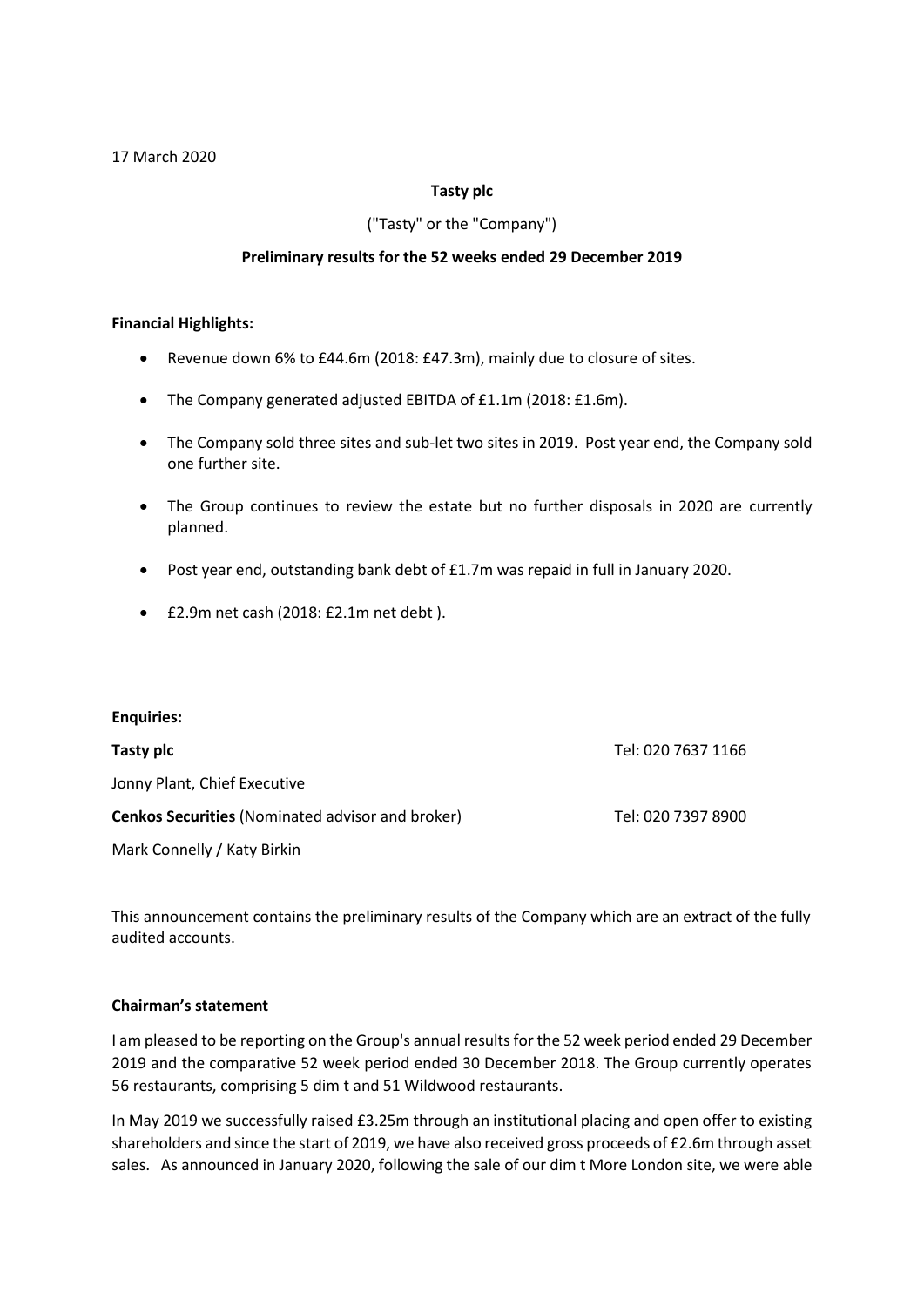to fully pay off our bank loan (£1.7m was outstanding at year-end (2018: £6.4m)). With no bank debt the Group is now in a strong position to invest free cash-flow back into the business.

2019 continued to be a challenging year for the casual dining and retail markets and the Group's priority was to achieve financial stability and stem the sales decline. This included; optimising the current estate, turning around underperforming sites, improving the customer experience and investing in our people. Over the next year we plan to refurbish a few sites and refresh some of the older restaurants in the estate. All underperforming sites remain under close review but there are currently no plans to dispose of any existing restaurants or to open any new sites in 2020.

In the first half of 2019 the Group experienced particularly difficult trading conditions which were impacted by the uncertainty of Brexit and the political environment. Since the General Election in December to date, we have witnessed a recovery in consumer confidence. Trading over the Christmas period was positive and ensured that we delivered an adjusted EBITDA in line with our expectations. Notwithstanding the Coronavirus (COVID-19) outbreak, the start of 2020 has continued to be encouraging. However, the full impact of Brexit remains unclear. The likely upward pressure on food cost and the reduction in the supply of labour and the availability of certain food items all remain a concern to the business. Whilst we have measures in place to reduce the anticipated impact of Brexit or COVID-19 issues, it is impossible to mitigate all potential risks but we are constantly monitoring the situation Despite all the challenges we faced during 2019 we were cash generative and achieved our expected results.

With our continued focus on enhancing the food offering and customer experience, we believe that both brands will remain relevant and we should be well placed to take advantage of any opportunities in the casual dining market as consumer confidence improves.

Once again, I would like to recognise our great team and thank them for their continued effort and support and for helping us to overcome the issues encountered throughout these testing times.

# **Dividend**

The Board does not propose to recommend a dividend (2018: £nil).

Keith Lassman

Chairman

16 March 2020

# **Strategic report for the 52 weeks ended 29 December 2019**

Tasty operates two concepts in the casual dining market: Wildwood and dim t.

# **Wildwood**

Aimed at a wide market, our 'Pizza, Pasta, Grill' restaurant remains the Group's main focus. Our sites are primarily based on the high street. However, we have a number of leisure, retail and tourist locations which trade well, highlighting the broad appeal and scalability of the offering. Located nationally mainly outside of London, Wildwood is currently trading from 51 restaurants.

**dim t**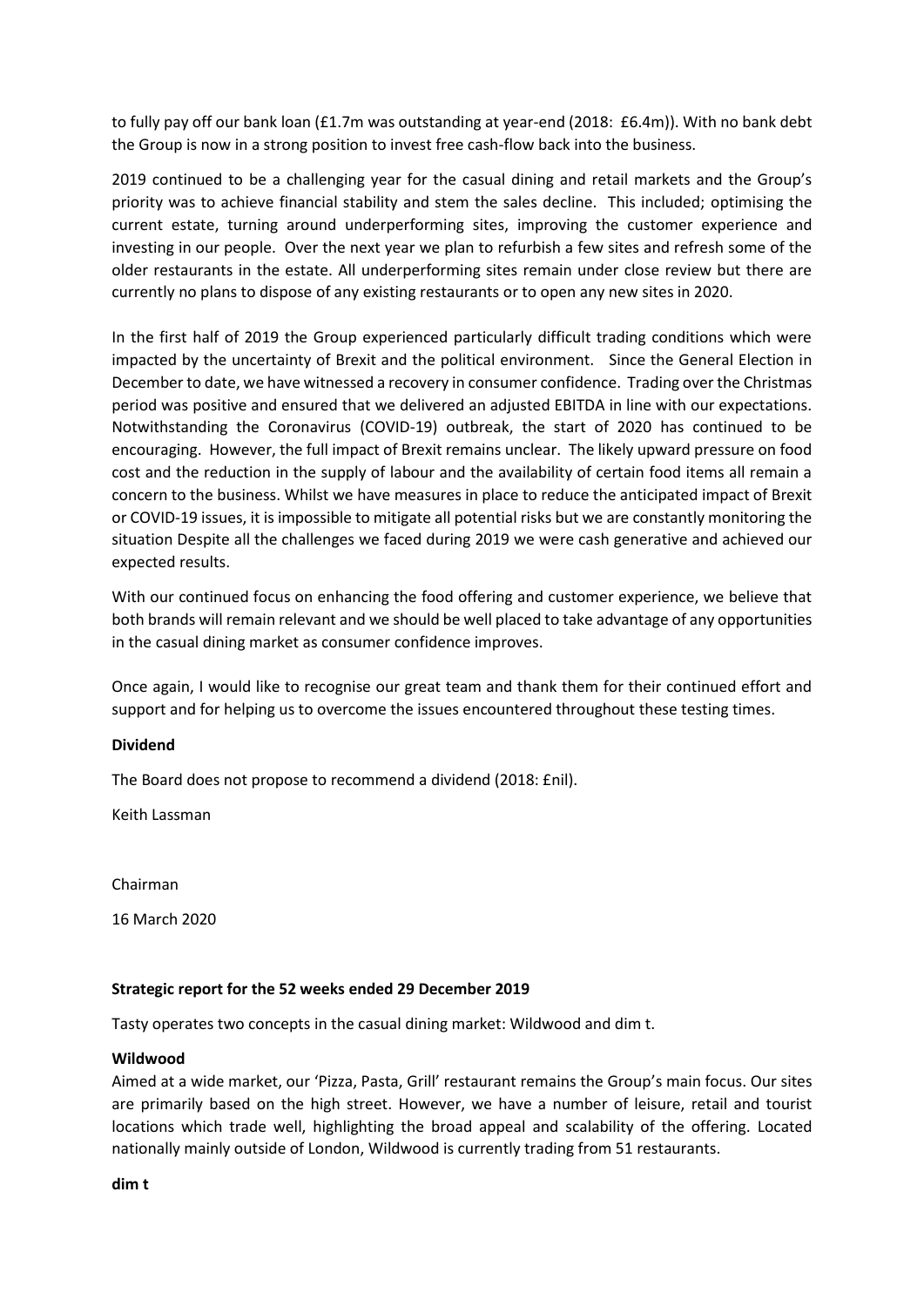Our pan-Asian restaurant now trades from 5 sites, serving a wide range of dishes including, dim sum, noodles, soup and curry.

### **Business review**

We continue to make progress on our key strategies and have undertaken various initiatives to, optimise the estate, improve the food and drink offering, customer engagement and our people development.

### **Optimise the estate**

We have addressed optimising the estate in two key ways. Firstly, we have disposed of sites which were underperforming, not trading or have attracted considerable premiums. The following sites have been disposed of since 31 December 2018:

# **Cobham Wildwood**

On 8 January 2019 this unit was sold as a going concern for a consideration of £0.35m to the landlord of the site.

#### **South Woodford Wildwood**

On 31 January 2019 this was assigned for a total consideration of £0.15m.

#### **Tunbridge Wells**

This site was previously sub-let to Cau which went into administration and was sub-let to a new tenant on 6 March 2019 for a consideration of £0.05m.

#### **Worcester Park Wildwood**

On 28 March 2019 this site was assigned for a total consideration of £0.035m.

#### **More London Dim t**

On 7 January 2020 this site was assigned for a total consideration of £2m. In addition, in 2019, we sub-let a site in Highgate which had operated as a test brand called "Centuno" but which had been closed prior to the sale.

The Group continues to review the estate and will consider any appropriate offers but no further disposals in 2020 are currently planned.

In addition to site disposals we engaged with our landlord's for assistance. Our collaborative approach has been well received and generally we have found landlords to be supportive and cooperative. We have been successful in achieving rent reductions and lease concessions on a number of sites.

# **Food and drink proposition**

We remain focused on offering a wide choice to our customers. We continue to offer seasonal specials and are constantly looking at ways of making the menu more exciting and broadening its appeal, including the launch of specific vegetarian, vegan and non-gluten menus. Since trialling the "Beyond Meat" plant-based vegan burger as part of our specials' menu it has now been introduced onto our main menu.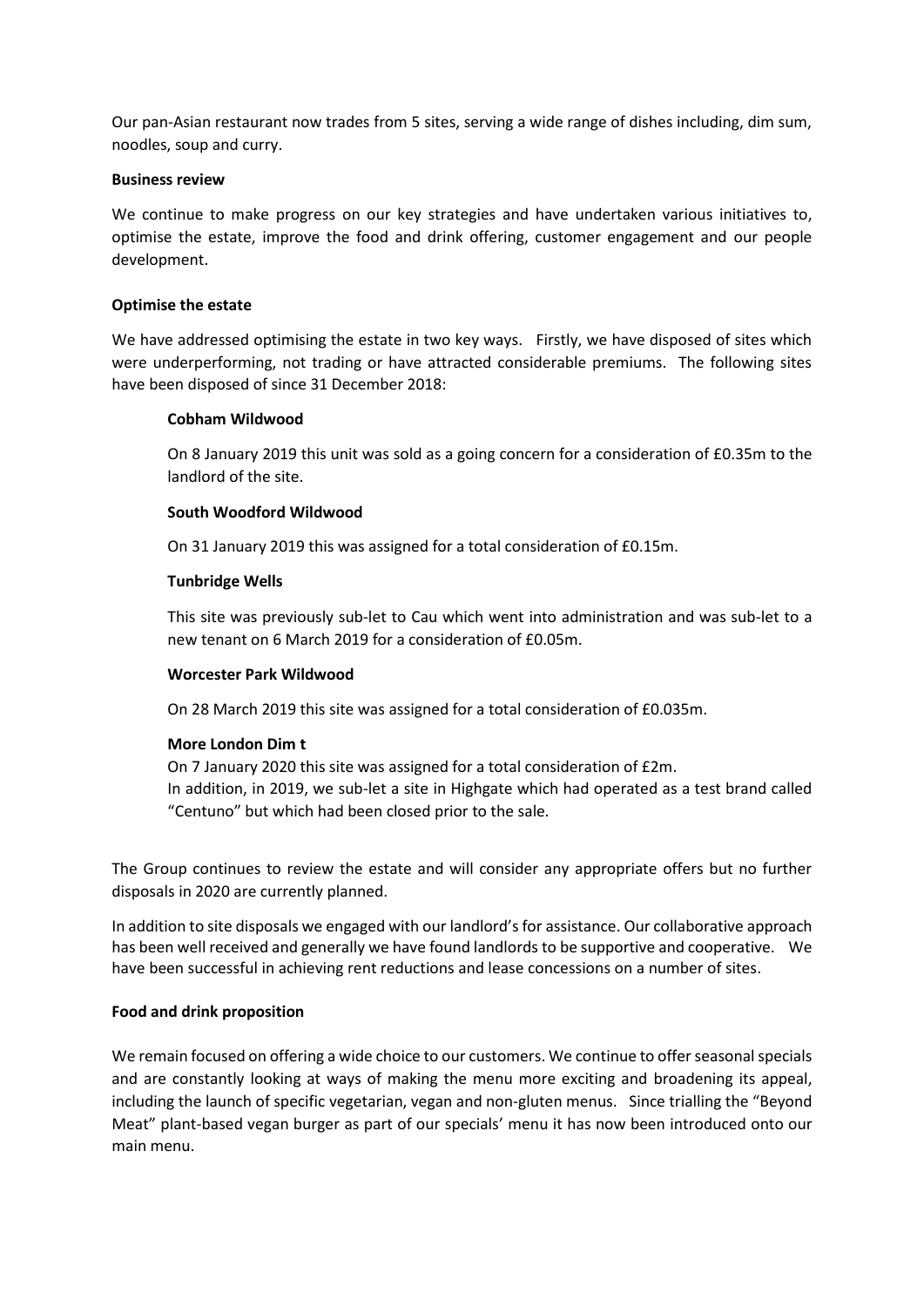In Wildwood we offered four turkey-based dishes including a roast dinner which proved to be popular and we believe a better choice and more competitively priced Christmas menu than our competitors was one of the key reasons we performed well over the period.

# **Customer engagement**

Our aspiration is to be the high street brand with highest standard of customer service in the casual dining sector. We have been using a number of tools to help us measure this including; mystery diner reports, online customer feedback and Trip Advisor scores. We use data from all these reviews to improve the overall customer experience and enjoyment.

# **People Development**

We know that our people are integral to our business and we are committed to providing an engaging, open and honest environment for our teams. We believe in nurturing talent and are committed to training. We are running our apprenticeship scheme which was launched in 2017 and expect 25 to 30 learners to achieve a pass or distinction this year. Some of the modules run as part of the apprenticeship scheme have been extended to the wider workforce and this scheme we will allow us to develop our best employees and engender a loyal and motivated group who will be able to push the business forward.

In 2019 we granted share options to a number of employees, which we believe will improve retention and over the longer-term will allow our employees to financially benefit from their hard work and the growth of the business.

# **Current trading and Outlook for the coming year**

Following a positive Christmas trading period, the start to 2020 has generally been encouraging. The Group is planning a modest investment in the existing estate and the infrastructure of the business to sustain its recovery. We continue to monitor closely the rapidly evolving COVID-19 outbreak with its attendant risks to the business and will make further announcements as and when appropriate. Despite the challenging and uncertain trading environment we hope 2020 will be a year in which trading will continue to improve.

# **Highlighted Items**

The Group recognises a number of charges in the accounts which arise under accounting rules which have no cash impact. These charges include share-based payments and impairments to property, plant and equipment. The above items are included under 'highlighted items' on the statement of comprehensive income and further detailed in Note 5. These items, due to their nature, will fluctuate significantly year on year and are, therefore, highlighted to give more detail on the Group's trading performance.

# **Full year results and key performance indicators**

The Directors continue to use a number of performance metrics to manage the business but, as with most businesses, the focus on the income statement at the top level is on sales, EBITDA before highlighted items and operating loss before highlighted items compared to previous year. All key performance indicators that adjust for highlighted items do not constitute Statutory or GAAP measures.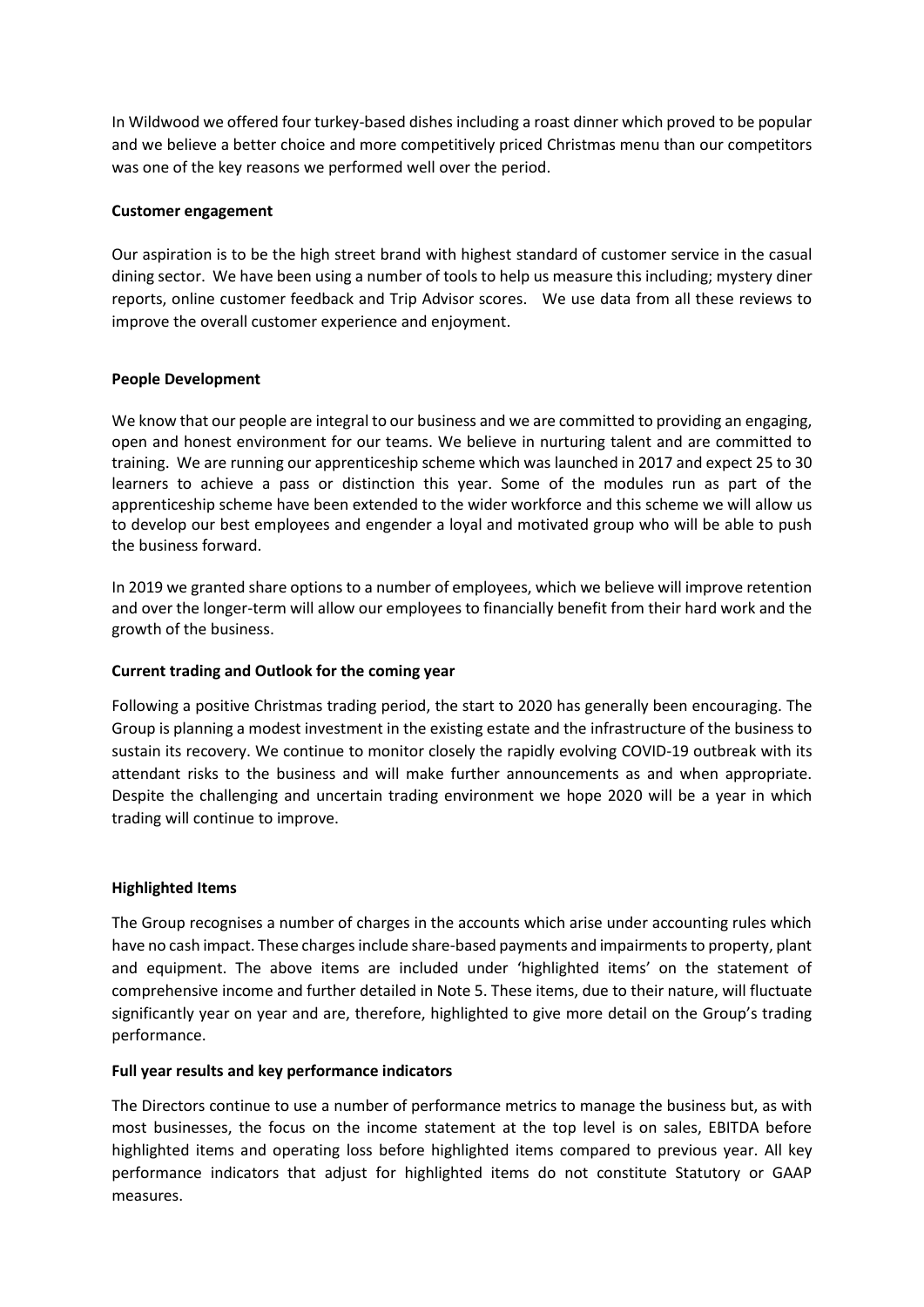|                                           | 52 weeks ended | 52 weeks ended     |
|-------------------------------------------|----------------|--------------------|
|                                           | 29 December    | <b>30 December</b> |
|                                           | 2019           | 2018               |
| Revenue                                   | £44.57m        | £47.28m            |
| Cost of sales                             | (f43.92m)      | (E46.55m)          |
| Gross profit                              | £0.65m         | £0.73m             |
| Other income                              | E0.24m         | £0.18m             |
| Administrative costs                      | (E1.40m)       | (£1.28m)           |
| EBITDA before highlighted items           | £1.06m         | £1.58m             |
| Operating profit before highlighted items | f(0.50m)       | (£0.37m)           |

These figures are reconciled to the Statement of Comprehensive Income below.

Revenue for the period decreased 6% on last year to £44.6m (2018: £47.3m). This was mainly due to the closure of sites and partly due to like-for-like decline. EBITDA before highlighted items was £1.1m (2018: £1.6m). Pressure on food cost and labour inflation continued and impacted gross margins. Some of this was improved by rent negotiations.

Impairment provision for the year was £nil (2018: £11.1m) with an onerous lease provision release of £0.6m (2018: charge of £1.7m).

The Group has disposed of a number of properties during the period resulting in a loss on disposal, as included in highlighted items, of £0.04m (2018: profit £2.1m).

Operating loss before highlighted items increased in the period to a loss of £0.5m (2018: loss of £0.4m) and the Group achieved a pre-tax loss (after highlighted items) of £0.3m (2018: loss of £11.8m).

Net cash inflow for the period before financing was £2.3m (2018: inflow £3.3m). This is generated from operations and proceeds from the sale of property. Net cash flows generated from operations were £2.2m (2018: £0.4m).

As at 29 December 2019, the Company had an outstanding bank loan of £1.7m (2018: £6.4m). At 29 December 2019 cash at bank was £4.6m (2018: £4.3m). Net cash at the balance sheet date was £2.9m (2018: net debt £2.1m). The outstanding bank debt of £1.7m was repaid in full in January 2020.

The table below gives additional information to shareholders on key performance indicators

|                                         | 52 weeks ended<br>29December<br>2019<br>£'000 | 52 weeks ended<br>30<br>December 2018<br>f'000 |
|-----------------------------------------|-----------------------------------------------|------------------------------------------------|
| EBITDA before highlighted items         | 1,055                                         | 1,581                                          |
| Depreciation and amortisation           | (1, 557)                                      | (1,948)                                        |
| Operating loss before highlighted items | (502)                                         | (367)                                          |
| Highlighted items                       | 450                                           | (11, 198)                                      |
| Operating loss                          | (52)                                          | (11, 565)                                      |

**Principal risks and uncertainties**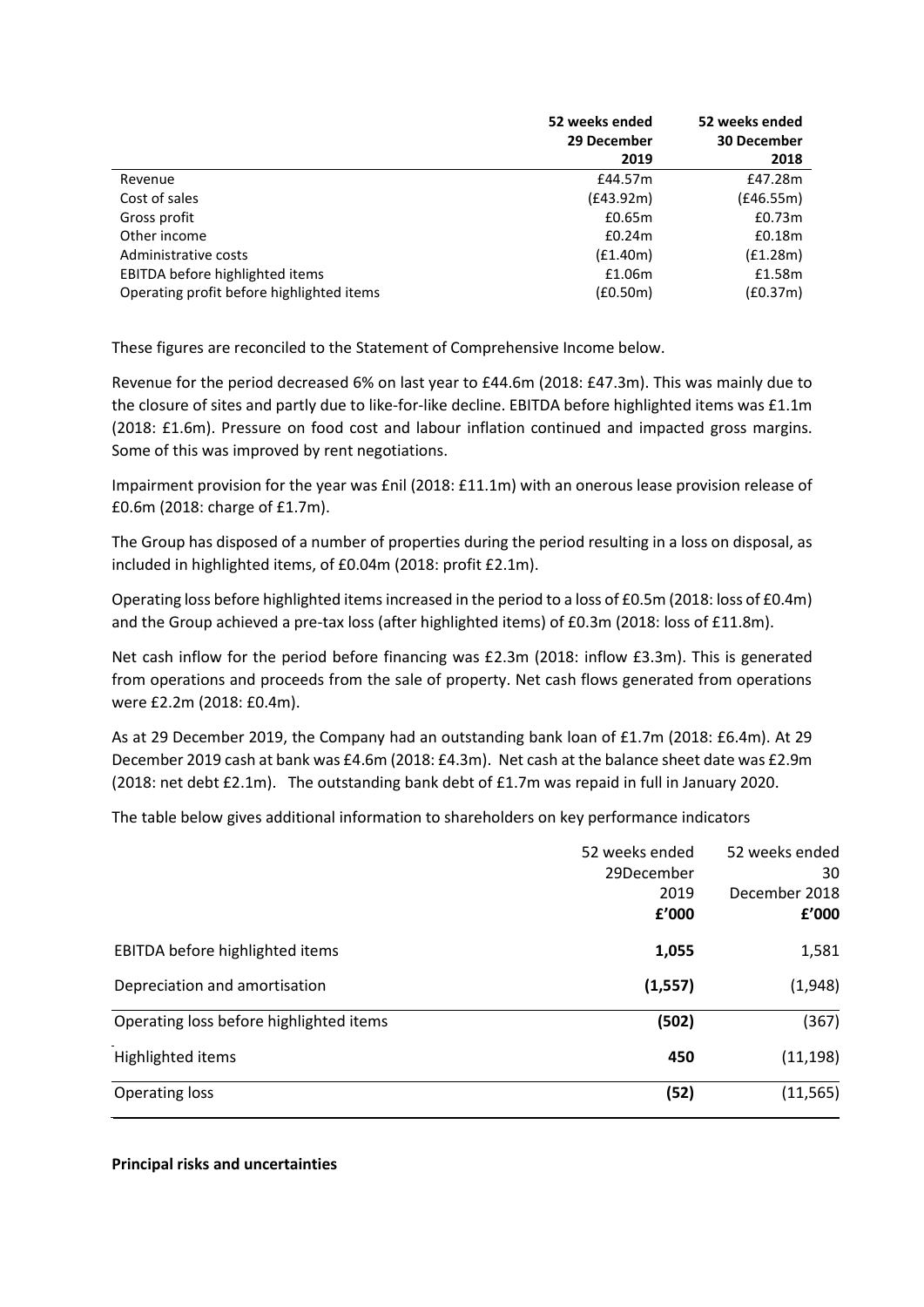The Directors have the primary responsibility for identifying the principal risks the business faces and for developing appropriate policies to manage those risks.

| <b>Risks and uncertainties</b>                                                                                                                      | <b>Mitigation</b>                                                                                                                                                                                                                                                          |
|-----------------------------------------------------------------------------------------------------------------------------------------------------|----------------------------------------------------------------------------------------------------------------------------------------------------------------------------------------------------------------------------------------------------------------------------|
| COVID-19                                                                                                                                            | Adapting to the ever-changing situation                                                                                                                                                                                                                                    |
| Uncertainty and impact of COVID-19                                                                                                                  |                                                                                                                                                                                                                                                                            |
| could impact staff, restaurants and<br>supply.                                                                                                      | Government guidelines will be followed.                                                                                                                                                                                                                                    |
|                                                                                                                                                     | Outbreak protocol for staff, restaurants and suppliers.                                                                                                                                                                                                                    |
|                                                                                                                                                     | Working with the suppliers to ensure back-up supplies<br>available and stock piling where necessary in central<br>kitchen.                                                                                                                                                 |
|                                                                                                                                                     | Cash preservation is of primary concern and we will be<br>working with suppliers to review credit terms, manage<br>variable costs and review restaurant opening times. We<br>are now constantly reviewing any capital expenditure<br>commitments.                          |
| <b>Market Conditions and Brexit</b><br>Economic uncertainty and impact of<br>reduce<br><b>Brexit</b><br>could<br>customer<br>confidence / spending. | The uncertainty of the impact of Brexit has increased the<br>inflationary pressure on food cost. Whilst we work closely<br>with our suppliers and on assured supply and price<br>negotiation, we are also constantly reviewing ways to<br>keep food cost increases minimal |
|                                                                                                                                                     | We are now debt free. We also ensure that headroom on<br>cashflow is maintained.                                                                                                                                                                                           |
| Competition<br>The casual dining market faces new<br>competition on a regular basis.                                                                | To mitigate this risk, we continue to invest and renew our<br>whilst<br>offer<br>maintaining<br>accessibility<br>without<br>compromising quality or the customer experience.                                                                                               |
|                                                                                                                                                     | We constantly review marketing offers to ensure that we<br>remain relevant to our consumers and ahead of the<br>competition.                                                                                                                                               |
|                                                                                                                                                     | We review performance and seek new opportunities.                                                                                                                                                                                                                          |
| People<br>Loss of key staff and inability to hire<br>the right people in competitive<br>labour market.                                              | We have continued to focus on selection, induction,<br>training and retention of our employees. The Group has<br>made significant improvements in its training programme<br>including the apprenticeship scheme.                                                           |
|                                                                                                                                                     | The Group offers a competitive remuneration package<br>which includes sales and gross profit-based bonuses and<br>share options.                                                                                                                                           |
| <b>Food standards and safety</b>                                                                                                                    | The Group engages in regular internal and external                                                                                                                                                                                                                         |
| Failing to meet safety standards                                                                                                                    | compliance audits to ensure all sites are complying with<br>regulations. Job specific training that covers relevant                                                                                                                                                        |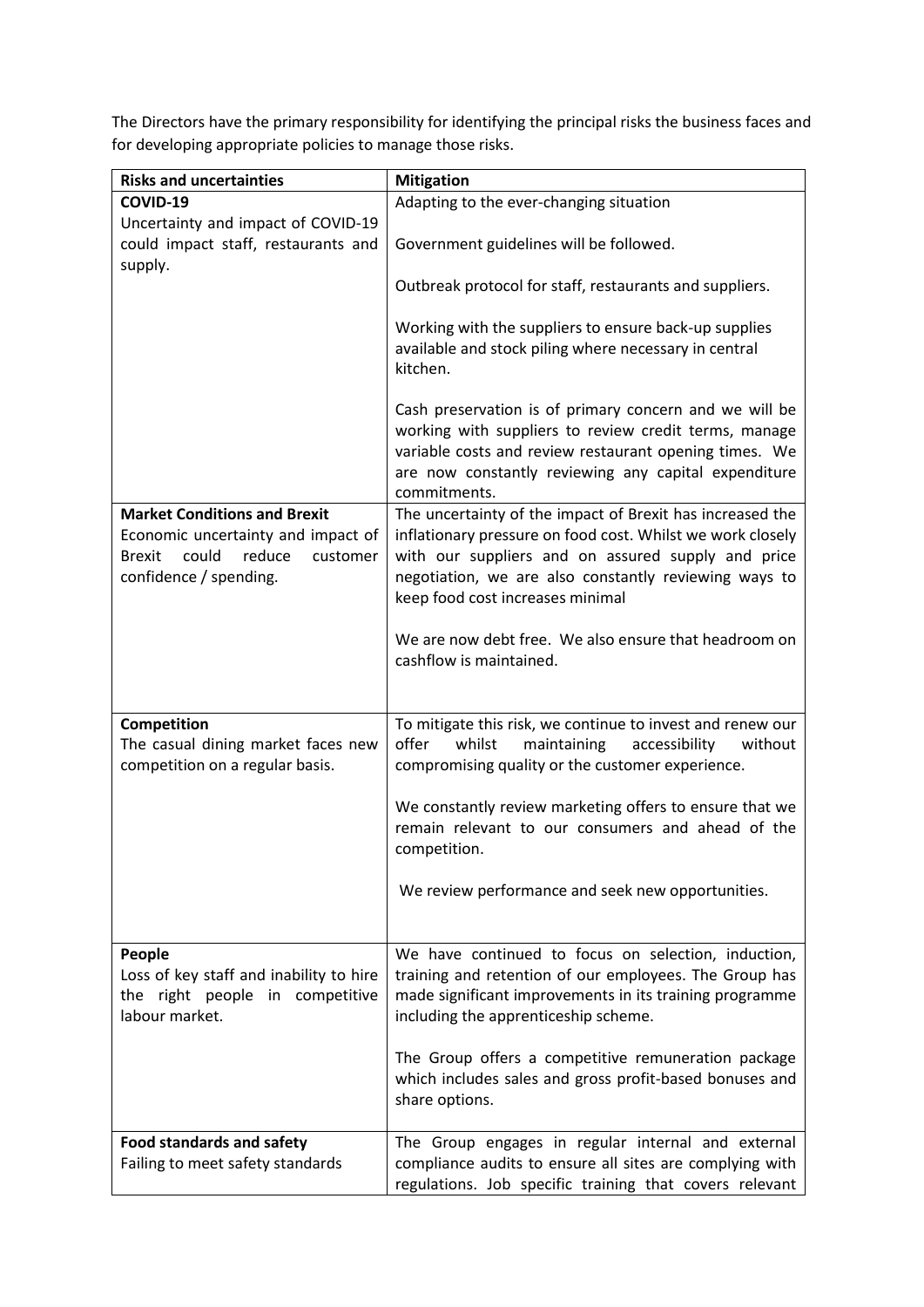|                                                                                                                            | regulations is provided to all staff on induction and<br>whenever else necessary. Online reporting systems are<br>utilised on a daily basis to gather relevant information on<br>compliance. |
|----------------------------------------------------------------------------------------------------------------------------|----------------------------------------------------------------------------------------------------------------------------------------------------------------------------------------------|
|                                                                                                                            | Regular review of latest Government guidelines and best<br>practice regarding allergens.                                                                                                     |
|                                                                                                                            | The Group's activities are subject to a wide range of laws<br>and regulations and we seek to comply with legislation and<br>best practice at all times.                                      |
| <b>Supply Chain</b><br>A major failure of key supplier or<br>distributor could cause significant<br>business interruption. | The Group monitors suppliers closely and if there was<br>failure of a key supplier, we have contingency plans in<br>place to minimise disruption.                                            |

On behalf of the Board.

Daniel Jonathan Plant

# **Joint Chief Executive Officer**

16 March 2020

# **Report of the directors** for the 52 weeks ended 29 December 2019

The Directors present their report together with the audited financial statements for the 52 weeks ended 29 December 2019 (comparative period 52 weeks to 30 December 2018).

# **Results and dividends**

The consolidated statement of comprehensive income is set out below and shows the loss for the period.

The Directors do not recommend the payment of a dividend (2018: £nil).

# **Post balance sheet events**

Post balance sheet events are set out in Note 34.

# **Future developments**

The outlook and future developments are set out in the Chairman's statement and the Strategic Report.

# **Principal activities**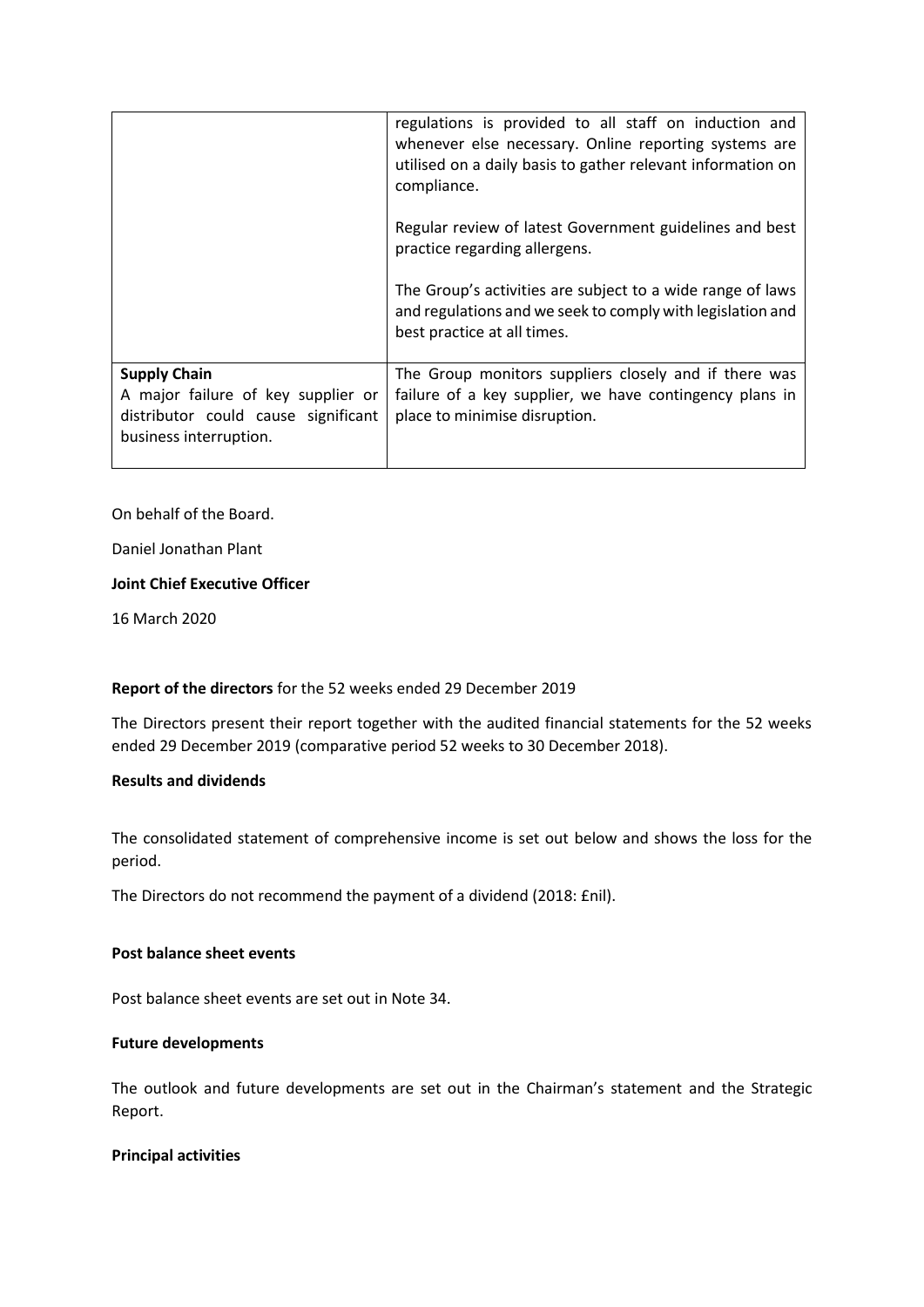The Group's principal activity is the operation of restaurants.

#### **Directors**

The Directors of the Group during the period were as follows:

# **Executive**

Daniel Jonathan Plant Samuel Kaye Mayuri Vachhani (appointed 26 September 2019)

#### **Non-Executive**

Keith Lassman

Adam Kaye

# **Directors' interest in shares**

|                               | As at 29 December 2019 |                          | As at 30 December 2018 |       |  |
|-------------------------------|------------------------|--------------------------|------------------------|-------|--|
|                               | Ordinary shares        |                          | Ordinary shares        |       |  |
| Director                      | of 0.1p each           | %                        | of 10p each            | %     |  |
| Daniel Jonathan Plant         | 7,091,902              | 5.0%                     | 4,154,579              | 6.9%  |  |
| Samuel Kaye                   | 20,750,588             | 14.7%                    | 10,750,588             | 18.0% |  |
| Keith Lassman                 | 806,599                | 0.6%                     | 333,185                | 0.6%  |  |
| Adam Kaye                     | 12,236,560             | 8.7%                     | 7,236,560              | 12.1% |  |
| Mayuri Vachhani (appointed 26 |                        |                          |                        |       |  |
| September 2019)               |                        | $\overline{\phantom{a}}$ |                        |       |  |

As at 16 March 2020 the shares held were as above.

#### **Share options**

| Director        | <b>Number</b> | <b>Exercise</b><br>price | Grant<br>date | <b>Vesting</b><br>period | <b>Expiry date</b> |
|-----------------|---------------|--------------------------|---------------|--------------------------|--------------------|
| Mayuri Vachhani | 750,000       | £0.03                    | 17/10/2019    | 3 years                  | 17/10/2029         |

At the end of year certain of the Directors had interests in 'A' and 'B' shares in Took Us a Long Time Limited, the subsidiary company. The benefit of holding these shares is considered by the Board to be similar to the benefit of holding an EMI option.

| Director    | Class<br>of<br>share | <b>Number</b> | <b>Exercise</b><br>price | <b>Price</b><br>condition | Exercisable<br>date | Expiry date |
|-------------|----------------------|---------------|--------------------------|---------------------------|---------------------|-------------|
| Samuel Kaye | Α                    | 500,000       | £1.00                    | £1.50                     | 31/03/2014          | 30/03/2024  |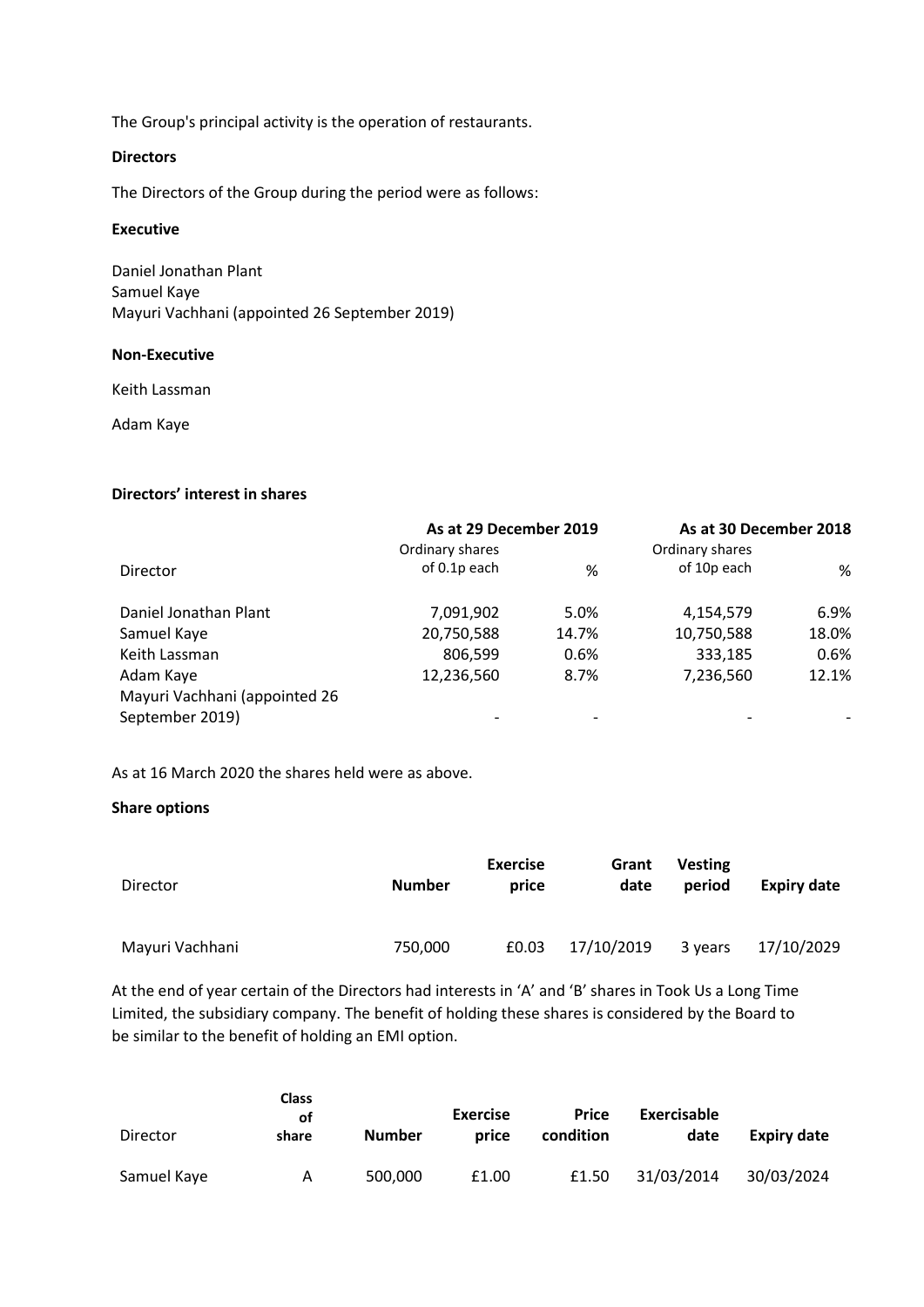| Daniel Jonathan<br>Plant | A | 500,000 | £1.00 | £1.50 | 31/03/2014 | 30/03/2024 |
|--------------------------|---|---------|-------|-------|------------|------------|
| Daniel Jonathan          |   |         |       |       |            |            |
| Plant                    | B | 600.000 | £1.20 | £2.00 | 30/04/2015 | 29/04/2025 |

In March 2020 to simplify the Group and the tax structure, the above shares were bought back by Took Us a Long Time Limited and cancelled at a nominal cost of £15.65 and in aggregate a cost of £28.37..

# **Employees**

Applications from disabled persons are given full consideration providing the disability does not seriously affect the performance of their duties. Such persons, once employed, are given appropriate training and equal opportunities.

The Group takes a positive view toward employee communication and has established systems for ensuring employees are informed of developments and that they are consulted regularly.

# **Environment**

Working alongside our primary waste contractor we have achieved an average of 45% recycling across both brands with minimal waste going to landfill.

An energy efficiency programme is currently being implemented which is aimed at reducing electricity and gas usage in both brands. By educating our employees on the impact they can have we hope to inspire change in both the business and at home.

Our waste oil is collected and converted into Bio Diesel and Bio Gas to ensure that none is wasted.

The Group has discontinued the use of plastic straws and are currently working with the delivery partner to convert all our delivery packaging to biodegradable.

# **Donations**

The Group made no charitable or political donations in the period (2018: none).

# **Financial Instruments**

Details of the use of financial instruments and the principal risks faced by the Group are contained in Note 28 to the financial statements.

# **Going concern**

The Board have a reasonable expectation that the Group has adequate resources to continue in operational existence for a period of at least twelve months since the Board approved these financial statements. Accordingly, a going concern basis of accounting is adopted in preparing the annual financial statements. The Board's assessment of going concern can be found in Note 1(c) to the financial statements.

# **Auditors**

All of the current Directors have taken all reasonable steps necessary to make themselves aware of any information needed by the Group's auditors for the purposes of their audit and to establish that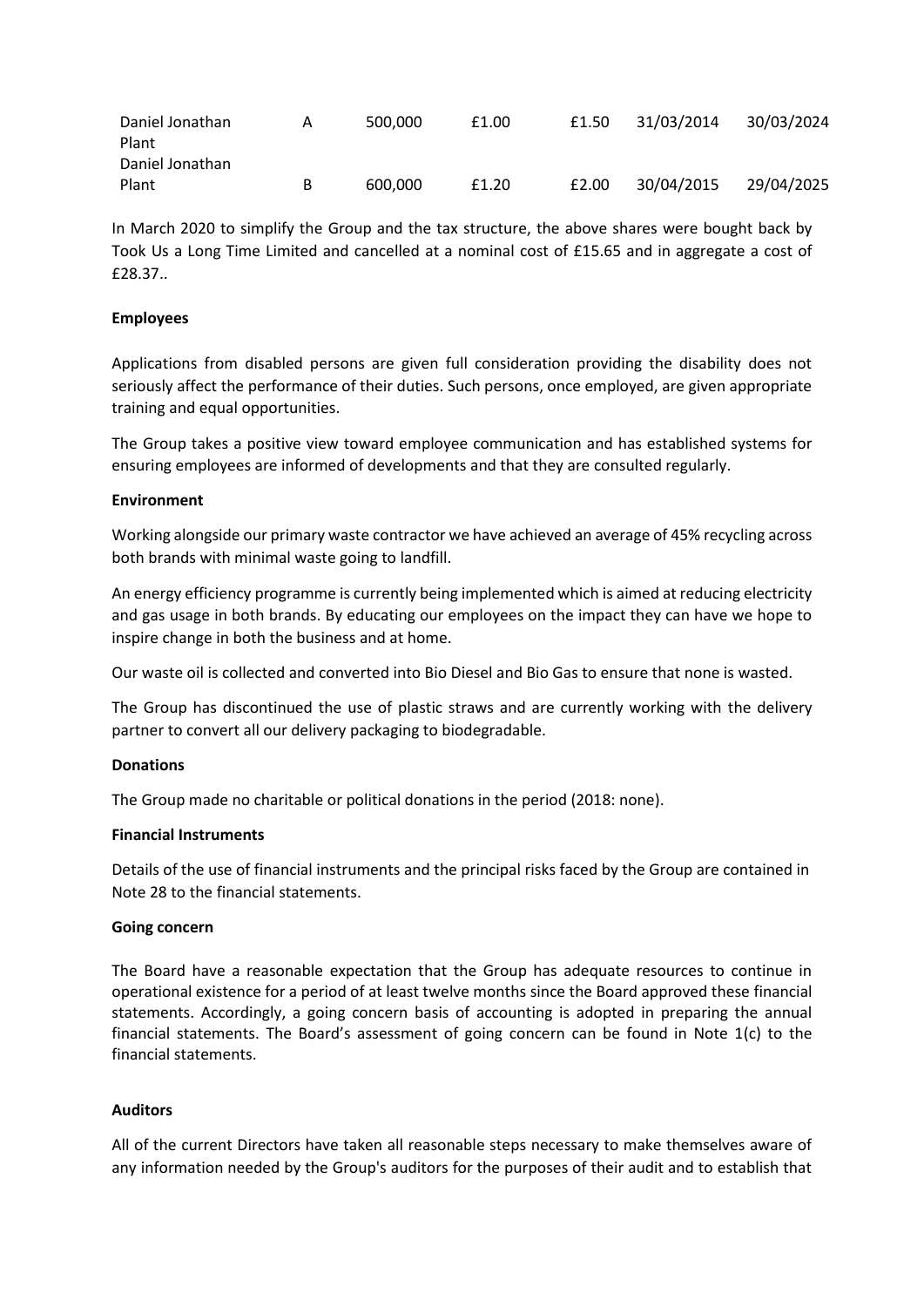the auditors are aware of that information. The Directors are not aware of any relevant audit information of which the auditors are unaware.

Haysmacintyre LLP were appointed as the auditors and have expressed their willingness to continue in office and a resolution to re-appoint them will be proposed at the annual general meeting.

On behalf of the Board.

Daniel Jonathan Plant **Joint Chief Executive Officer** 16 March 2020

# **Statement of directors' responsibilities**

The Directors are responsible for preparing the strategic report, the annual report and the financial statements in accordance with applicable law and regulations.

Company law requires the Directors to prepare financial statements for each financial year. Under that law the Directors have elected to prepare the Group and Company financial statements in accordance with International Financial Reporting Standards (IFRSs) as adopted by the European Union. Under company law the Directors must not approve the financial statements unless they are satisfied that they give a true and fair view of the state of affairs of the Group and the Company and of the profit or loss of the Group for that period. The Directors are also required to prepare financial statements in accordance with the rules of the London Stock Exchange for companies trading securities on the Alternative Investment Market.

In preparing these financial statements, the Directors are required to:

- select suitable accounting policies and then apply them consistently;
- make judgements and accounting estimates that are reasonable and prudent;
- state whether they have been prepared in accordance with IFRSs as adopted by the European Union, subject to any material departures disclosed and explained in the financial statements;
- prepare the financial statements on the going concern basis unless it is inappropriate to presume that the Company will continue in business.

The Directors are responsible for keeping adequate accounting records that are sufficient to show and explain the Company's transactions and disclose with reasonable accuracy at any time the financial position of the Company and enable them to ensure that the financial statements comply with the requirements of the Companies Act 2006. They are also responsible for safeguarding the assets of the Company and hence for taking reasonable steps for the prevention and detection of fraud and other irregularities.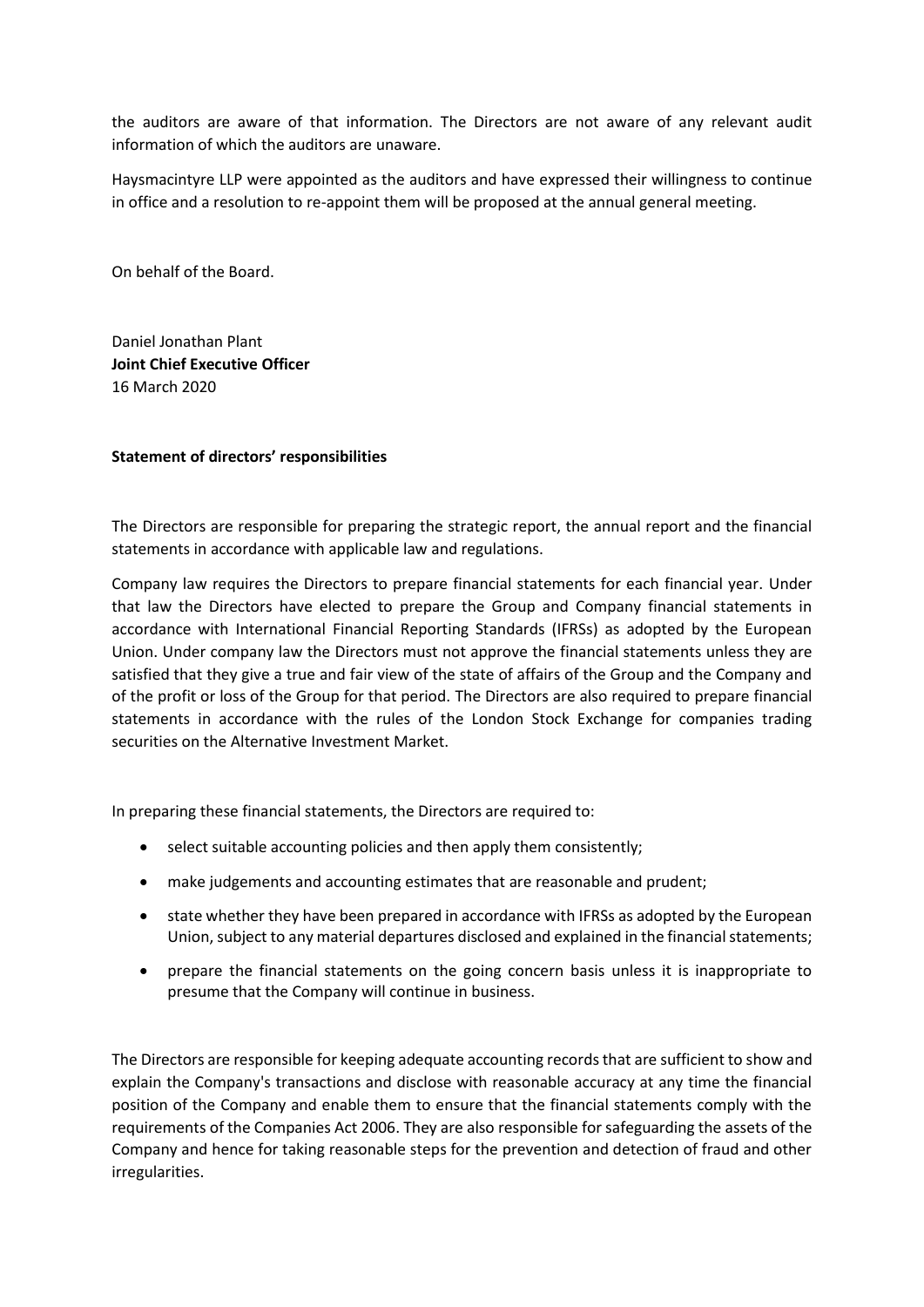### **Website publication**

The Directors are responsible for ensuring the annual report and the financial statements are made available on a website. Financial statements are published on the Company's website (www.dimt.co.uk) in accordance with legislation in the United Kingdom governing the preparation and dissemination of financial statements, which may vary from legislation in other jurisdictions. The maintenance and integrity of the Company's website is the responsibility of the Directors. The Directors' responsibility also extends to the ongoing integrity of the financial statements contained therein.

#### **Consolidated statement of comprehensive income**

for the 52 weeks ended 29 December 2019

|                                                                                                 | <b>Note</b>             | 52 weeks ended<br>29 December<br>2019<br>£'000 | 52 weeks ended<br>30 December<br>2018<br>£'000 |
|-------------------------------------------------------------------------------------------------|-------------------------|------------------------------------------------|------------------------------------------------|
| Revenue                                                                                         | 3                       | 44,573                                         | 47,278                                         |
| Cost of sales                                                                                   |                         | (43, 921)                                      | (46, 547)                                      |
| <b>Gross profit</b>                                                                             |                         | 652                                            | 731                                            |
| Other income                                                                                    | 3                       | 245                                            | 177                                            |
| <b>Total operating expenses</b>                                                                 |                         | (949)                                          | (12, 473)                                      |
| <b>Operating loss before highlighted items</b>                                                  |                         | (502)                                          | (367)                                          |
| Highlighted items                                                                               | 5                       | 450                                            | (11, 198)                                      |
| <b>Operating loss</b>                                                                           | $\overline{\mathbf{4}}$ | (52)                                           | (11, 565)                                      |
| Finance income                                                                                  | 6                       | 8                                              |                                                |
| Finance expense                                                                                 | 6                       | (222)                                          | (252)                                          |
| Loss before income tax                                                                          |                         | (266)                                          | (11, 817)                                      |
| Income tax                                                                                      | 9                       |                                                | 204                                            |
| Loss and total comprehensive loss for the<br>period and attributable to owners of the<br>parent |                         | (266)                                          | (11,613)                                       |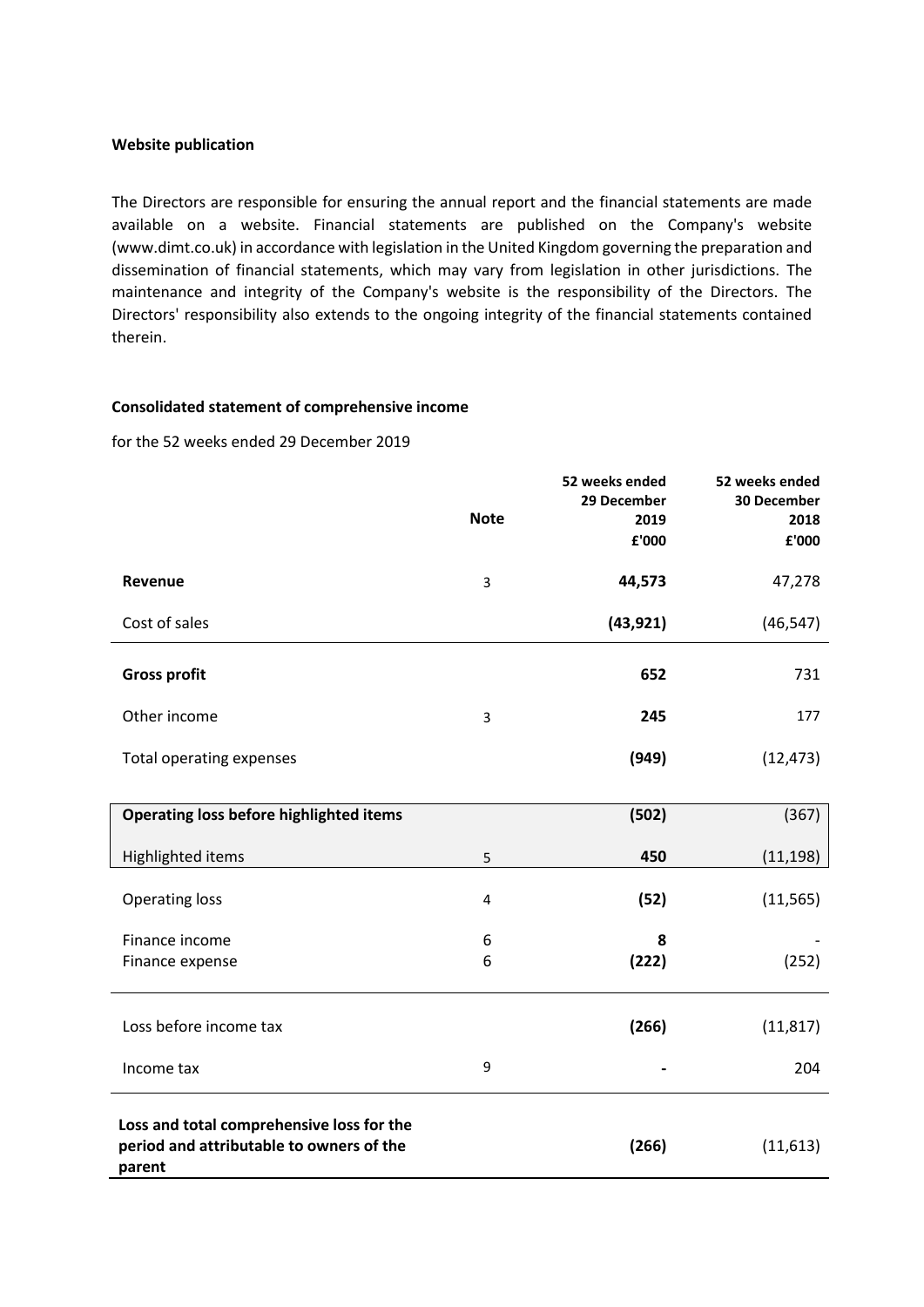# **Loss per share attributable to the ordinary equity owners of the parent**

| Basic and diluted | (0.23p) | (19.42p) |
|-------------------|---------|----------|
|                   |         |          |

The notes below form part of these financial statements.

# **Consolidated statement of changes in equity**

for the 52 weeks ended 29 December 2019

|                                         | <b>Share</b><br>capital | <b>Share</b><br>premium | <b>Merger</b><br>reserve | <b>Retained</b><br>(loss)<br>profit | <b>Total</b> |
|-----------------------------------------|-------------------------|-------------------------|--------------------------|-------------------------------------|--------------|
|                                         | £'000                   | f'000                   | £'000                    | f'000                               | £'000        |
| <b>Balance at 31 December 2017</b>      | 5,980                   | 21,376                  | 992                      | (6, 290)                            | 22,058       |
| Issue of ordinary shares                |                         |                         |                          |                                     |              |
| Cost of placing of ordinary shares      |                         |                         |                          |                                     |              |
| Total comprehensive loss for the period |                         |                         |                          | (11,613)                            | (11,613)     |
| Share based payments                    |                         |                         |                          | 111                                 | 111          |
| <b>Balance at 30 December 2018</b>      | 5,980                   | 21,376                  | 992                      | (17, 792)                           | 10,556       |
| Issue of ordinary shares                | 81                      | 3,170                   |                          |                                     | 3,251        |
| Cost of placing of ordinary shares      |                         | (295)                   |                          |                                     | (295)        |
| Total comprehensive loss for the period |                         |                         |                          | (266)                               | (266)        |
| Share based payments                    |                         |                         |                          | 40                                  | 40           |
| <b>Balance at 29 December 2019</b>      | 6,061                   | 24,251                  | 992                      | (18,018)                            | 13,286       |

The notes below form part of these financial statements.

# **Company statement of changes in equity**

for the 52 weeks ended 29 December 2019

|                                    | <b>Share</b><br>capital | <b>Share</b><br>premium | Retained<br>profit | Total  |
|------------------------------------|-------------------------|-------------------------|--------------------|--------|
|                                    | f'000                   | f'000                   | £'000              | £'000  |
| <b>Balance at 31 December 2017</b> | 5,980                   | 21.376                  | (5.297)            | 22.059 |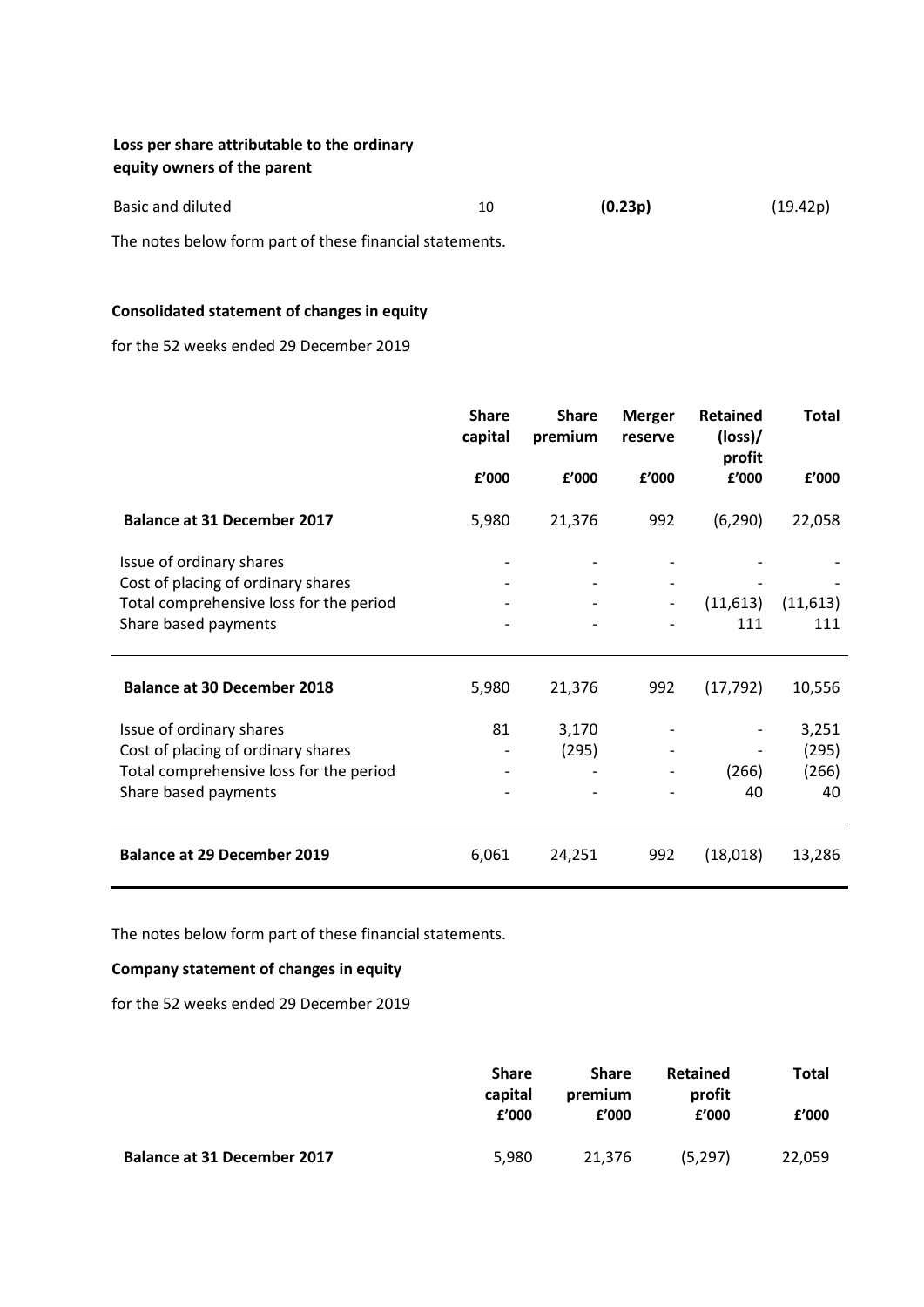| Issue of ordinary shares<br>Cost of placing of ordinary shares<br>Total comprehensive loss for the period<br>Share based payments |       |                | (11,640)<br>111 | (11,640)<br>111                 |
|-----------------------------------------------------------------------------------------------------------------------------------|-------|----------------|-----------------|---------------------------------|
| <b>Balance at 30 December 2018</b>                                                                                                | 5,980 | 21,376         | (16, 826)       | 10,530                          |
| Issue of ordinary shares<br>Cost of placing of ordinary shares<br>Total comprehensive loss for the period<br>Share based payments | 81    | 3,170<br>(295) | (3,056)<br>40   | 3,251<br>(295)<br>(3,056)<br>40 |
| <b>Balance at 29 December 2019</b>                                                                                                | 6,061 | 24,251         | (19,842)        | 10,470                          |

The notes below form part of these financial statements.

# **Consolidated balance sheet**

At 29 December 2019

|                                  |             | 29 December | <b>30 December</b> |
|----------------------------------|-------------|-------------|--------------------|
|                                  |             | 2019        | 2018               |
|                                  | <b>Note</b> | £'000       | £'000              |
| <b>Non-current assets</b>        |             |             |                    |
| Intangible assets                | 12          | 352         | 352                |
| Property, plant and equipment    | 13          | 14,570      | 16,554             |
| Pre-paid operating lease charges | 14          | 573         | 507                |
| Other non-current assets         | 17          | 197         | 283                |
|                                  |             | 15,692      | 17,696             |
|                                  |             |             |                    |
| <b>Current assets</b>            |             |             |                    |
| Inventories                      | 16          | 2,650       | 2,548              |
| Trade and other receivables      | 17          | 3,148       | 3,538              |
| Pre-paid operating lease charges | 14          | 50          | 87                 |
| Cash and cash equivalents        |             | 4,570       | 4,312              |
|                                  |             | 10,418      | 10,485             |
|                                  |             |             |                    |
|                                  |             |             |                    |
| Assets held for sale             | 33          | 800         | 505                |
|                                  |             |             |                    |
| <b>Total assets</b>              |             | 26,910      | 28,686             |
|                                  |             |             |                    |
| <b>Current liabilities</b>       |             |             |                    |
| Trade and other payables         | 18          | (7, 834)    | (7,045)            |
| <b>Borrowings</b>                | 21          | (800)       | (2,867)            |
|                                  |             | (8,634)     | (9, 912)           |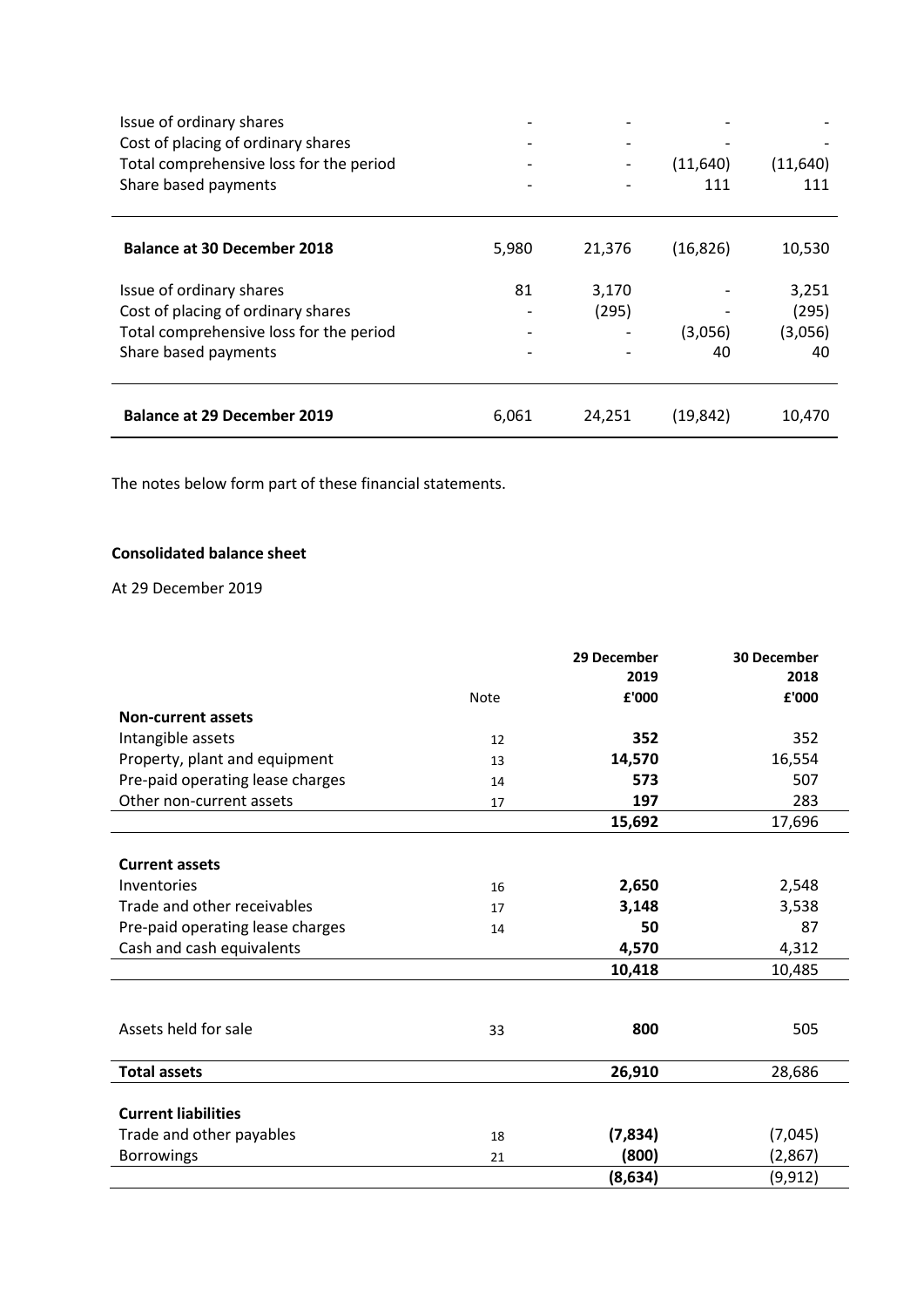| <b>Non-current liabilities</b> |    |           |           |
|--------------------------------|----|-----------|-----------|
| <b>Provisions</b>              | 19 | (2,783)   | (3, 347)  |
| Lease incentives               |    | (1, 227)  | (1, 266)  |
| Long-term borrowings           | 21 | (852)     | (3,550)   |
| <b>Other Payables</b>          | 28 | (128)     | (55)      |
|                                |    | (4,990)   | (8, 218)  |
|                                |    |           |           |
| <b>Total liabilities</b>       |    | (13, 624) | (18, 130) |
|                                |    |           |           |
| <b>Total net assets</b>        |    | 13,286    | 10,556    |
|                                |    |           |           |
| <b>Equity</b>                  |    |           |           |
| Share capital                  | 22 | 6,061     | 5,980     |
| Share premium                  | 23 | 24,251    | 21,376    |
| Merger reserve                 | 23 | 992       | 992       |
| Retained deficit               | 23 | (18, 018) | (17, 792) |
| <b>Total equity</b>            |    | 13,286    | 10,556    |

The financial statements were approved by the Board of Directors of the Company and authorised for issue on 16 March 2020 and signed on their behalf by Daniel Jonathan Plant.

The notes below form part of these financial statements.

#### **Company balance sheet**

At 29 December 2019

|                           | Note | 29 December<br>2019<br>£'000 | <b>30 December</b><br>2018<br>£'000 |
|---------------------------|------|------------------------------|-------------------------------------|
| <b>Non-current assets</b> |      |                              |                                     |
| Investments               | 15   | 3,170                        | 3,130                               |
| Other non-current assets  | 17   | 7,300                        | 7,400                               |
| Total net assets          |      | 10,470                       | 10,530                              |
|                           |      |                              |                                     |
| <b>Equity</b>             |      |                              |                                     |
| Share capital             | 22   | 6,061                        | 5,980                               |
| Share premium             | 23   | 24,251                       | 21,376                              |
| <b>Retained deficit</b>   | 23   | (19, 842)                    | (16,826)                            |
| Total equity              |      | 10,470                       | 10,530                              |

The Parent Company, Tasty plc, has taken advantage of the exemption in s 408 of the Companies Act 2006 not to publish its own income statement. The Parent Company made a loss of £3.1m (2018 – loss of £11.6m) for the period.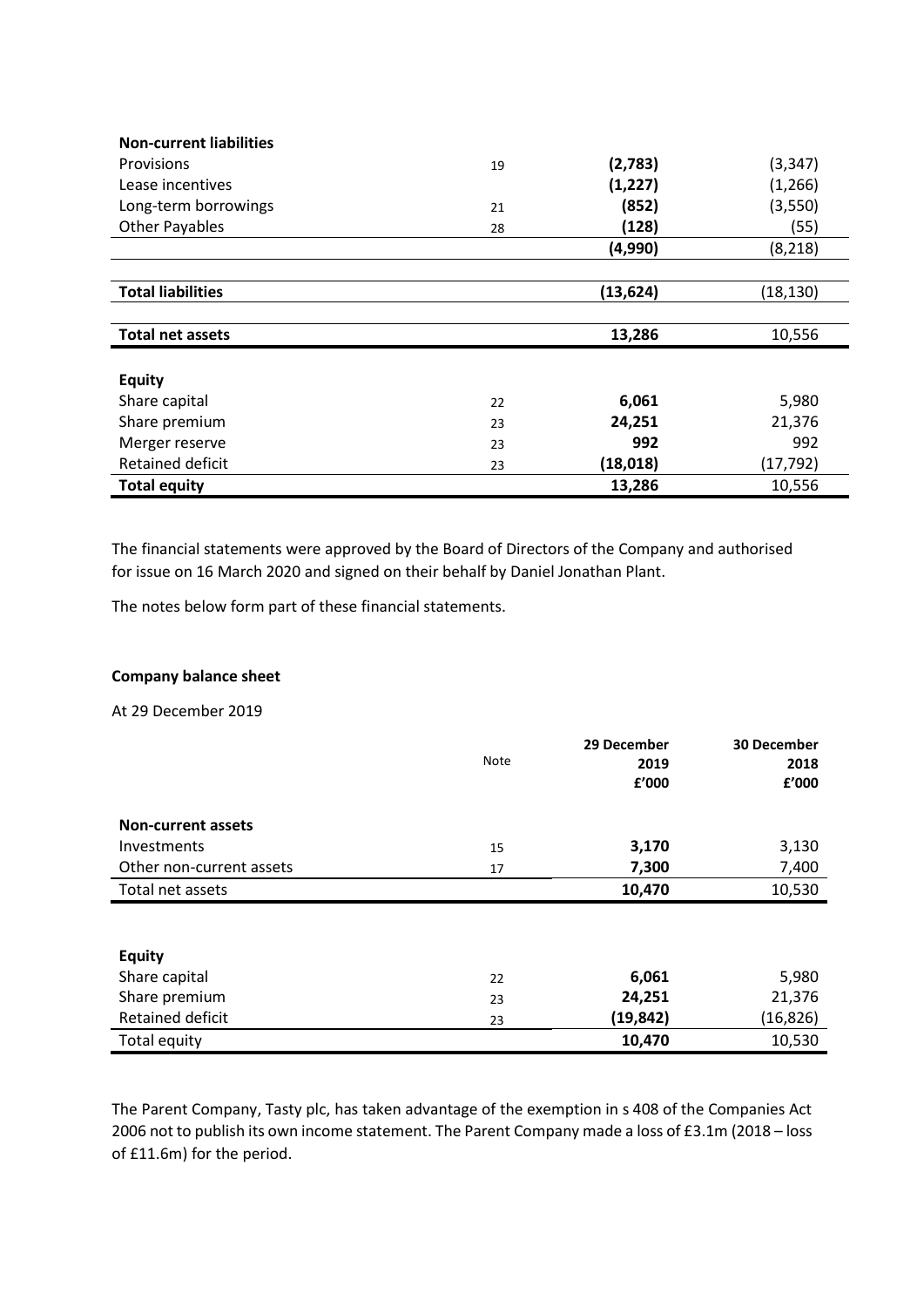The financial statements were approved by the board of directors of the Company and authorised for issue on 16 March 2020 and signed on their behalf by Daniel Jonathan Plant.

The notes below form part of these financial statements.

# **Consolidated cash flow statement**

For the 52 weeks ended 29 December 2019

| 52 weeks         | 52 weeks                                                                              |
|------------------|---------------------------------------------------------------------------------------|
|                  | ended 30                                                                              |
| <b>December</b>  | <b>December</b>                                                                       |
| 2019             | 2018                                                                                  |
|                  | £'000                                                                                 |
|                  |                                                                                       |
|                  | 389                                                                                   |
|                  | 26                                                                                    |
|                  |                                                                                       |
|                  | 415                                                                                   |
|                  |                                                                                       |
|                  |                                                                                       |
|                  |                                                                                       |
| 508              | 4,150                                                                                 |
| (453)            | (1,261)                                                                               |
| 8                |                                                                                       |
| 63               | 2,889                                                                                 |
|                  |                                                                                       |
|                  |                                                                                       |
|                  |                                                                                       |
|                  |                                                                                       |
|                  | (583)                                                                                 |
|                  | (252)                                                                                 |
|                  | (835)                                                                                 |
|                  |                                                                                       |
|                  |                                                                                       |
|                  |                                                                                       |
| 258              | 2,469                                                                                 |
|                  |                                                                                       |
| 4,312            | 1,843                                                                                 |
|                  |                                                                                       |
|                  |                                                                                       |
|                  | 4,312                                                                                 |
| Note<br>30<br>31 | ended 29<br>£'000<br>2,226<br>2,226<br>2,956<br>(4, 765)<br>(222)<br>(2,031)<br>4,570 |

The notes below form part of these financial statements.

### **Company cash flow statement**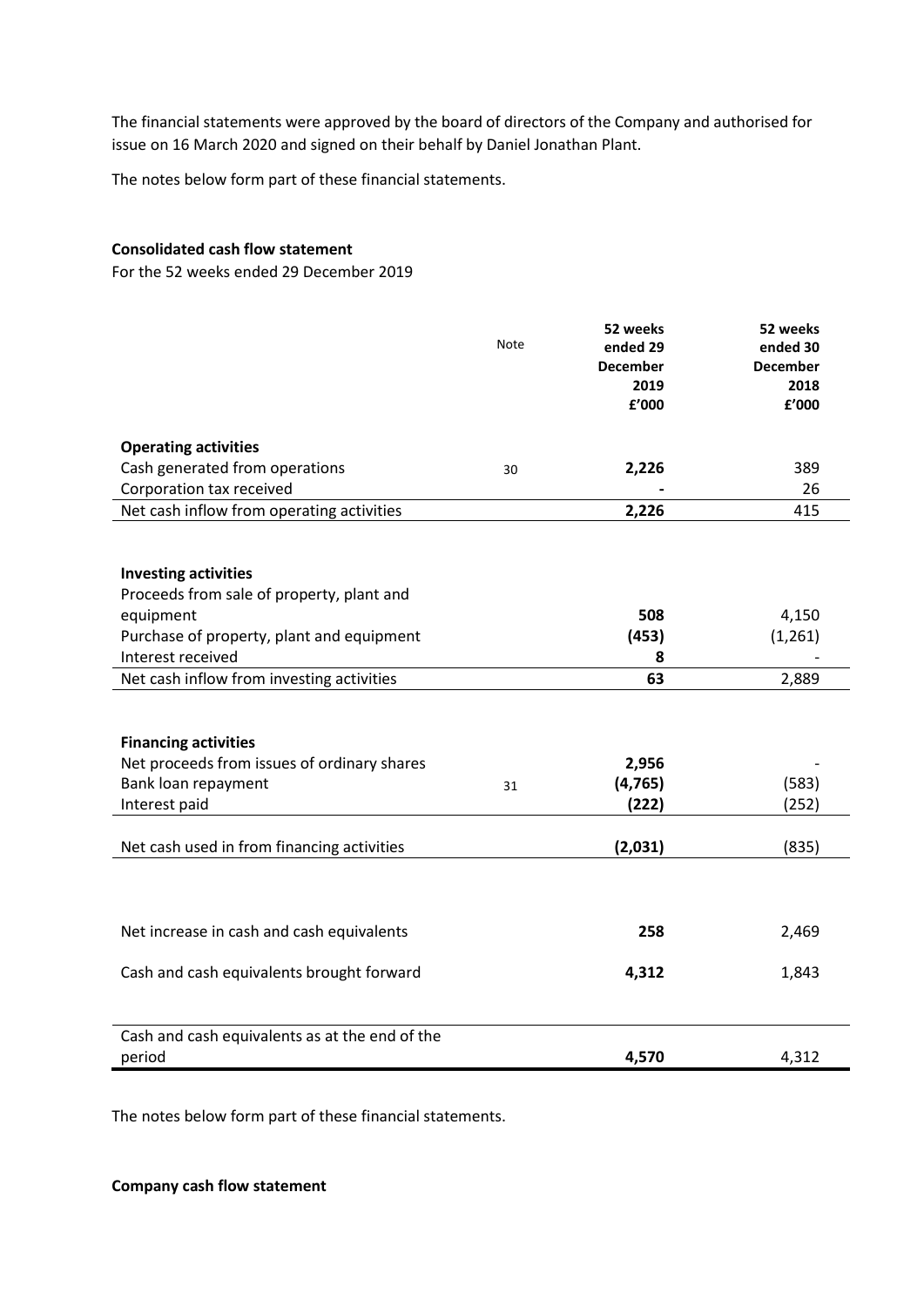#### For the 52 weeks ended 29 December 2019

|                                                                                                                               | <b>Note</b> | 52 weeks<br>ended 29<br><b>December</b><br>2019<br>£'000 | 52 weeks ended<br><b>30 December</b><br>2018<br>f'000 |
|-------------------------------------------------------------------------------------------------------------------------------|-------------|----------------------------------------------------------|-------------------------------------------------------|
| <b>Operating activities</b><br>Cash generated from operations<br>Corporation tax paid                                         |             |                                                          |                                                       |
| Net cash outflow from operating activities                                                                                    |             |                                                          |                                                       |
| <b>Investing activities</b><br>Purchase of property, plant and equipment<br>Net cash in flow / (used in) investing activities |             |                                                          |                                                       |
| <b>Financing activities</b><br>Net proceeds from issues of ordinary shares<br>Net cash flows used in financing activities     |             |                                                          |                                                       |
| Net increase in cash and cash equivalents<br>Cash and cash equivalents brought forward                                        |             |                                                          |                                                       |
| Cash and cash equivalents as at the end of the<br>period                                                                      |             |                                                          |                                                       |

The notes below form part of these financial statements.

#### **Notes**

forming part of the financial statements for the 52 weeks ended 29 December 2019

#### **1 Accounting policies**

Tasty plc is a public listed company incorporated and domiciled in England and Wales. The Company's ordinary shares are quoted on AIM. Its registered address is 32 Charlotte Street, London, WC1T 2NQ.

# **(a) Statement of compliance**

These financial statements of the Group and Company have been prepared in accordance with International Financial Reporting Standards, International Accounting Standards and Interpretations (collectively IFRS) issued by the International Accounting Standards Board (IASB) as adopted by European Union ("adopted IFRSs"). These financial statements have also been prepared in accordance with those parts of the Companies Act 2006 that are relevant to companies that prepare their financial statements in accordance with IFRS.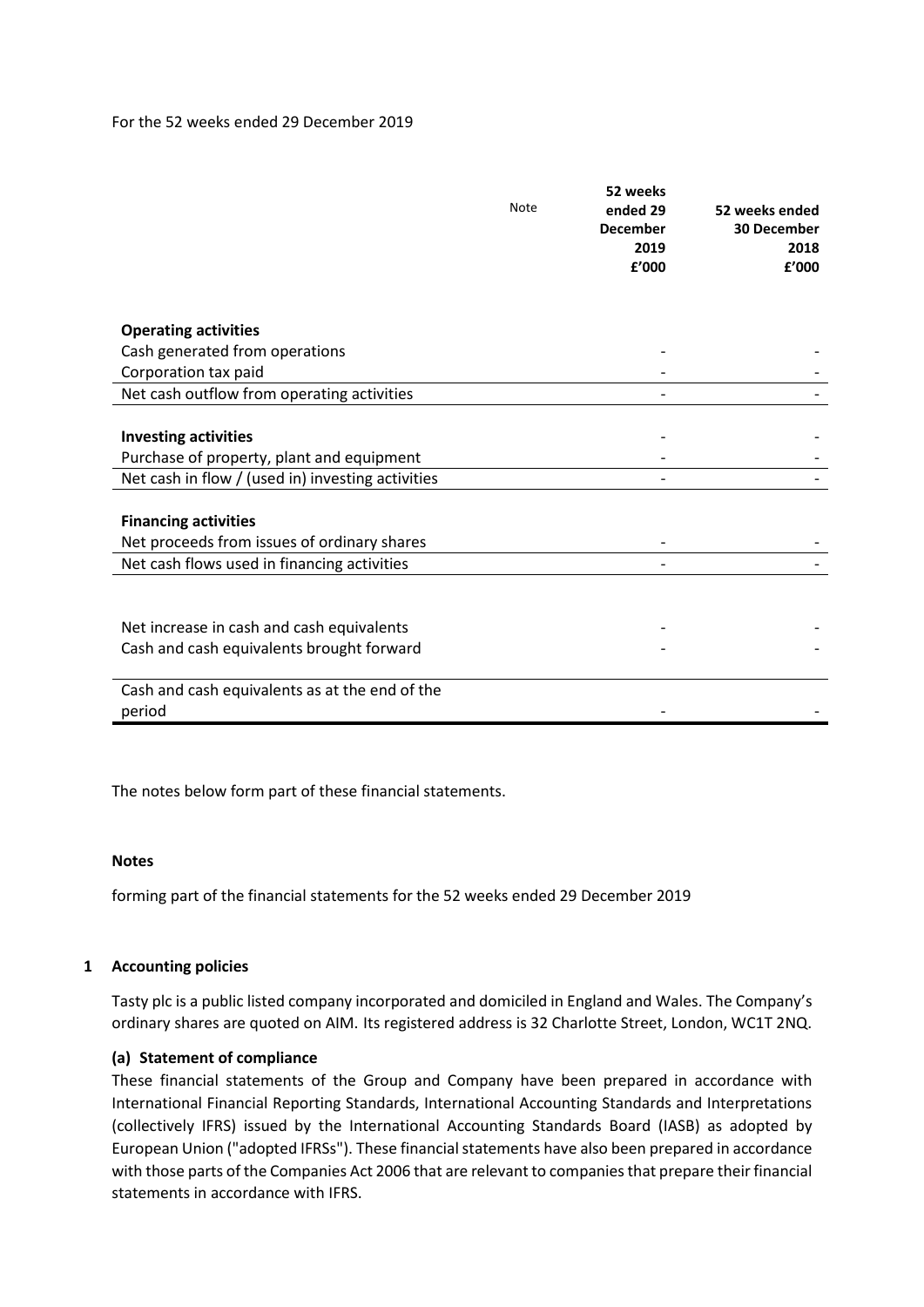# **(b) Basis of preparation**

The financial statements cover the 52 week period ended 29 December 2019, with a comparative period of the 52 week period ended 30 December 2018. The financial statements are presented in sterling, rounded to the nearest thousand and are prepared on the historical cost basis. Accounting policies of the Company are consistent with the policies adopted by the Group.

# **(c) Going concern**

As at 29 December 2019, the Group had net assets of £13.3m (2018: £10.6m). The Group meets its day-to-day working capital requirements through the generation of operating cashflow and equity raise. The Group's principal sources of funding are:

- Issue of ordinary share capital in the Company on the Alternative Investment Market.
- Placing and open offer in May 2019 raised £3.25m gross
- The term loan, of which £6.4m was outstanding at the start of year, was reduced to £1.65m. This was fully repaid in January 2020.

The Group is currently monitoring the COVID-19 situation and more information can be found in the Principal Risks and Uncertainties section above. The Board regulary reviews cashflow and sensitivity forecasts and they have a reasonable expectation that the Group has adequate resources to continue in operational existence for the foreseeable future. Thus, the going concern basis of accounting is adopted in preparing the annual financial statements.

# **(d) Standard amendments and interpretations in issue but not yet effective**

The new standards impacting the Group, both of which will be adopted in the next annual financial statements for the period ended 27 December 2020 are:

- IAS 1 and IAS 8
- IFRS 16 'Leases'

# *Definition of Material – Amendments to IAS 1 and IAS 8 (effective 1 January 2020)*

The IASB has made amendments to IAS 1, 'Presentation of Financial Statements', and IAS 8, 'Accounting Policies, Changes in Accounting Estimates and Errors', which use a consistent definition of materiality throughout International Financial Reporting Standards and the Conceptual Framework for Financial Reporting, to clarify when information is material and incorporate some of the guidance in IAS 1 about immaterial information.

In particular, the amendments clarify:

a) That the reference to obscuring information addresses situations in which the effect is similar to omitting or misstating that information, and that an entity assesses materiality in the context of the financial statements as a whole, and;

b) The meaning of 'primary users of general purpose financial statements' to whom those financial statements are directed, by defining them as 'existing and potential investors, lenders and other creditors' that must rely on general purpose financial statements for much of the financial information they need.

The amendment is not expected to have a material impact on the Group.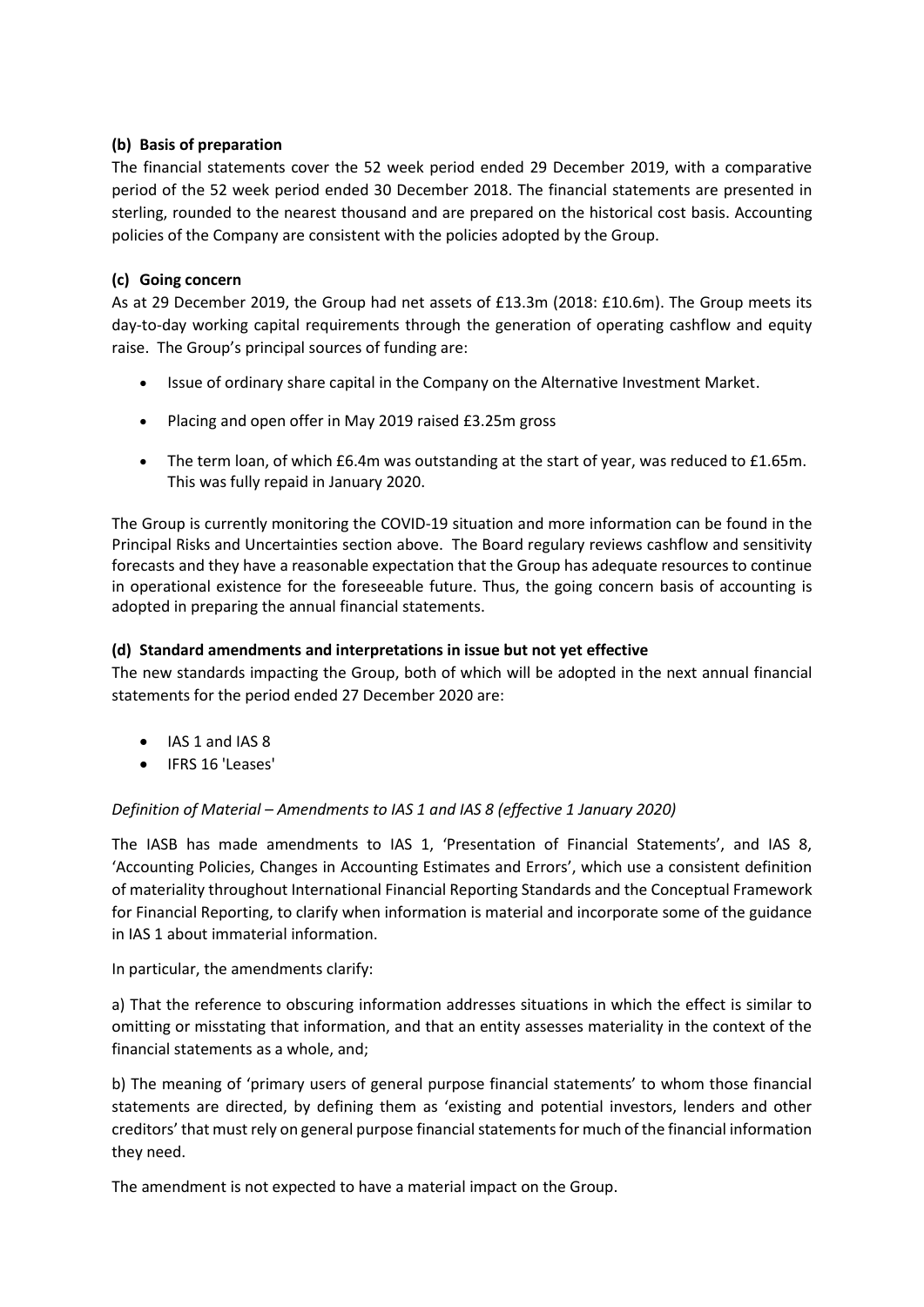# *IFRS 16 'Leases'*

IFRS 16 replaces IAS 17 and completes the IASB's long-running project to overhaul lease accounting. Leases will be recorded on the statement of financial position in the form of a right-of-use asset and a lease liability. IFRS 16 is mandatorily effective from reporting periods beginning on or after 1 January 2019. The Group will therefore adopt IFRS 16 for the reporting period ended 27 December 2020.

The Group has chosen the modified retrospective application of IFRS 16 in accordance with IFRS 16:C5(b). Consequently, the Group will not restate the comparative information.

In contrast to lessee accounting, IFRS 16 substantially carries forward the lessor accounting requirements in IAS 17.

# *Impact of the new definition of a lease:*

The change in definition of a lease mainly relates to the concept of control. IFRS 16 distinguishes between leases and service contracts on the basis of whether the use of an identified asset is controlled by the customer. Control is considered to exist if the customer has:

- The right to obtain substantially all of the economic benefits from the use of an identified asset; and
- The right to direct the use of that asset.

The Group will apply the definition of a lease and related guidance set out in IFRS 16 to all lease contracts entered into or modified on or after 1 January 2019 (whether it is a lessor or a lessee in the lease contract).

# *Impact on Lessee Accounting*

IFRS 16 will change how the Group accounts for leases in which the Group is a lessee previously classified as operating leases under IAS 17, which were off-balance sheet.

On initial application of IFRS 16, for all leases (except for short-term or low value assets), the Group will:

- a) Recognise right-of-use assets and lease liabilities in the consolidated statement of financial position, initially measured at the present value of the future lease payments;
- b) Recognise depreciation of right-of-use assets and interest on lease liabilities in the consolidated statement of profit or loss;

Lease incentives (e.g. rent-free period) will be recognised as part of the measurement of the right-ofuse assets whereas under IAS 17 they resulted in the recognition of a lease liability incentive, amortised as a reduction of rental expenses on a straight-line basis.

As at 29 December 2019, the Group has non-cancellable operating lease commitments of £83.6m.

The Group will initially recognise a right-of-use asset of £56.5m and a corresponding lease liability of £57.7m in respect of all these leases on 30 December 2019.

Prepaid rent on these leases amounting to £1.1m which is currently recognised within prepayments will be reclassified and the amount factored into the measurement of the right to use assets on 30 December 2019.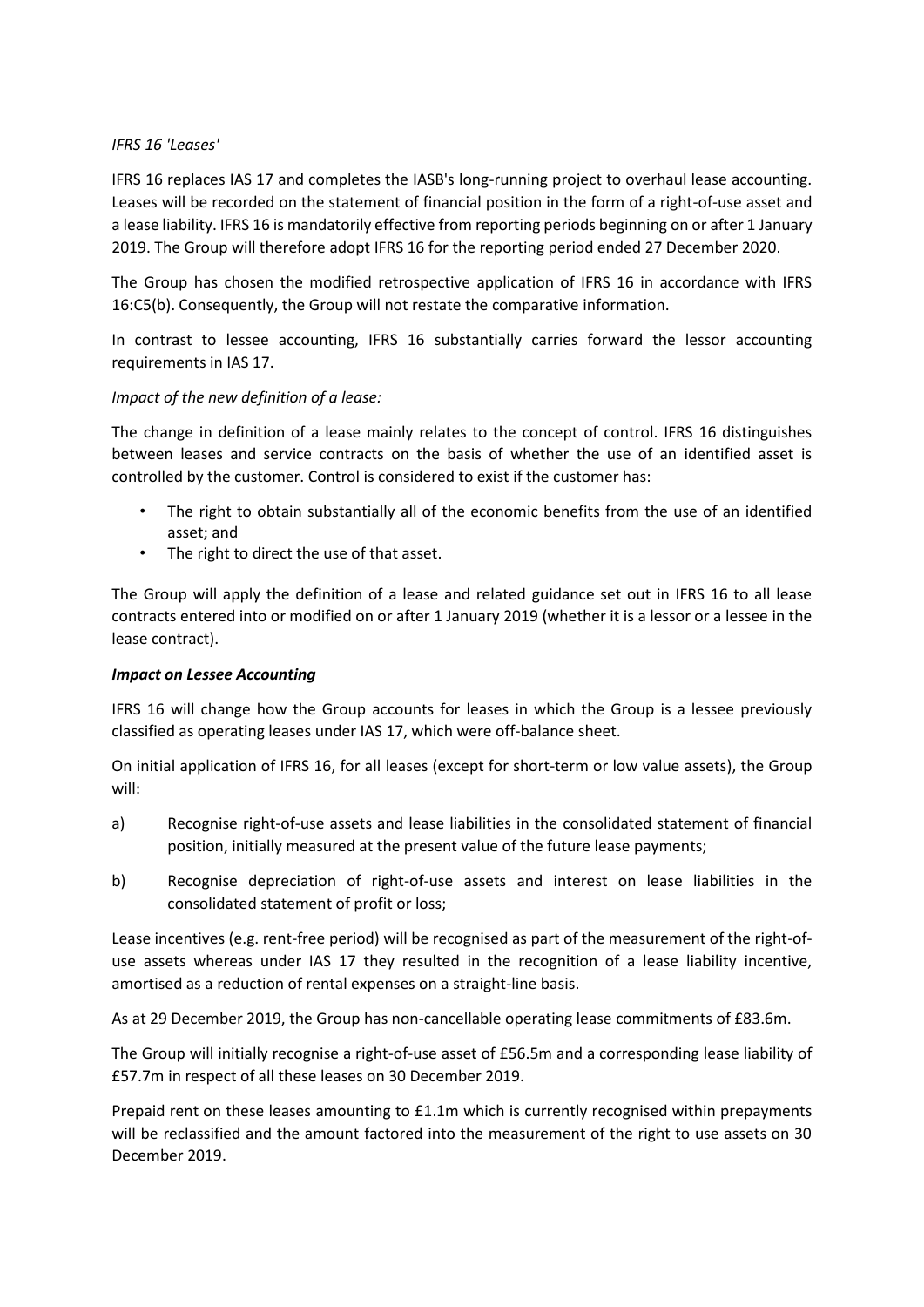As a result of implementing IFRS 16, it is expected that operating profit will increase by £1.5m in period to 27 December 2020. This is based on the rental charge of £5.5m which is no longer expensed, being offset with expected depreciation of £4.0m recognised on the right-of-use asset. Interest unwinding on the lease liability of £2.8m will also be recognised as a finance cost, reducing the overall profit before tax by £1.3m.

# *Impact on Lessor Accounting*

Under IFRS 16, a lessor continues to classify leases as either finance leases or operating leases and account for those two types of leases differently. However, IFRS 16 has changed and expanded the disclosures required, in particular regarding how a lessor manages the risks arising from its residual interest in leased assets.

Based on an analysis of the Group's operating leases as at 29 December 2019 on the basis of the facts and circumstances that exist at that date, the Directors of the Group have assessed that the impact of this change will not have an impact on the amounts recognised in the Group's consolidated financial statements.

The Group does not expect any other standards issued by the IASB, but not yet effective, to have a material impact on the group.

# **(e) Basis of consolidation**

The consolidated financial statements incorporate the results of the Company and its subsidiary, Took Us A Long Time Limited. The accounting period of the subsidiary is co-terminous with that of the parent undertaking.

# **(f) Revenue**

The Group's revenue is derived from goods and services provided to the customers with revenue recognised at the point in time when control of the goods has transferred to the customer. Control passes to the customers at the point at which food and drinks are provided and the Group has a present right for payment.

# **(g) Other income**

Included in Other income is the rental income from operating leases. The cost of these leases is included within the cost of sales.

# **(h) Retirement benefits: Defined contribution schemes**

Contributions to defined contribution pension schemes are charged to the consolidated income statement in the period to which they relate.

# **(i) Share based payments**

The Group operates a number of equity-settled share-based payment schemes under which share options are granted to certain employees. Options granted to employees are measured at fair value at the date of grant and the fair value is charged to the statement of comprehensive income over the vesting period. Fair value is measured using the Black-Scholes or binomial model. In determining fair value, no account is taken of any vesting conditions, other than conditions linked to the price of the Group's shares (market-based conditions).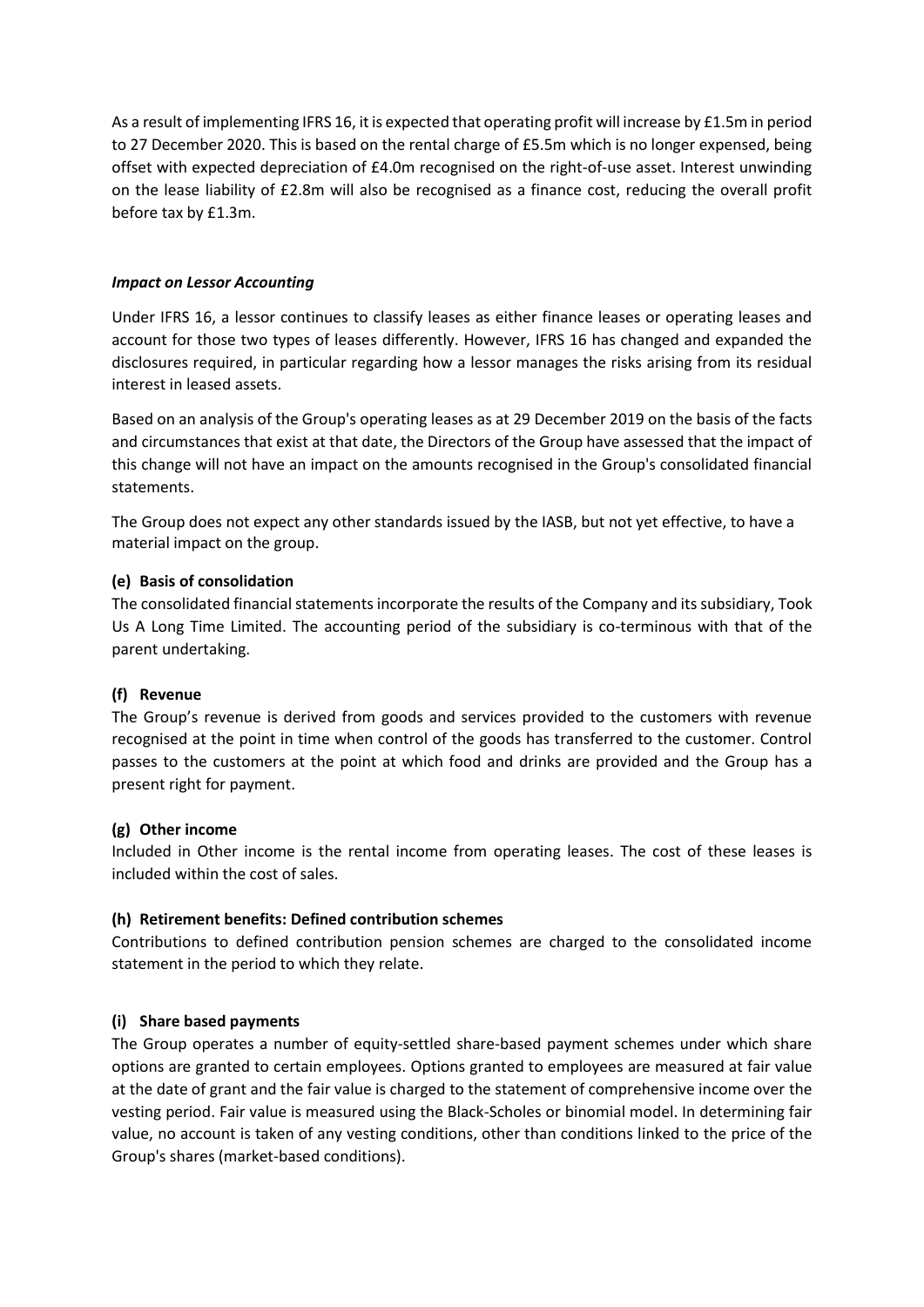No expense is recognised for awards that do not ultimately vest, except for awards where vesting is conditional upon a market condition, which are treated as vesting irrespective of whether or not the market condition is satisfied, provided all other conditions are satisfied. The fair value determined at the grant date is then expensed on a straight line over the vesting period, based on the directors' best estimate of the number of shares that will eventually vest and adjusted for the effect of non-market based vesting conditions. The movement in the cumulative expense since the previous balance sheet date is recognised in the Income Statement, with the corresponding movement taken to equity.

Where the terms and conditions of options are modified before they vest or where options have been cancelled and reissued with modified terms, the increase in the fair value of the options, measured immediately before and after the modification, is also charged to the income statement over the remaining vesting period.

The grant by the parent Company of options over its equity instruments to the employees of its subsidiary in the Group is treated as a capital contribution. The fair value of employee services received, measured by reference to the grant date fair value, is recognised over the vesting period as an increase to investment in subsidiary undertakings, with a corresponding credit to equity.

# **(j) Borrowing costs**

Borrowing costs are recognised in the income statement in the period in which they are incurred.

# **(k) Externally acquired intangible assets**

Externally acquired intangible assets are initially recognised at cost and subsequently amortised on a straight-line basis over their useful economic lives. The amortisation expense is included within the cost of sales line in the consolidated income statement.

The significant intangibles recognised by the Group and their useful economic lives are as follows:-

| Intangible asset | Useful economic life |
|------------------|----------------------|
| Trade marks      | 10 years             |

# **(l) Property, plant and equipment**

Items of property, plant and equipment are stated at cost less accumulated depreciation (see below) and impairment losses.

Depreciation is provided to write off the cost or valuation, less estimated residual values, of all fixed assets, evenly over their expected useful lives and it is calculated at the following rates:-

| Leasehold improvements           | over the period of the lease |
|----------------------------------|------------------------------|
| Fixtures, fittings and equipment | 10% per annum straight line  |
| Computers                        | 5% per annum straight line   |

Restaurants under construction are included in Property, plant and equipment. No depreciation is provided on restaurants under construction until the asset is available for use.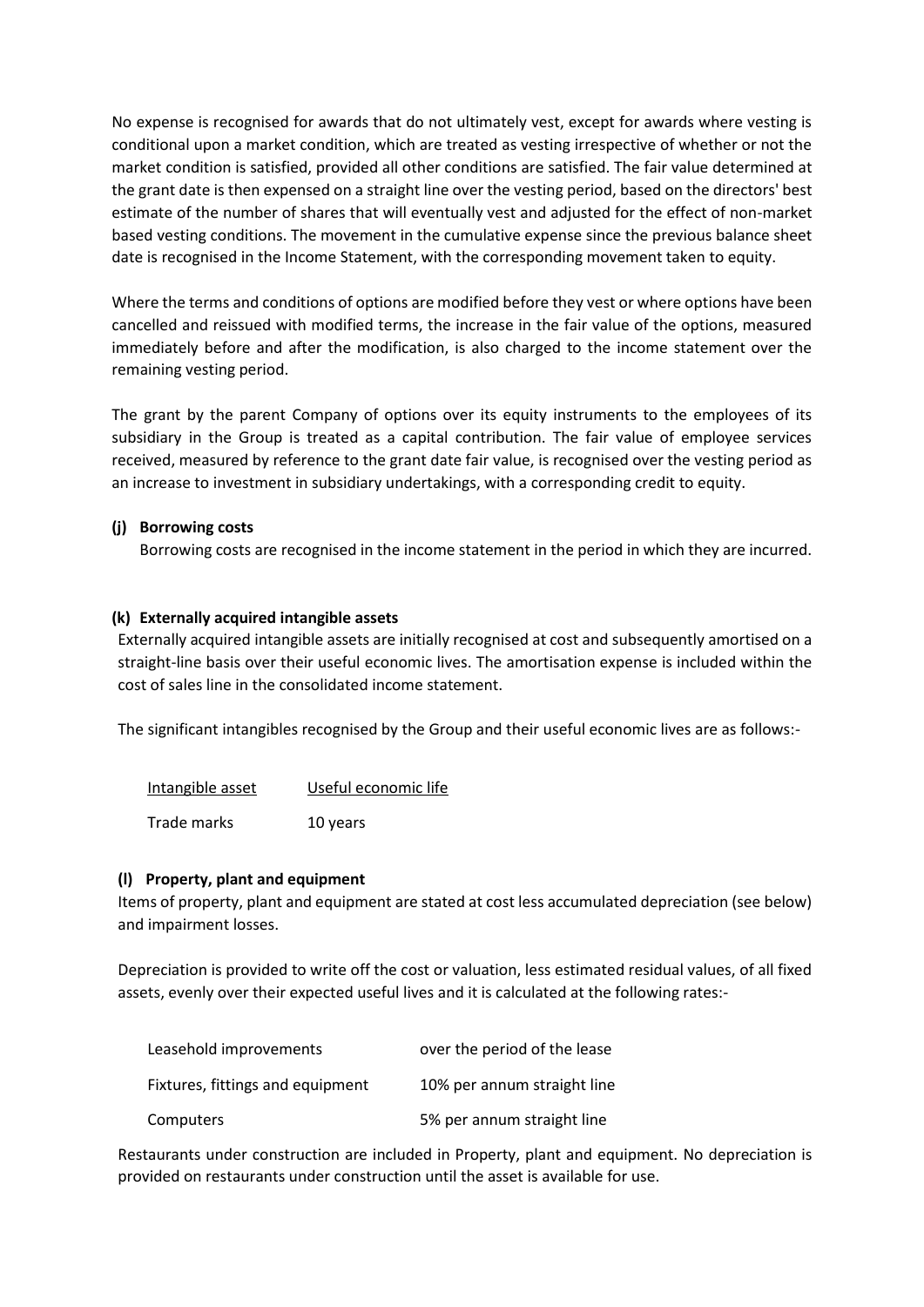All property, plant and equipment is reviewed for impairment in accordance with IAS36 Impairment of Assets, when there are indications that the carrying value may not be recoverable.

Property, plant and equipment are subject to impairment tests whenever events or changes in circumstances indicate that their carrying amount may not be recoverable. Where the carrying value of an asset or a cash generating unit (CGU) exceeds its recoverable amount (i.e. the higher of value in use and fair value less costs to dispose of the asset), the asset is written down accordingly. The Group view each restaurant as a separate CGU. Value in use is calculated using cash flows over the remaining life of the lease for the CGU discounted at 10% (2018: 10%), being the rate considered to reflect the risks associated with the CGUs. Cash flows are determined using a one year forecasting period after which cash flows are extrapolated at a 3% growth rate.

Impairment charges are recognised in the statement of comprehensive income.

# **(m) Non-current assets held for sale**

Non-current assets are classified as held for sale when the Board plans to sell the assets and no significant changes to this plan are expected. The assets must be available for immediate sale, an active programme to find a buyer must be underway and be expected to be concluded within 12 months with the asset being marketed at a reasonable price in relation to the fair value of the asset.

Non-current assets classified as held for sale are measured at the lower of their carrying amount immediately prior to being classified as held for sale and fair value less costs of disposal. Following their classification as held for sale, non-current assets are not depreciated.

# **(n) Onerous contracts**

Provisions for onerous contracts are recognised when the expected benefits to be derived by the Group from a contract are lower than the unavoidable cost of meeting its obligation under the contract. Estimates have been made with respect to the time to exit and associated costs, for example lease incentives which may be required to be paid as part of the sublet process. Judgement is required by management when making such estimates.

# **(o) Loans and receivables**

These assets arise principally from the provision of goods and services to customers (e.g. trade receivables), but also incorporate other types of financial assets where the objective is to hold these assets in order to collect contractual cash flows and the contractual cash flows are solely payments of principal and interest. They are initially recognised at fair value plus transaction costs that are directly attributable to their acquisition or issue, and are subsequently carried at amortised cost using the effective interest rate method, less provision for impairment.

Impairment provisions for trade receivables are recognised based on the simplified approach within IFRS 9 using a provision matrix in the determination of the lifetime expected credit losses. During this process the probability of the non-payment of the trade receivables is assessed. This probability is then multiplied by the amount of the expected loss arising from default to determine the lifetime expected credit loss for the trade receivables. For trade receivables, which are reported net, such provisions are recorded in a separate provision account with the loss being recognised in the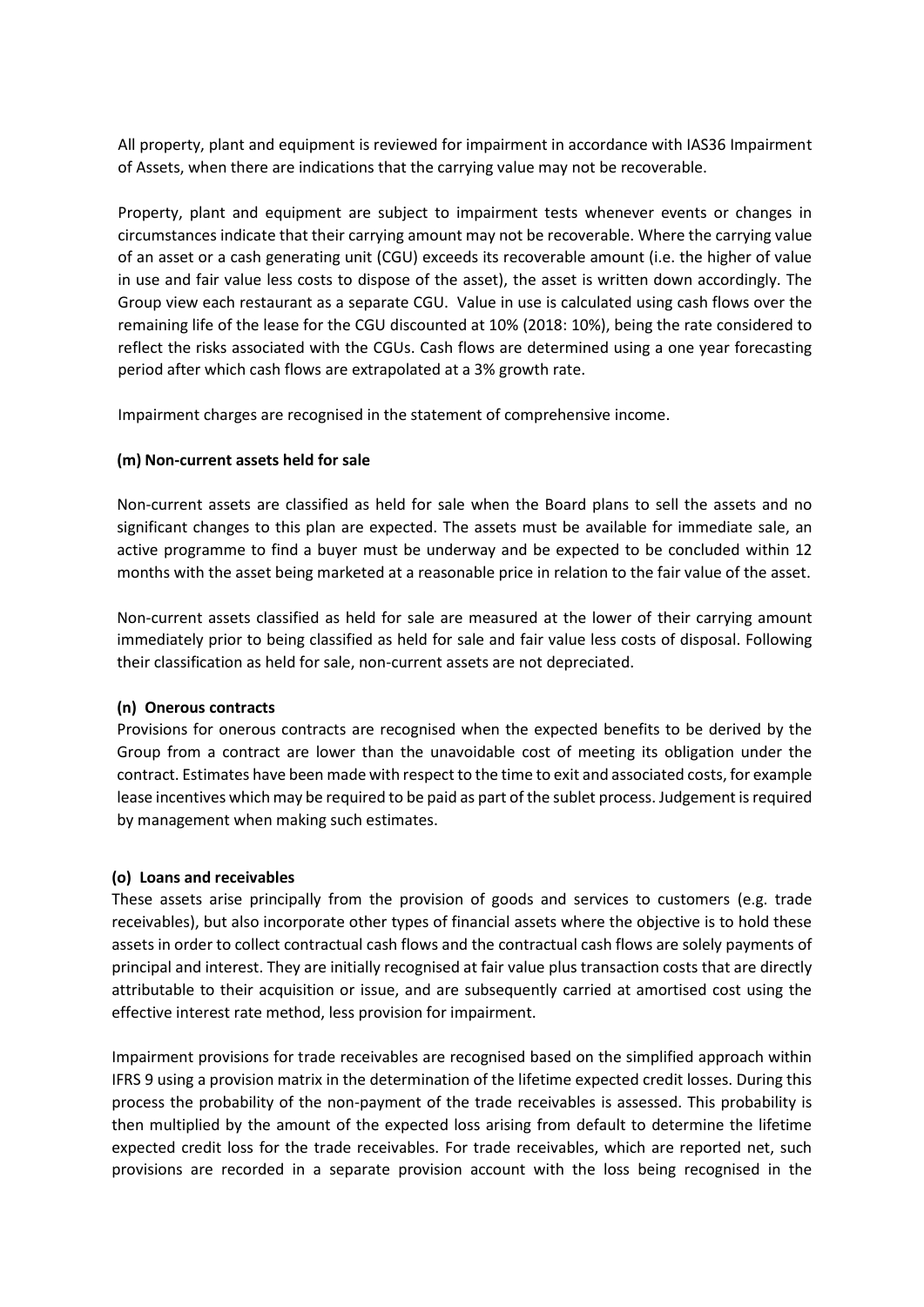consolidated statement of comprehensive income. On confirmation that the trade receivable will not be collectable, the gross carrying value of the asset is written off against the associated provision.

Impairment provisions for receivables from related parties and loans to related parties are recognised based on a forward looking expected credit loss model. The methodology used to determine the amount of the provision is based on whether there has been a significant increase in credit risk since initial recognition of the financial asset. For those where the credit risk has not increased significantly since initial recognition of the financial asset, twelve month expected credit losses along with gross interest income are recognised. For those for which credit risk has increased significantly, lifetime expected credit losses along with the gross interest income are recognised. For those that are determined to be credit impaired, lifetime expected credit losses along with interest income on a net basis are recognised.

The Group's loans and receivables comprise trade and other receivables and cash and cash equivalents in the balance sheet. The Company's loans and receivables comprise only inter-Company receivables. Cash and cash equivalents include cash in hand and deposits held with banks.

# **(p) Apprenticeship funding and levy**

The payments made under the levy represent a prepayment for training services expected to be received and is recognised as an asset until the receipt of the service. When the training service is received, an appropriate expense is recognised. The grant income is deferred until apprentices receive training under the rule of the scheme.

# **(q) Financial liabilities**

Financial liabilities include trade payables, accrued lease charges, other short-term monetary liabilities, which are initially recognised at fair value and subsequently carried at amortised cost.

Bank borrowings are initially recognised at fair value and are subsequently measured at amortised costs using the effective interest method. Interest expense includes initial transaction costs and any premium payable on redemption as well as any interest payable while the liability is outstanding.

# **(r) Inventories**

# *Raw materials and consumables*

Inventories are stated at the lower of cost and net realisable value. Cost comprises all costs of purchase and other costs incurred in bringing the inventories to their present location and condition. Net realisable value is based on estimated selling price less costs incurred up to the point of sale.

# *Crockery and utensils (Smallwares)*

Smallware inventories are held at cost which is determined by reference to the quantity in issue to each restaurant. Smallware stock relates to small value items which have short life spans relating to kitchen and bar equipment. These items are recorded under stock as they are utilised in providing food and beverage to customers.

# **(s) Leased assets**

Leases are classified as finance leases whenever the terms of the lease are such that they transfer substantially all the risks and rewards of ownership to the Group. All other leases are classified as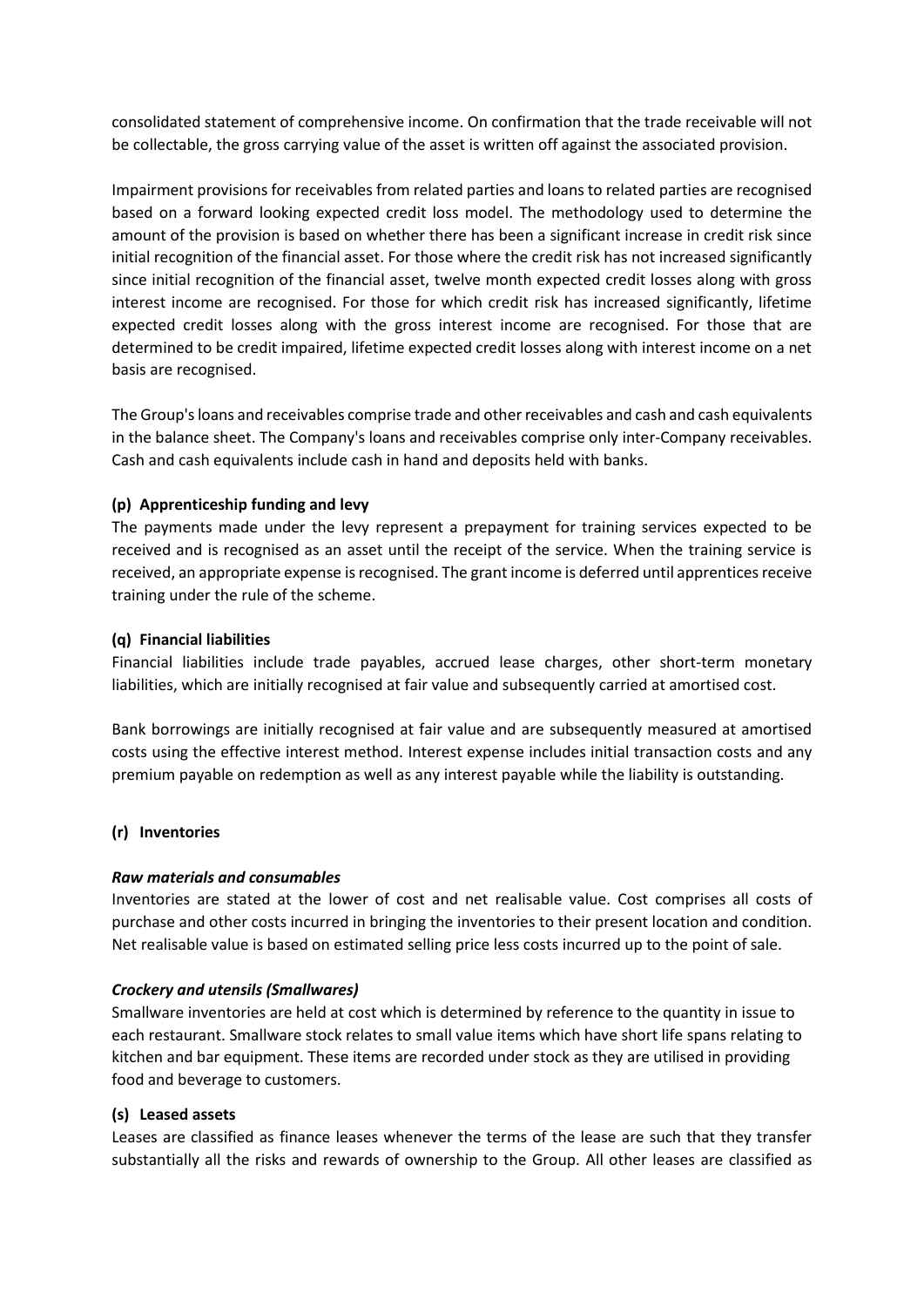operating leases. The Group currently has no finance leases. Assets leased under operating leases are not recorded on the balance sheet.

Fixed payments made under operating leases are recognised in the income statement on a straightline basis over the term of the lease. Contingent rent, such as turnover related rents, are recognised in the income statement as incurred. Incentives to enter into an operating lease are spread on a straight-line basis over the lease term as a reduction in rental expense.

# **Payments made to acquire operating leases are treated as pre-paid lease expenses and are amortised over the term of the lease.**

# **(t) Taxation**

Tax on the profit and loss for the year comprises current and deferred tax. Tax is recognised in the profit and loss except to the extent that it relates to items recognised directly in equity, in which case it is recognised in equity. Current tax is the expected tax payable or receivable on the taxable income or loss for the year, using tax rates enacted or substantively enacted at the balance sheet date, and any adjustment to tax payable in respect of previous years.

Deferred tax assets and liabilities are recognised where the carrying amount of an asset or liability in the balance sheet differs from its tax base, except for differences arising on:

- The initial recognition of goodwill
- The initial recognition of an asset or liability in a transaction which is not a business combination and at the time of the transaction affects neither accounting or taxable profit.

Recognition of deferred tax assets is restricted to those instances where it is probable that taxable profit will be available against which the difference can be utilised.

Deferred tax is provided using the balance sheet liability method, providing for all temporary differences between the carrying amounts of assets and liabilities recorded for reporting purposes and the amounts used for tax purposes.

The amount of the asset or liability is determined using tax rates that have been enacted or substantively enacted by the reporting date and are expected to apply when the deferred tax liabilities or assets are settled or recovered. Deferred tax balances are not discounted.

# **(u) Goodwill**

Goodwill represents the difference between the fair value of consideration paid and the carrying value of the assets and liabilities acquired. Goodwill arose on acquisition of a group of leases.

Goodwill is stated as originally calculated less any accumulated provision for impairment. Goodwill is allocated to individual CGUs, where each CGU is a restaurant, and is subject to an impairment review at each reporting date.

# **(v) Investments**

Investments in subsidiaries are included in the Company's Statement of Financial Position at cost less provision for impairment.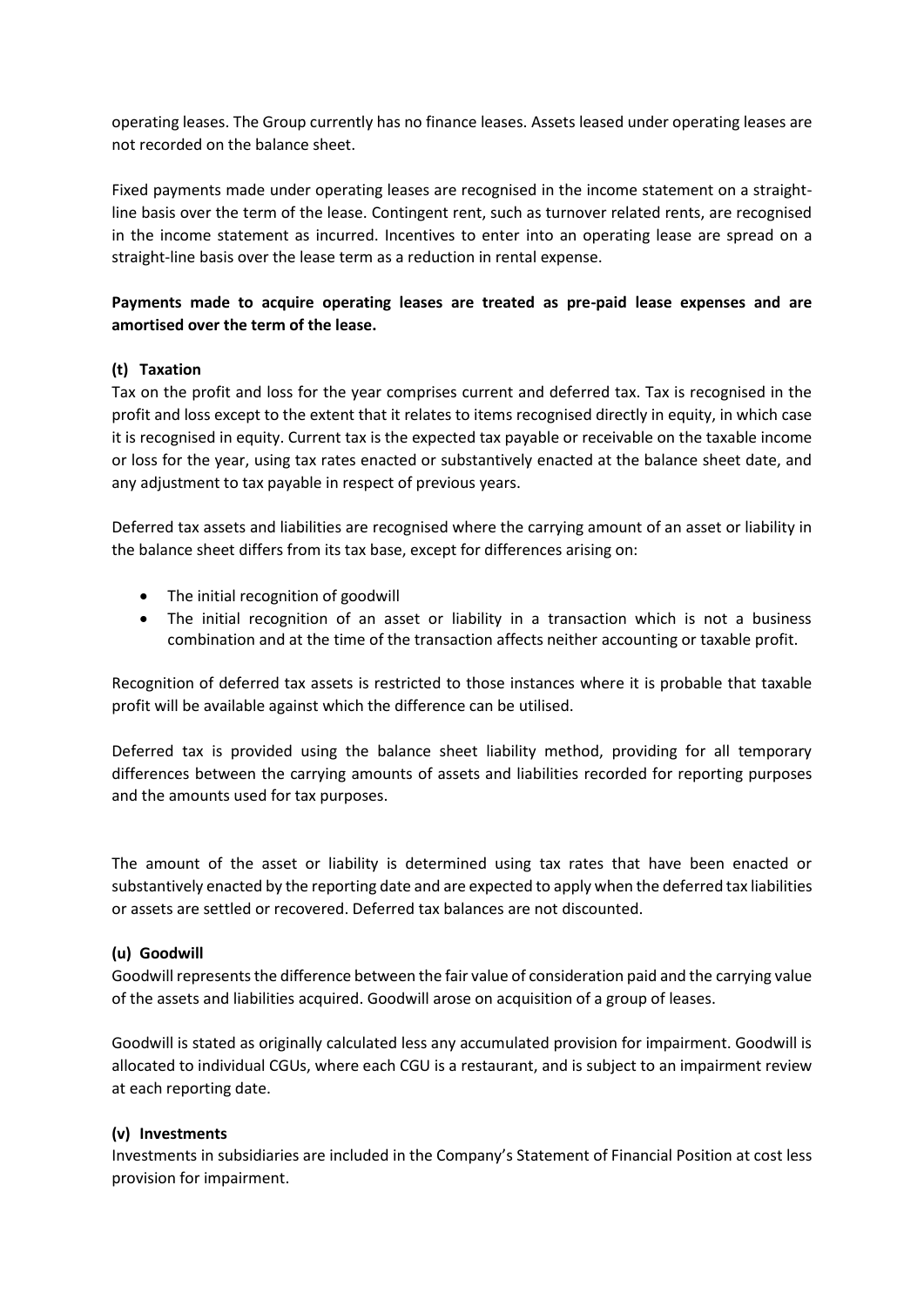# **(w) Share capital**

The Company's ordinary shares are classified as equity instruments.

# **(x) Operating profit**

Operating profit is stated after all expenses, but before financial income or expenses. Highlighted items are items of income or expense which because of their nature and the events giving rise to them, are not directly related to the delivery of the Company's restaurant service to its patrons and merit separate presentation to allow shareholders to understand better the elements of financial performance in the year, so as to facilitate comparison with prior periods and to assess better trends in financial performance.

# **2 Critical accounting estimates and judgements**

The Group makes certain estimates and judgements that affect the application of policies and reported amounts. Estimates and judgements are continually evaluated based on historical experience and other factors, including expectations of future events that are believed to be reasonable under the circumstances. In the future, actual experience may differ from these estimates and assumptions. The estimates and assumptions that have a significant risk of causing a material adjustment to the carrying amounts of assets and liabilities within the next financial period are discussed below.

# **(a) Share based payments (Note 27)**

The Group operates equity share-based remuneration schemes for employees. Employee services received and the corresponding increase in equity are measured by reference to the fair value of the equity instruments at the date of grant, excluding the impact of any non-market vesting conditions. The fair value of share options is estimated by using valuation models, such as Black Scholes or binomial on the date of grant based on certain assumptions. Those assumptions are described in note 27 and include, among others, the dividend growth rate, expected volatility, expected life of the options (for options with market conditions) and number of options expected to vest.

# **(b) Accruals (Note 18)**

In order to provide for all valid liabilities which exist at the balance sheet date, the Group is required to accrue for certain costs or expenses which have not been invoiced and therefore the amount of which cannot be known with certainty. Such accruals are based on management's best estimate and past experience. Delayed billing in some significant expense categories such as utility costs can lead to sizeable levels of accruals. The total value of accruals as at the balance sheet date is set out in note 18.

# **(c) Useful lives of property, plant and equipment (Note 13)**

Property, plant and equipment are amortised or depreciated over their useful lives. Useful lives are based on management estimates of the period that the assets will generate revenue, which are periodically reviewed for continued appropriateness.

# **(d) Impairment reviews (Note 13)**

In carrying out an impairment review in accordance with IAS 36 it has been necessary to make estimates and judgements regarding the future performance and cash flows generated by individual trading units which cannot be known with certainty. Past performance is often used as a guide in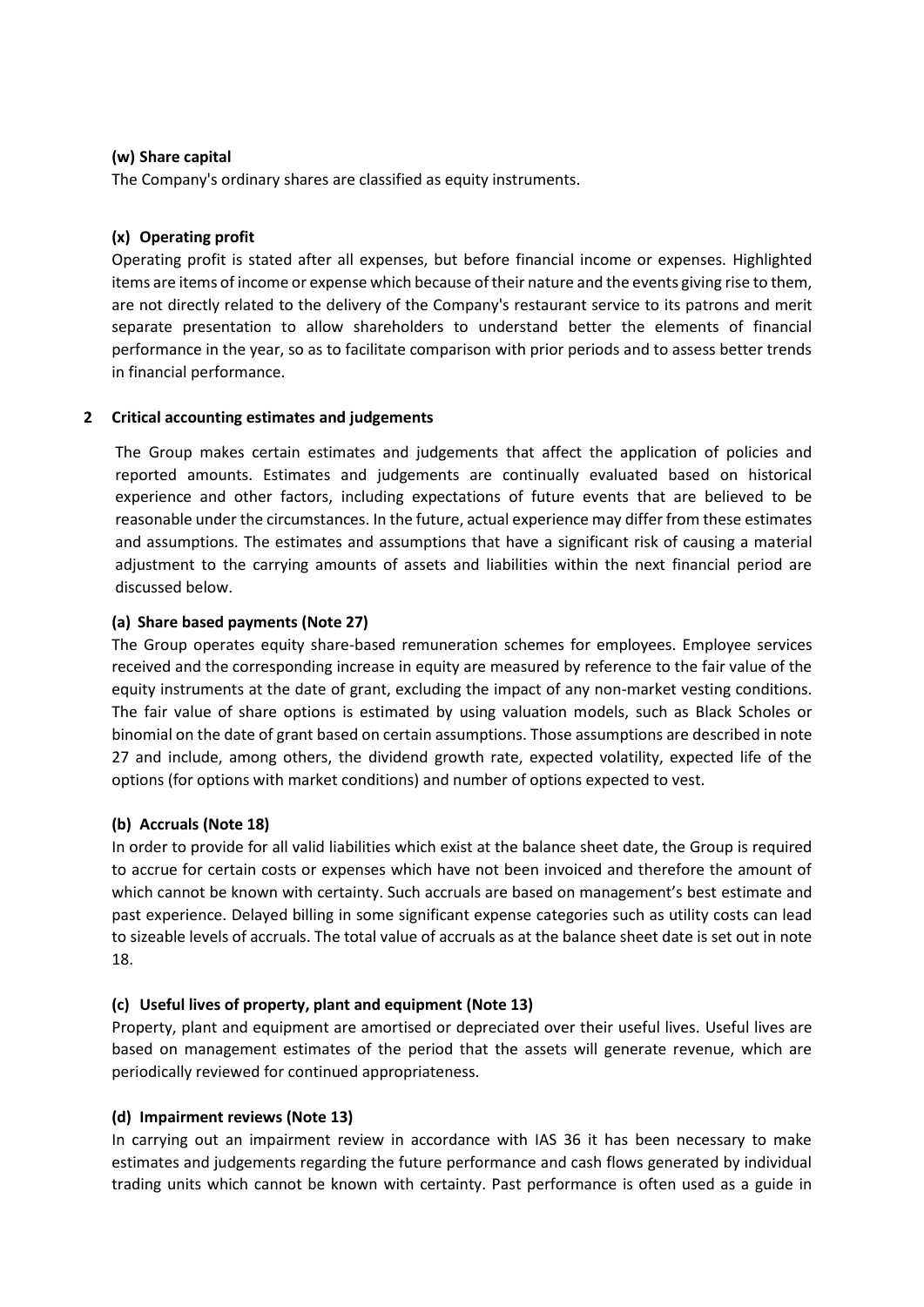estimating future performance, or comparison with similar sites. Where the circumstances surrounding a particular trading unit have changed then forecasting future performance becomes extremely judgemental and for these reasons the actual impairment required in the future may differ from the charge made in the financial statements. When assessing a CGU recoverable amount, the value in use calculation uses a discounted cash flow model which is sensitive to the discount rate and the growth rate used after taking into account potential sale value.

# **(e) Intercompany provision**

In carrying out a review of intercompany loan in accordance with IRFS9 it has been necessary to make estimates and judgements regarding the repayment of the loan by its subsidiary to the Company. A sensitivity analysis has been performed on the repayment of loan value.

# **(f) Onerous contract provision (Note 19)**

The amount provided is based on expected future rental obligations, legal costs, associated exit costs and potential lease incentives which may be required to be paid as part of the sub-let/surrender process. Significant judgements are used in calculating these provisions and changes to these assumptions or future events could cause the value of these provisions to change.

# **(g) Crockery and utensils (Smallwares)**

The cost of replenishing smallwares is expensed directly through the income statement. Smallwares is recognised at historic cost and tested for impairment on an annual basis.

# **3 Revenue, other income and segmental analysis**

The Group's activities, comprehensive income, assets and liabilities are wholly attributable to one operating segment (operating restaurants) and arises solely in one geographical segment (United Kingdom). All the Group's revenue is recognised at a point in time.

An analysis of the Group's total revenue is as follows:

|               | 52 weeks<br>ended 29 | 52 weeks<br>ended 30 |
|---------------|----------------------|----------------------|
|               | <b>December</b>      | December             |
|               | 2019                 | 2018                 |
|               | £'000                | ${\tt f}'000$        |
| Sale of goods | 44,573               | 47,278               |
|               | 44,573               | 47,278               |

An analysis of the Group's other income is as follows:

|                            | 52 weeks<br>ended 29 | 52 weeks<br>ended 30 |
|----------------------------|----------------------|----------------------|
|                            | <b>December</b>      | December             |
|                            | 2019                 | 2018                 |
|                            | £'000                | £'000                |
| Sub-let site rental income | 245                  | 177                  |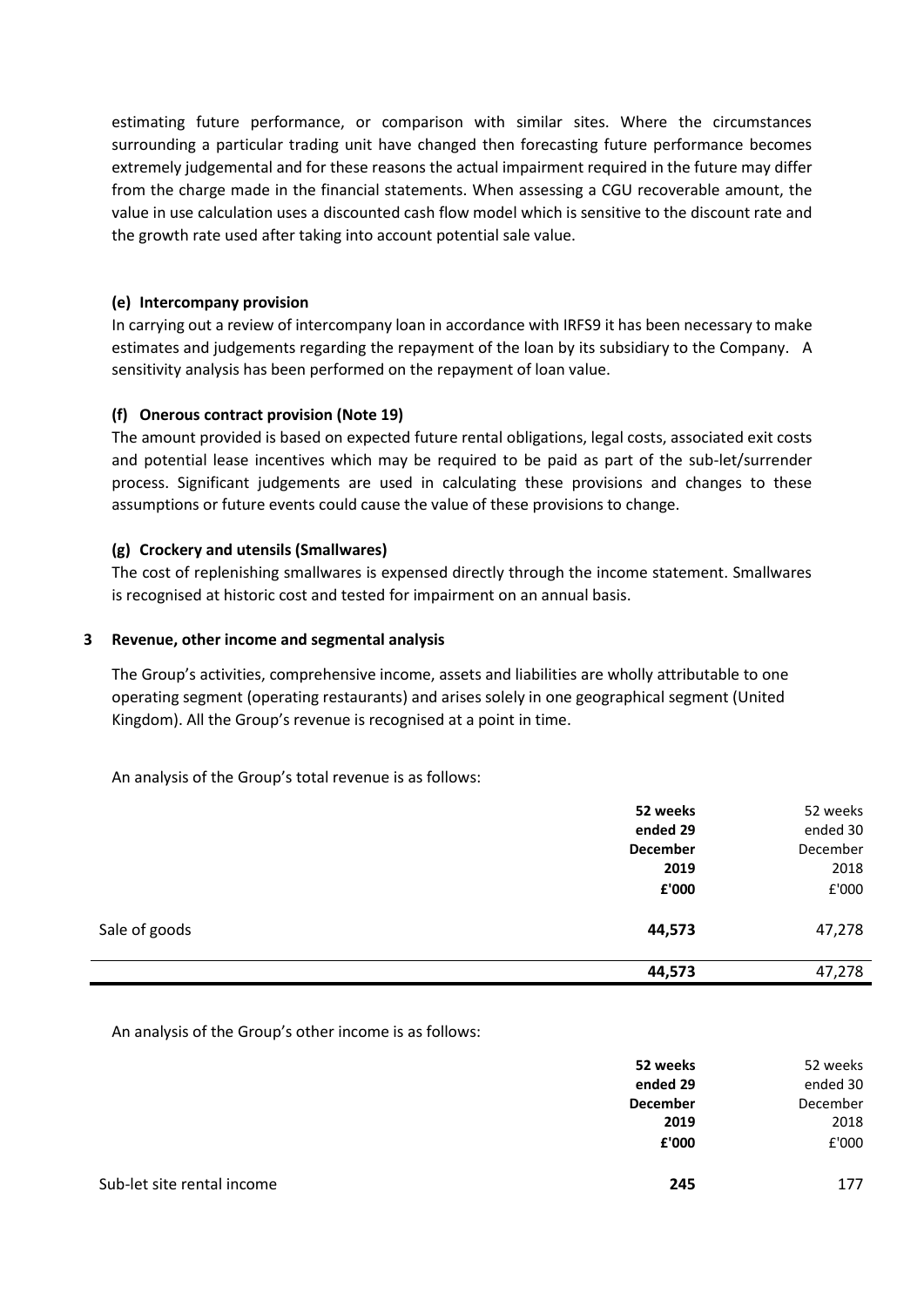| $- - -$<br>--- |
|----------------|
|                |
|                |

**245** 177

# **4 Operating loss**

|                                                  | 52 weeks<br>ended 29 | 52 weeks<br>ended 30 |
|--------------------------------------------------|----------------------|----------------------|
|                                                  | <b>December</b>      | December             |
|                                                  | 2019                 | 2018                 |
| This has been arrived at after charging          | £'000                | £'000                |
| Staff costs                                      | 18,195               | 19,056               |
| Share based payments                             | 40                   | 111                  |
| Operating lease rentals                          | 5,496                | 5,858                |
| Amortisation of intangible assets                | 3                    | 3                    |
| Depreciation                                     | 1,507                | 1,861                |
| Amortisation of prepaid operating leases         | 50                   | 87                   |
| Onerous lease provision                          | (564)                | 1,687                |
| Restructure and consultancy                      | 31                   | 457                  |
| Impairment of lease premiums                     |                      | 897                  |
| <b>Impairment of Goodwill</b>                    |                      | 115                  |
| Impairment of property, plant and equipment      |                      | 10,063               |
| Loss/(profit) on disposal of property, plant and | 43                   | (2, 132)             |
| equipment                                        |                      |                      |
| <b>Auditor remuneration:</b>                     |                      |                      |
| Audit fee<br>- Parent Company                    | 8                    | 10                   |
| - Group financial statements                     | 26                   | 30                   |
| - Subsidiary undertaking                         | 8                    | 10                   |
| Other services - Taxation compliance             | 6                    | 11                   |

# **5 Highlighted items – charged to operating expenses**

|                                                               | 52 weeks        | 52 weeks  |
|---------------------------------------------------------------|-----------------|-----------|
|                                                               | ended 29        | ended 30  |
|                                                               | <b>December</b> | December  |
|                                                               | 2019            | 2018      |
|                                                               | £'000           | E'000     |
| (Loss)/profit on disposal of property, plant and<br>equipment | (43)            | 2,132     |
| Onerous leases                                                | 564             | (1,687)   |
| Restructure and consultancy                                   | (31)            | (457)     |
| Impairment of lease premiums                                  |                 | (897)     |
| <b>Impairment of Goodwill</b>                                 |                 | (115)     |
| Impairment of property, plant and equipment                   |                 | (10,063)  |
| Share based payments                                          | (40)            | (111)     |
|                                                               | 450             | (11, 198) |

The above items have been highlighted to give more detail on items that are included in the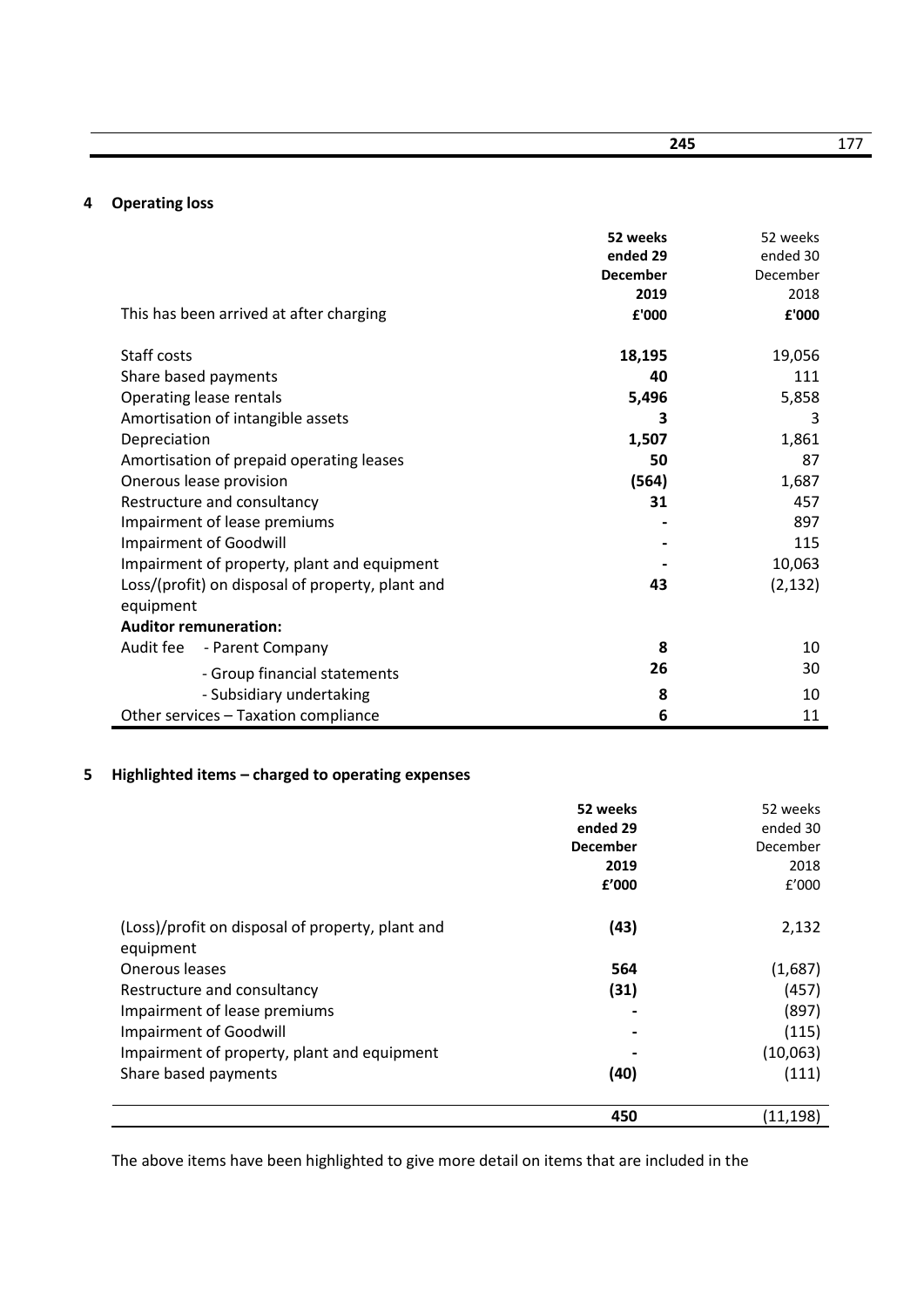consolidated statement of comprehensive income and which when adjusted shows a profit or loss that reflects the ongoing trade of the business.

#### **6 Finance income and expense**

|                     | 52 weeks        | 52 weeks |
|---------------------|-----------------|----------|
|                     | ended 29        | ended 30 |
|                     | <b>December</b> | December |
|                     | 2019            | 2018     |
|                     | £'000           | £'000    |
| Interest receivable | (8)             |          |
| Interest payable    | 222             | 252      |
|                     |                 |          |
|                     | 214             | 252      |

#### **7 Employees**

|                                              | 52 weeks<br>ended 29 | 52 weeks<br>ended 30 |
|----------------------------------------------|----------------------|----------------------|
|                                              | <b>December</b>      | December             |
|                                              | 2019                 | 2018                 |
| Staff costs (including Directors) consist of | £'000                | £'000                |
| Wages and salaries                           | 16,637               | 17,493               |
| Social security costs                        | 1,313                | 1,415                |
| Other pension costs                          | 245                  | 148                  |
| Equity settled share based payment expense   | 40                   | 111                  |
|                                              | 18,235               | 19,167               |

The average number of persons, including Directors, employed by the Group during the period was 1,028 of which 1,006 were restaurant staff and 22 were administration staff, (2018 – 1,049 of which 1,030 were restaurant staff and 19 were administration staff).

No staff are employed by the Company (2018 – no staff).

Of the total staff costs £17.2m was classified as cost of sales (2018: £18.1m) and £1.0m as operating expenses (2018: £1.1m). Redundancy costs of £0.0m (2018: £0.2m) have been included as a cost of Restructure and Consultancy in Note 5.

# **8 Directors and key management personnel remuneration**

Key management personnel identified as the Directors are those persons having authority and responsibility for planning, directing and controlling the activities of the Group, and represent the Directors of the Group.

| 52 weeks        | 52 weeks |
|-----------------|----------|
| ended 29        | ended 30 |
| <b>December</b> | December |
| 2019            | 2018     |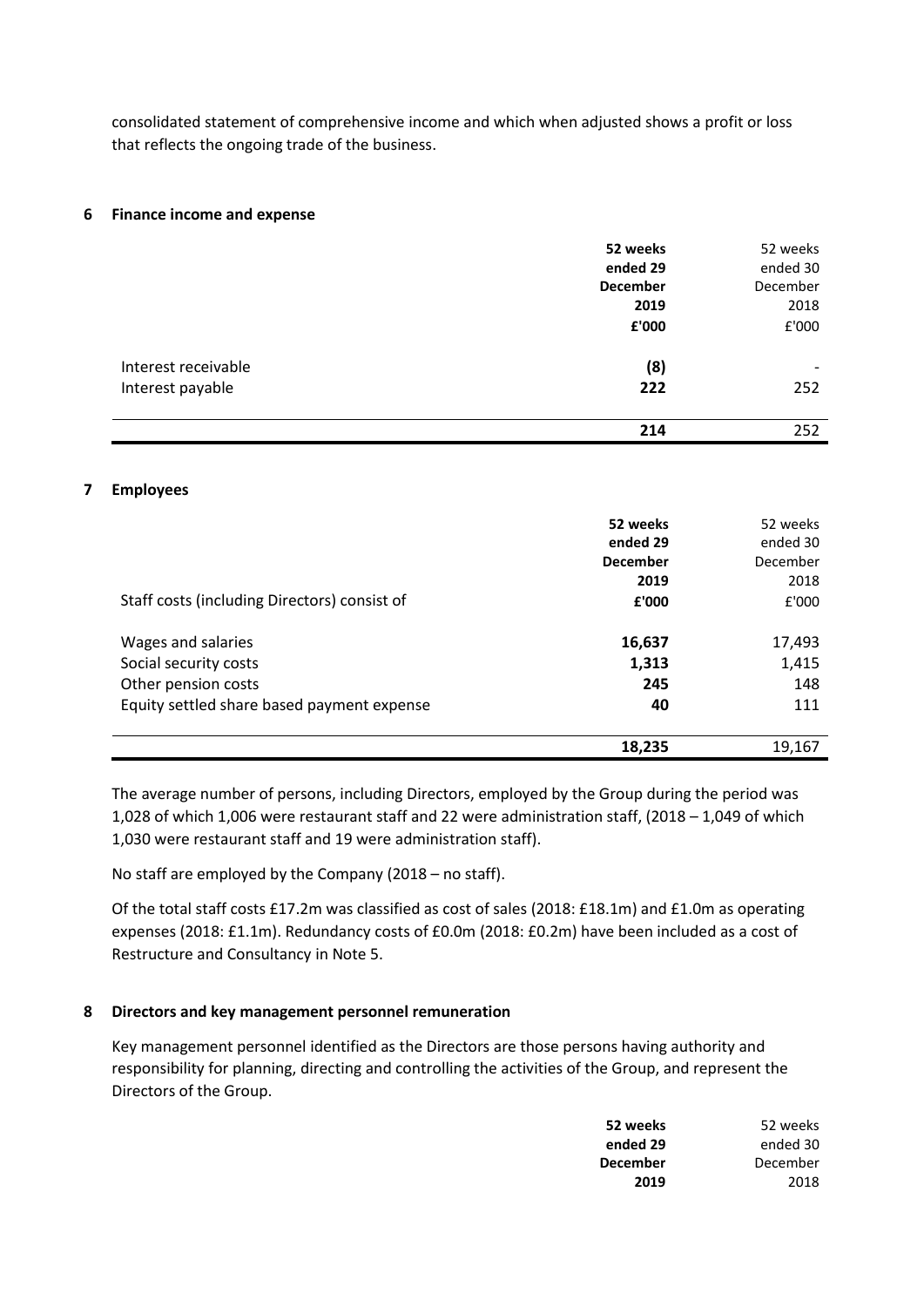|                               | £'000 | £'000 |
|-------------------------------|-------|-------|
| <b>Directors remuneration</b> |       |       |
| Emoluments                    | 70    | 252   |
| Share based payments          | 17    | 70    |
| Pensions                      | 1     |       |
| Social security costs         | 10    | 30    |
|                               |       |       |
|                               | 98    | 352   |
|                               |       |       |

|                                          | 52 weeks        | 52 weeks |
|------------------------------------------|-----------------|----------|
|                                          | ended 29        | ended 30 |
|                                          | <b>December</b> | December |
|                                          | 2019            | 2018     |
|                                          | £'000           | £'000    |
| Individual directors' emoluments         |                 |          |
| J Plant                                  | 30              | 120      |
| S Kaye                                   |                 | 55       |
| T Cundy (resigned 13 March 2018)         |                 | 27       |
| A Kaye                                   |                 | 20       |
| K Lassman                                | 8               | 30       |
| M Vachhani (appointed 26 September 2019) | 32              |          |
|                                          | 70              | 252      |

In addition to the above, a pension contribution was provided to M Vachhani of £1,000 (2018: £nil).

Share based payments for the period that are attributable to the Directors are £17,000 (2018: £70,000).

# **Company**

The Company paid no director emoluments during the year (2018: none).

# **9 Income tax expense**

|                                                   | 52 weeks                                                                                                                                                     | 52 weeks |
|---------------------------------------------------|--------------------------------------------------------------------------------------------------------------------------------------------------------------|----------|
|                                                   | ended 29                                                                                                                                                     | ended 30 |
|                                                   | <b>December</b>                                                                                                                                              | December |
|                                                   | 2019                                                                                                                                                         | 2018     |
|                                                   | £'000                                                                                                                                                        | £'000    |
| <b>UK Corporation tax</b>                         |                                                                                                                                                              |          |
| Adjustment in respect to previous years           | $\blacksquare$                                                                                                                                               | (48)     |
| Total current tax                                 | $\hskip1.6pt\hskip1.6pt\hskip1.6pt\hskip1.6pt\hskip1.6pt\hskip1.6pt\hskip1.6pt\hskip1.6pt\hskip1.6pt\hskip1.6pt\hskip1.6pt\hskip1.6pt\hskip1.6pt\hskip1.6pt$ | (48)     |
|                                                   |                                                                                                                                                              |          |
| Deferred tax                                      |                                                                                                                                                              |          |
| Origination and reversal of temporary differences |                                                                                                                                                              | 252      |
| Total deferred tax                                | $\hskip1.6pt\hskip1.6pt\hskip1.6pt\hskip1.6pt\hskip1.6pt\hskip1.6pt\hskip1.6pt\hskip1.6pt\hskip1.6pt\hskip1.6pt\hskip1.6pt\hskip1.6pt\hskip1.6pt\hskip1.6pt$ | 252      |
| Total income tax credit                           |                                                                                                                                                              | 204      |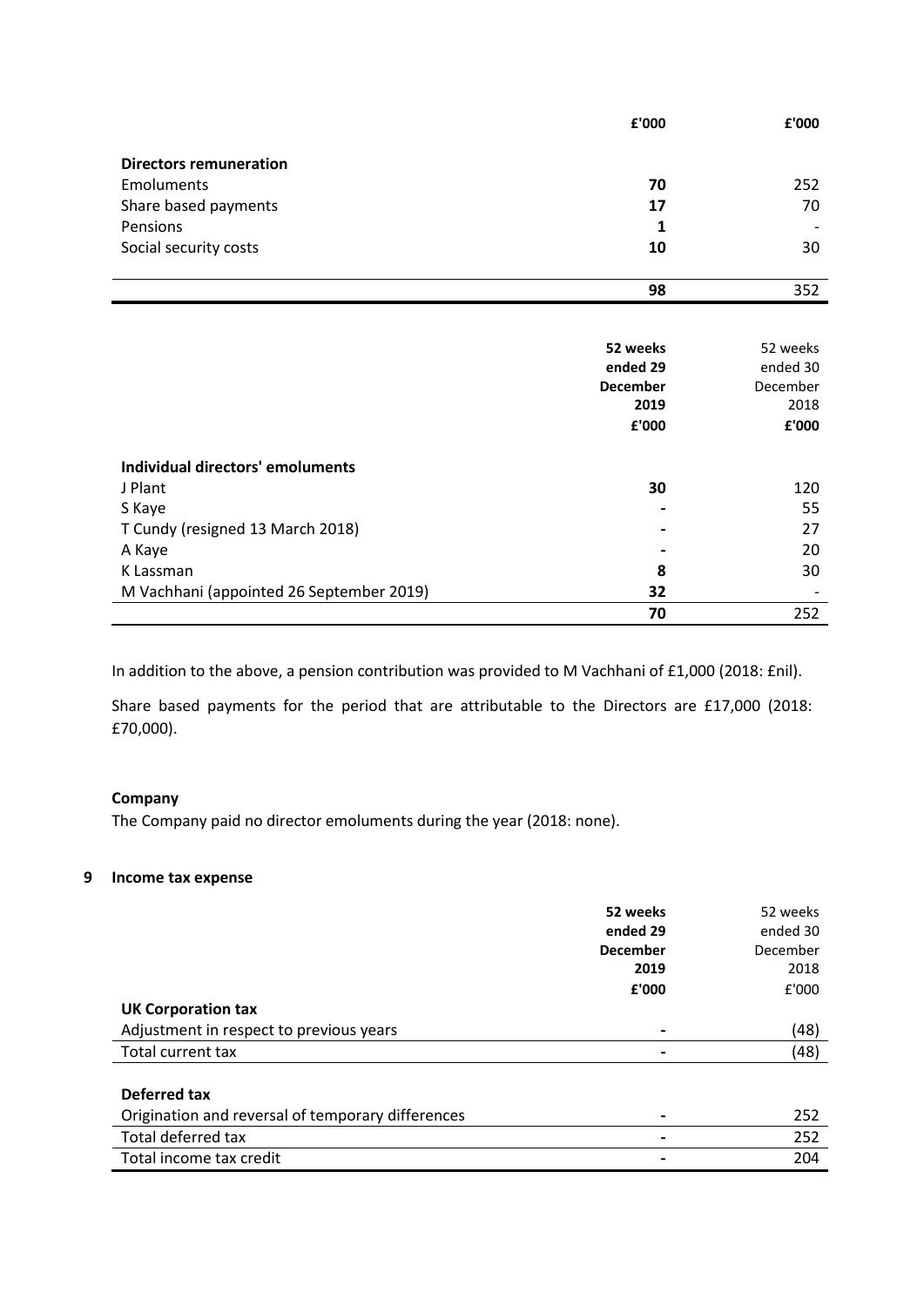The tax credit for the period is lower than the standard rate of corporation tax in the UK. The differences are explained below:

|                                                    | 52 weeks      | 52 weeks ended |
|----------------------------------------------------|---------------|----------------|
|                                                    | ended 29      | 30 December    |
|                                                    | December 2019 | 2018           |
|                                                    | f'000         | f'000          |
| Loss before tax                                    | (266)         | (11, 817)      |
| Tax on loss at the ordinary rate of corporation    |               |                |
| tax in UK of 19% (2018 - 19%)                      | (51)          | (2, 245)       |
| Effects of                                         |               |                |
| Expenses not deductible for tax                    | 23            | 21             |
| Onerous lease provision not deductible for tax     | 56            | 168            |
| Deferred tax not recognised                        | (336)         |                |
| Adjustment in respect of previous years            |               | (48)           |
| Depreciation/impairment on ineligible fixed assets | 308           | 1,900          |
| Total tax charge                                   |               | (204)          |

Changes to the UK corporation tax rates were substantively enacted as part of Finance Bill 2016 (on 6 September 2016). These include reductions to the main rate to reduce the rate to 17% from 1 April 2020.

In March 2020, the budget announced the intention to cancel the future reduction in corporation tax rate from 19% to 17%. This announcement constitutes a post year-end substantive enactment and therefore deferred taxes at the balance sheet date continue to be measured at the enacted tax rate of 17%. As the deferred tax balance is currently £nil there is no impact on the accounts going forward. The corporation tax rate will now remain at 19% after 1 April 2020.

# **10 Loss per share**

| 29 December<br>2019<br>Pence | 30 December<br>2018<br>Pence |
|------------------------------|------------------------------|
| (0.23)                       | (19.42)                      |
| 2019<br>Number '000          | 2018<br>Number<br>'000       |
|                              |                              |
| 113,379                      | 59,795                       |
| 2019                         | 2018<br>f'000                |
|                              | f'000                        |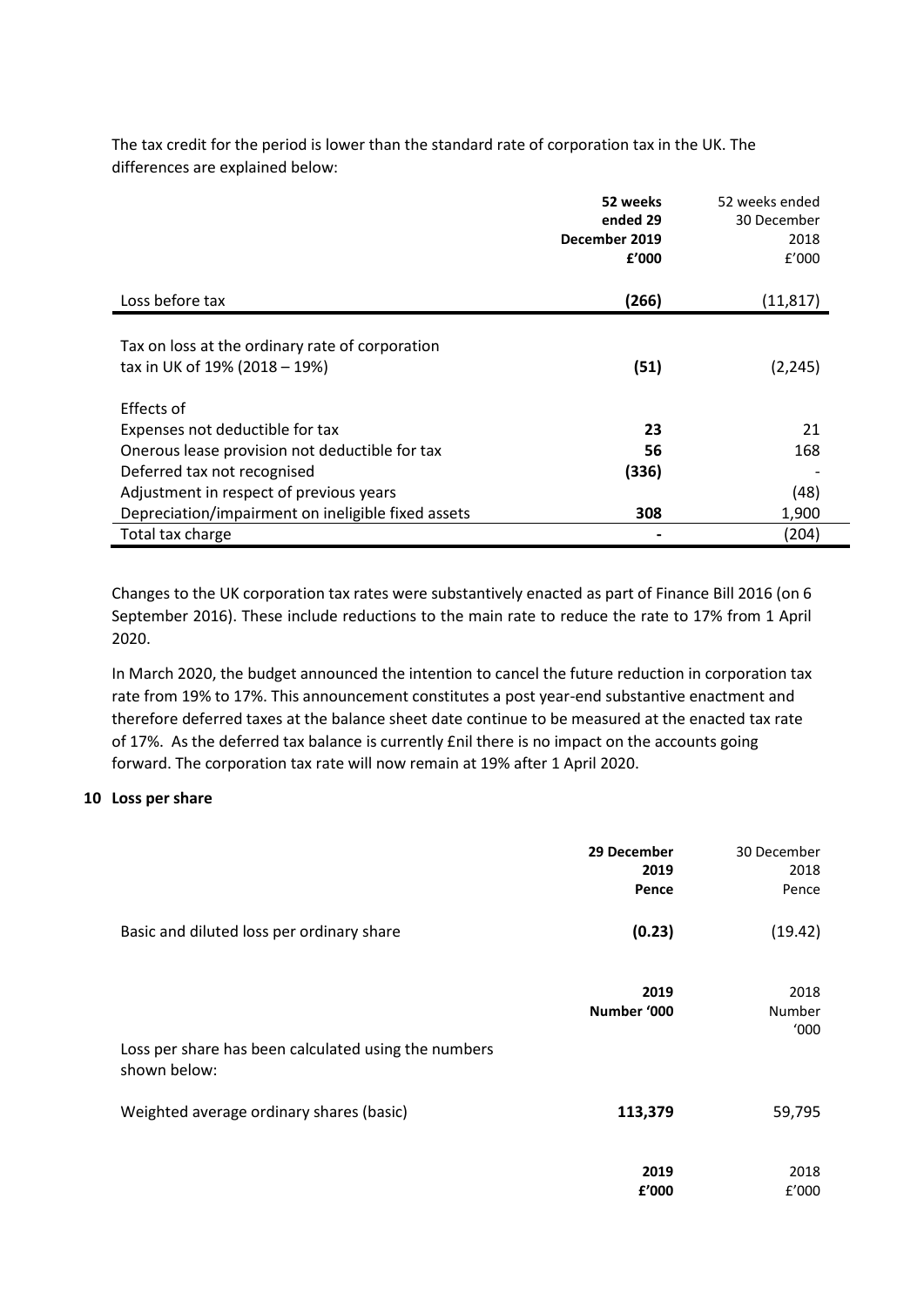Loss for the financial period **(266)** (11,613)

Due to the loss made in the year, all share options are anti dilutive. No share options would otherwise be considered dilutive (2018 – nil).

# **11 Dividend**

No final dividend has been proposed by the Directors (2018 – £nil).

#### **12 Intangibles**

|                                           | <b>Trademarks</b><br>f'000 | Goodwill<br>£'000 | <b>Total</b><br>£'000 |
|-------------------------------------------|----------------------------|-------------------|-----------------------|
| At 31 December 2017                       | 29                         | 441               | 470                   |
| Impairments<br>Amortisation of trademarks | (3)                        | (115)             | (115)<br>(3)          |
| At 30 December 2018                       | 26                         | 326               | 352                   |
| Additions<br>Amortisation of trademarks   | 3<br>(3)                   |                   | 3<br>(3)              |
| At 29 December 2019                       | 26                         | 326               | 352                   |

The recoverable amount of goodwill has been determined on a value in use basis. This has been based on the performance of the units since they were acquired and management's forecasts, which assume the sites will perform at least as well as the market generally. The forecast cash flows cover a period of the committed lease length (or 10 years, if shorter), assuming a growth rate of 3% and are discounted at a rate of 10% (2018 – 10%). Management has performed sensitivity testing on all inputs to the model and noted no highly sensitive variables. Goodwill has been allocated to CGUs as follows;

|                    | 29 December<br>2019 | 30 December<br>2018 |
|--------------------|---------------------|---------------------|
|                    | £'000               | £'000               |
| Shaftesbury Avenue | 196                 | 196                 |
| Cambridge          | 130                 | 130                 |
|                    | 326                 | 326                 |

#### **13 Property, plant and equipment**

| Leasehold    | <b>Furniture</b> | Assets in  |       |
|--------------|------------------|------------|-------|
| improvements | fixtures and     | the course | Total |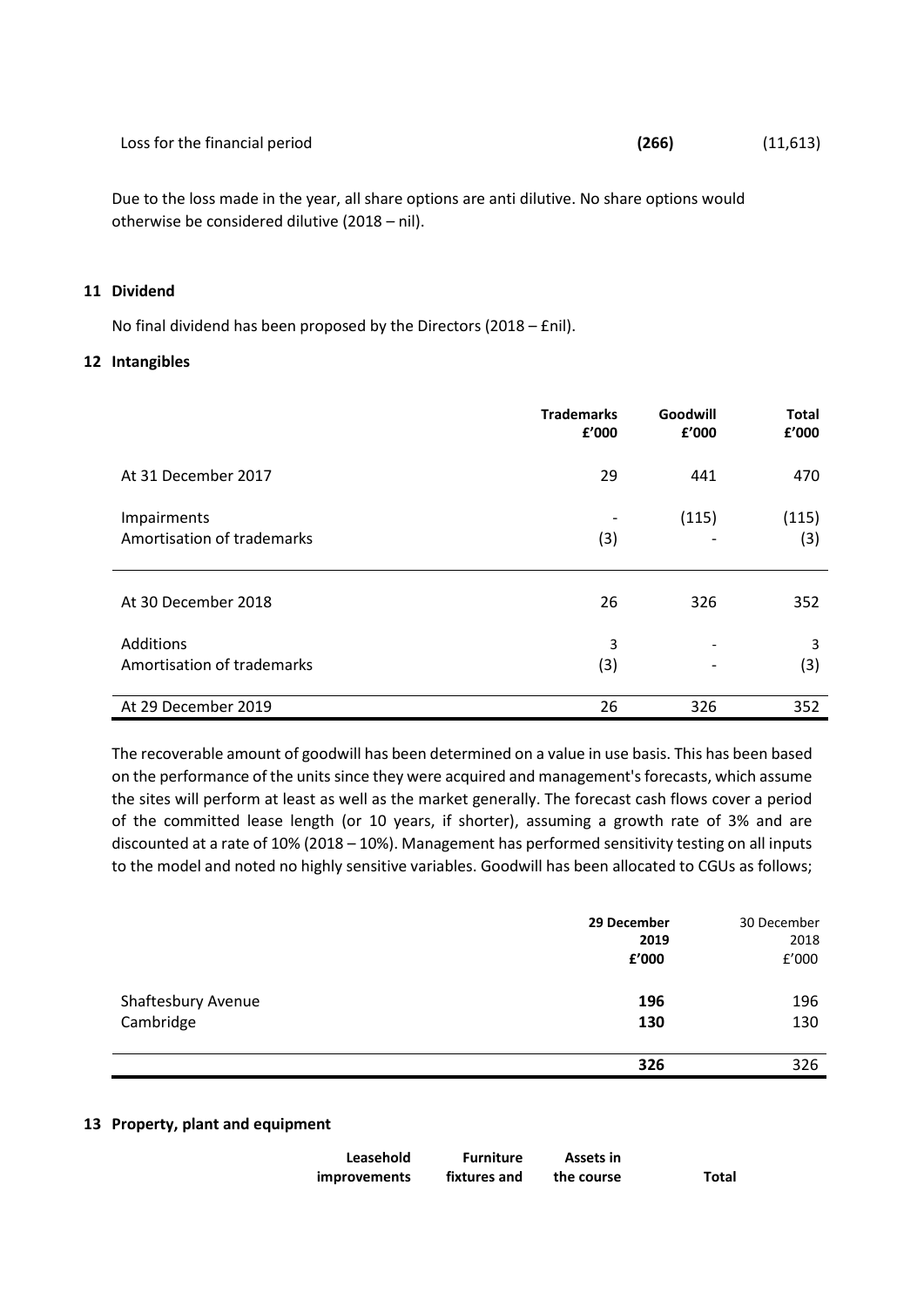|                                       |          | computer<br>equipment | of<br>construction |          |
|---------------------------------------|----------|-----------------------|--------------------|----------|
|                                       | £'000    | £'000                 | £'000              | £'000    |
| Cost                                  |          |                       |                    |          |
| At 31 December 2017                   | 41,231   | 10,946                | 47                 | 52,224   |
| <b>Additions</b>                      | 863      | 398                   |                    | 1,261    |
| Disposals<br>Reclassified as held for | (1, 187) | (470)                 | (47)               | (1,704)  |
| sale                                  |          |                       |                    |          |
|                                       | (930)    | (411)                 |                    | (1, 341) |
| At 30 December 2018                   | 39,977   | 10,463                |                    | 50,440   |
| <b>Additions</b>                      | 120      | 247                   |                    | 367      |
| Disposals                             | (351)    | (101)                 |                    | (452)    |
| Reclassified as held for              | (1,085)  | (502)                 |                    | (1, 587) |
| sale                                  |          |                       |                    |          |
| At 29 December 2019                   | 38,661   | 10,107                |                    | 48,768   |
|                                       |          |                       |                    |          |
| Depreciation                          |          |                       |                    |          |
| At 31 December 2017                   | 18,277   | 5,616                 |                    | 23,893   |
| Provided for the period               | 1,070    | 791                   |                    | 1,861    |
| Impairments                           | 8,601    | 1,462                 |                    | 10,063   |
| Disposals                             | (817)    | (278)                 |                    | (1,095)  |
| Reclassified as held for              | (581)    | (255)                 |                    | (836)    |
| sale                                  |          |                       |                    |          |
| At 30 December 2018                   | 26,550   | 7,336                 |                    | 33,886   |
|                                       |          |                       |                    |          |
| Provided for the period               | 892      | 615                   |                    | 1,507    |
| Disposals                             | (351)    | (57)                  |                    | (408)    |
| Reclassified as held for              | (417)    | (370)                 |                    | (787)    |
| sale                                  |          |                       |                    |          |
| At 29 December 2019                   | 26,674   | 7,524                 |                    | 34,198   |
|                                       |          |                       |                    |          |
| Net book value                        |          |                       |                    |          |
| At 29 December 2019                   | 11,987   | 2,583                 |                    | 14,570   |
|                                       |          |                       |                    |          |
| At 30 December 2018                   | 13,427   | 3,127                 |                    | 16,554   |

The total carrying value of the assets that have been impaired in the period is £nil (2018: £14.0m). These have been impaired to their value in use of £nil (2018: £3.0m).

The key judgements and estimates in the inputs in calculating the impairments are outlined in note  $1($ | $).$ 

A sensitivity analysis has been performed on each of the key assumptions noted with other variables held constant. Increasing the growth rate by 1% or decreasing the discount rate by 1% has no impact on current year impairment charge.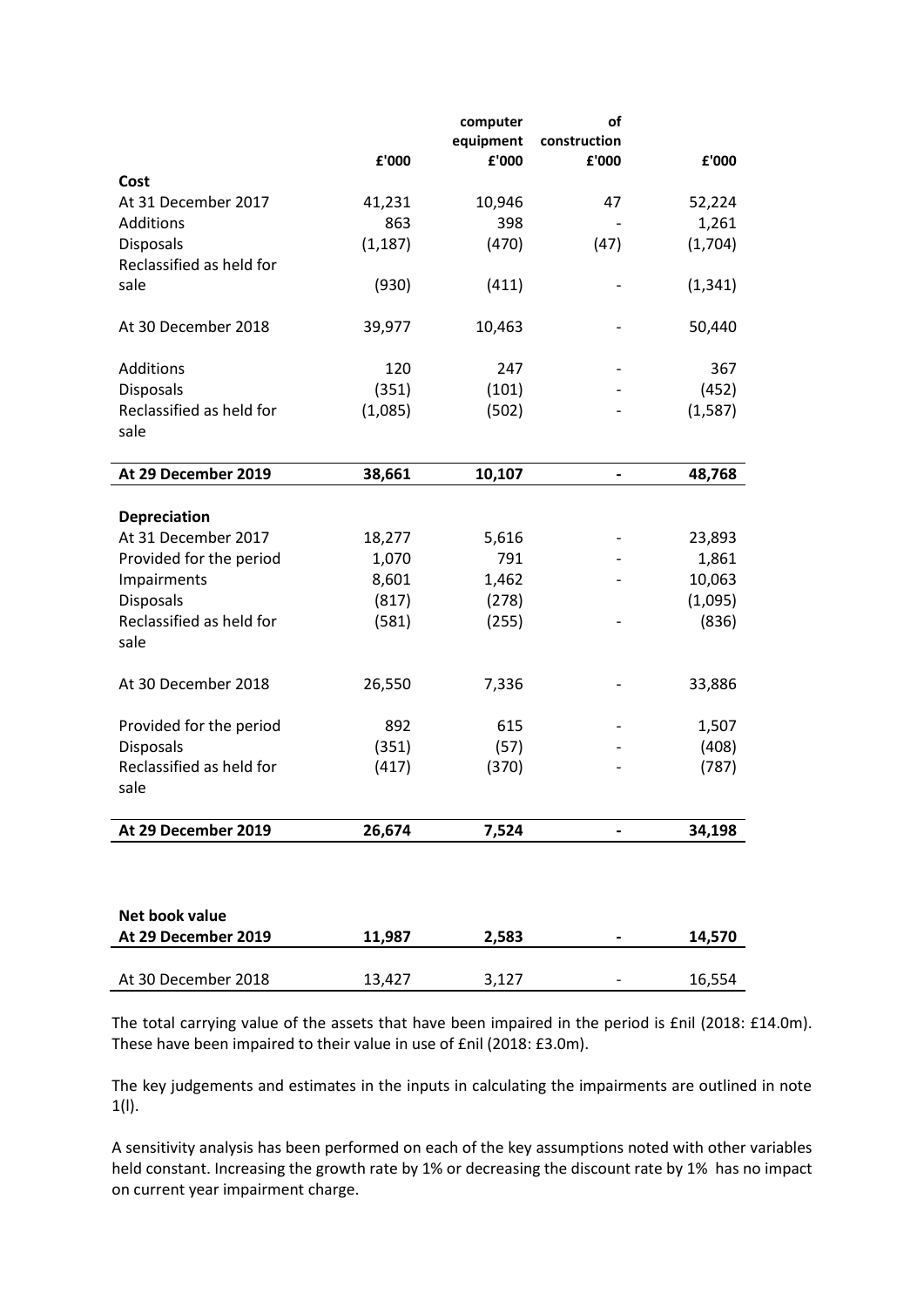Assets held for sale accounted for a carrying value of £0.8m (2018: £1m carrying value impaired to value in use of £0.6m).

# **Company**

The Company holds no property, plant and equipment.

# **14 Prepaid operating leases**

|                                                              | 29 December<br>2019<br>£'000 | 30 December<br>2018<br>£'000 |
|--------------------------------------------------------------|------------------------------|------------------------------|
| Held within current assets<br>Held within non-current assets | 50<br>573                    | 87<br>507                    |
|                                                              | 623                          | 594                          |

Prepaid operating leases represent lease premiums paid on the acquisition of sites, amortised evenly over the lease term.

# **15 Investments**

|                                              | f'000 |
|----------------------------------------------|-------|
| Company                                      |       |
| At 31 December 2017                          | 3,019 |
| Share based payment in respect of subsidiary | 111   |
|                                              |       |
| At 30 December 2018                          | 3,130 |
|                                              |       |
| Share based payment in respect of subsidiary | 40    |
|                                              |       |
| At 29 December 2019                          | 3.170 |

The Company's investments are wholly related to a 53% ordinary shareholding in Took Us a Long Time Limited, a company registered in England and Wales with registered offices at 32 Charlotte Street, London. Took Us a Long Time Limited is primarily engaged with the operation of restaurants.

Under IFRS any "non-Controlling Interest" must be recognised based on the ownership percentage, unless there is a separate agreement meaning the share of profits is allocated on another basis. In this instance, the nature of the shares held by other parties mean that the shareholders only receive profits when certain thresholds are met, and would never be liable for any of the losses. As the Group is currently loss making, no share of the losses should be allocated and therefore a "non-Controlling Interest" has not been shown.

#### **16 Inventories**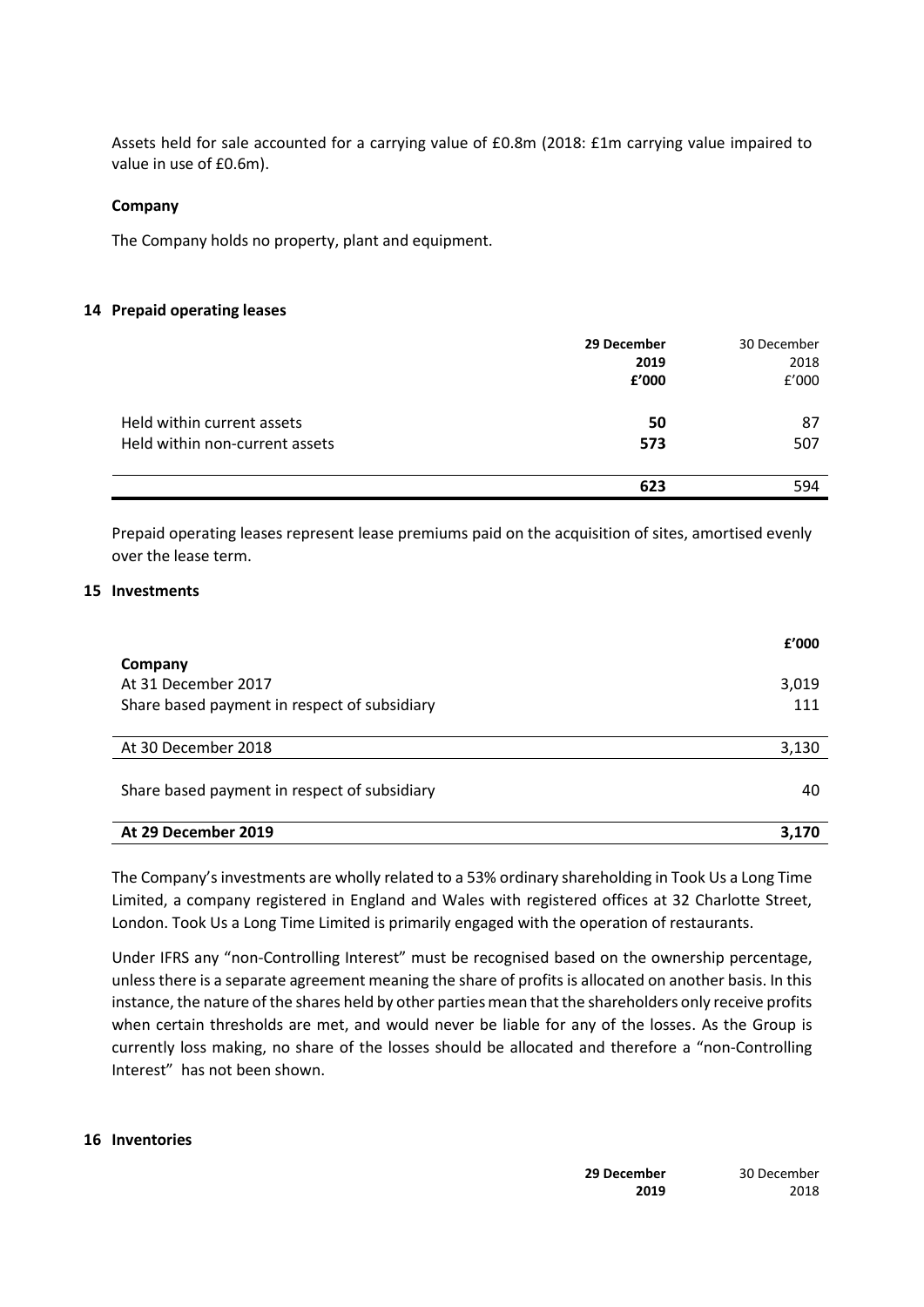|                                                        | £'000        | E'000        |
|--------------------------------------------------------|--------------|--------------|
| Raw materials and consumables<br>Crockery and utensils | 871<br>1,779 | 798<br>1,750 |
|                                                        | 2,650        | 2,548        |

In the Directors' opinion there is no material difference between the replacement cost of stocks and the amounts stated above. Raw material and consumable inventory purchased and recognised as an expense in the period was £11.4m (2018: £12.2m).

# **17 Trade and other receivables**

|                                        | 29 December | 30 December |
|----------------------------------------|-------------|-------------|
|                                        | 2019        | 2018        |
|                                        | £'000       | £'000       |
| Trade receivables                      | 267         | 240         |
| Prepayments and other receivables      | 3,078       | 3,581       |
| Total trade and other receivables      | 3,345       | 3,821       |
| Less non-current portion (Deposits)    | (197)       | (283)       |
|                                        | 3,148       | 3,538       |
|                                        |             |             |
| Company<br>Amounts due from subsidiary | 7,300       | 7,400       |
| Total trade and other receivables      | 7,300       | 7,400       |
| Classified as non-current              | 7,300       | 7,400       |

There has been an increase in the credit risk of this loan since it was advanced due to the deterioration in the market and the resulting impact on the performance of the trading company. The Company has previously made loans to the trading subsidiary of £28.5m (2018: £25.6m).

The Directors of the Company consider this loan to be classed as Stage 2 under the General Approach set out in IFRS 9. The Company has made provisions of £21.2m (2018: £18.2m) which represents the lifetime expected credit losses. In assessing the lifetime expected credit losses consideration has been given to a number of factors including internal forecasts of EBITDA, cashflow and the consolidated net asset value of the Group at the balance sheet date.

# **18 Trade and other payables**

|                               | 29 December | 30 December |
|-------------------------------|-------------|-------------|
|                               | 2019        | 2018        |
|                               | £'000       | £'000       |
| Trade payables                | 3,651       | 3,690       |
| Taxations and social security | 1,804       | 1,649       |
| Accruals and deferred income  | 1,771       | 1,269       |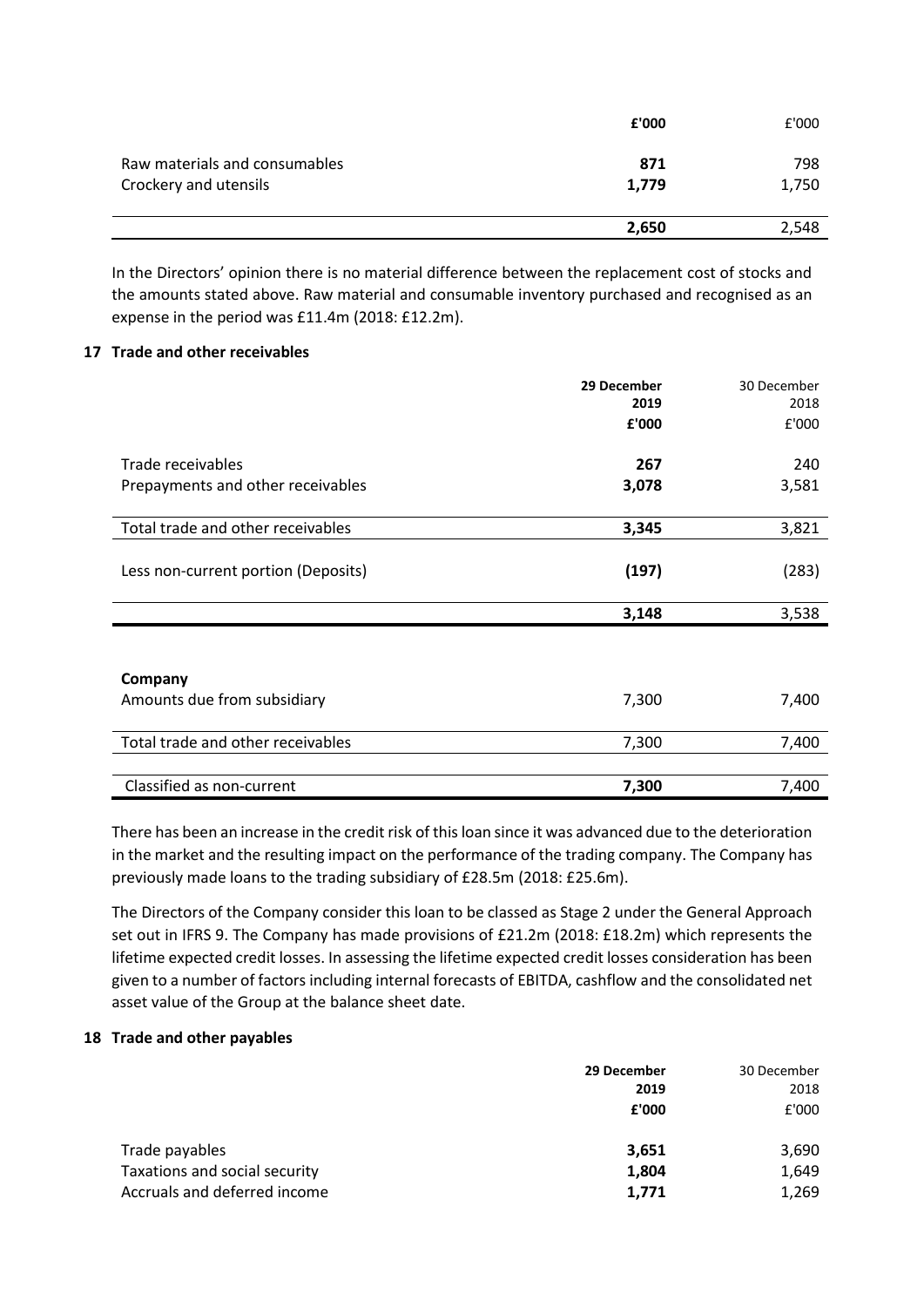| Other payables | 736   | 492   |
|----------------|-------|-------|
|                | 7,962 | 7,100 |

Included within trade payables are £0.10m (2018: £0.15m) due to related parties (note 29).

### **19 Provisions**

|                                                          | 29 December<br>2019 | 30 December<br>2018 |
|----------------------------------------------------------|---------------------|---------------------|
|                                                          | £'000               | £'000               |
| At the beginning of the period<br>Movement in the period | 3,347<br>(564)      | 1,660<br>1,687      |
| At the end of the period                                 | 2,783               | 3,347               |

During the period an onerous leases provision of £0.6m was released (2018 – provision of £1.7m). This provision has been made against sites where projected future trading income is insufficient to cover the unavoidable costs under the lease. The provision is based on the expected cash out flows of these sites and the associated costs of exiting these leases and the time expected to sell.

# **20 Deferred tax**

|                                 | 29 December<br>2019<br>£'000 | 30 December<br>2018<br>f'000 |
|---------------------------------|------------------------------|------------------------------|
| At the beginning of the period  |                              | (252)                        |
| Profit and loss credit/(charge) |                              | 252                          |
|                                 |                              |                              |
|                                 |                              |                              |
| Accelerated capital allowances  |                              |                              |
| Tax losses carried forward      |                              |                              |
| At the end of the period        |                              |                              |

Due to the uncertainty of future profits, a deferred tax asset of £0.3m (2018: £0.9m) is not recognised in these financial statements.

# **21 Borrowings**

|                         | 29 December<br>2019 | 30 December<br>2018 |
|-------------------------|---------------------|---------------------|
|                         | £'000               | E'000               |
| <b>Current</b>          |                     |                     |
| Secured bank borrowings | 800                 | 2,867               |
|                         | 800                 | 2,867               |
|                         |                     |                     |
| Non-current             |                     |                     |
| Secured bank borrowings | 852                 | 3,550               |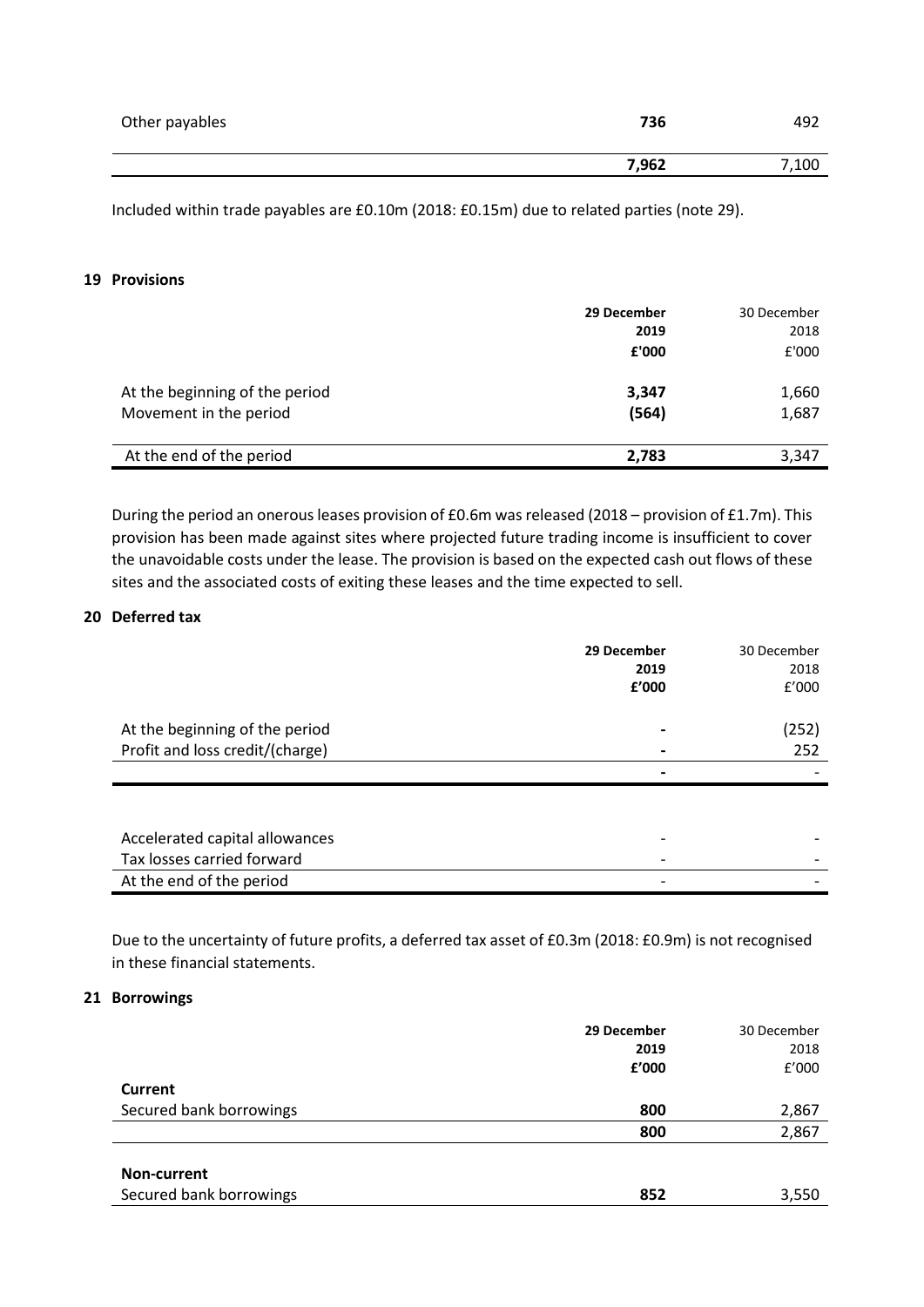|                                                     | 852   | 3,550 |
|-----------------------------------------------------|-------|-------|
|                                                     |       |       |
|                                                     |       |       |
|                                                     | 1,652 | 6,417 |
|                                                     |       |       |
| <b>Maturity of secured bank borrowings</b>          |       |       |
| Due within one year                                 | 1,055 | 3,083 |
| Due In more than one year but less than two years   | 669   | 927   |
| Due In more than two years but less than five years |       | 2,846 |
|                                                     | 1,724 | 6,856 |
|                                                     |       |       |
| Future interest payments                            | (72)  | (439) |
|                                                     | 1,652 | 6,417 |

During the year £4.8m was repaid to the bank and post year end the outstanding loan of £1.7m was paid in full in January 2020.

# **22 Share capital**

| Called up and fully paid:                                                         | <b>Number</b><br>Ordinary | <b>Number</b><br><b>Deferred</b> | £'000 |
|-----------------------------------------------------------------------------------|---------------------------|----------------------------------|-------|
| Ordinary shares at 0.1 pence<br>Deferred shares at 9.9 pence (as a result of sub- | 59,795,496                |                                  | 60    |
| division                                                                          | ۰                         | 59,795,496                       | 5,920 |
| Ordinary shares issued at 0.1 pence                                               | 81,294,262                | $\overline{\phantom{0}}$         | 81    |
| At 29 December 2019                                                               | 141,089,758               |                                  | 6,061 |

# **Share Capital Reorganisation, placing and open offer**

At start of the year the Group had 59,795,496 ordinary shares at 10 pence per share in issue.

On 1 May 2019 the Group sub-divided each existing ordinary share into one ordinary share of 0.1 pence each and one deferred share of 9.9 pence each. Following this, the Group issued 81,294,262 Ordinary shares through a placing and open offer at 4 pence, each at nominal value of 0.1 pence.

### **23 Reserves**

Share capital comprises of the nominal value of the issued shares.

Share premium reserve is the amount subscribed in excess of the nominal value of shares net of issue costs.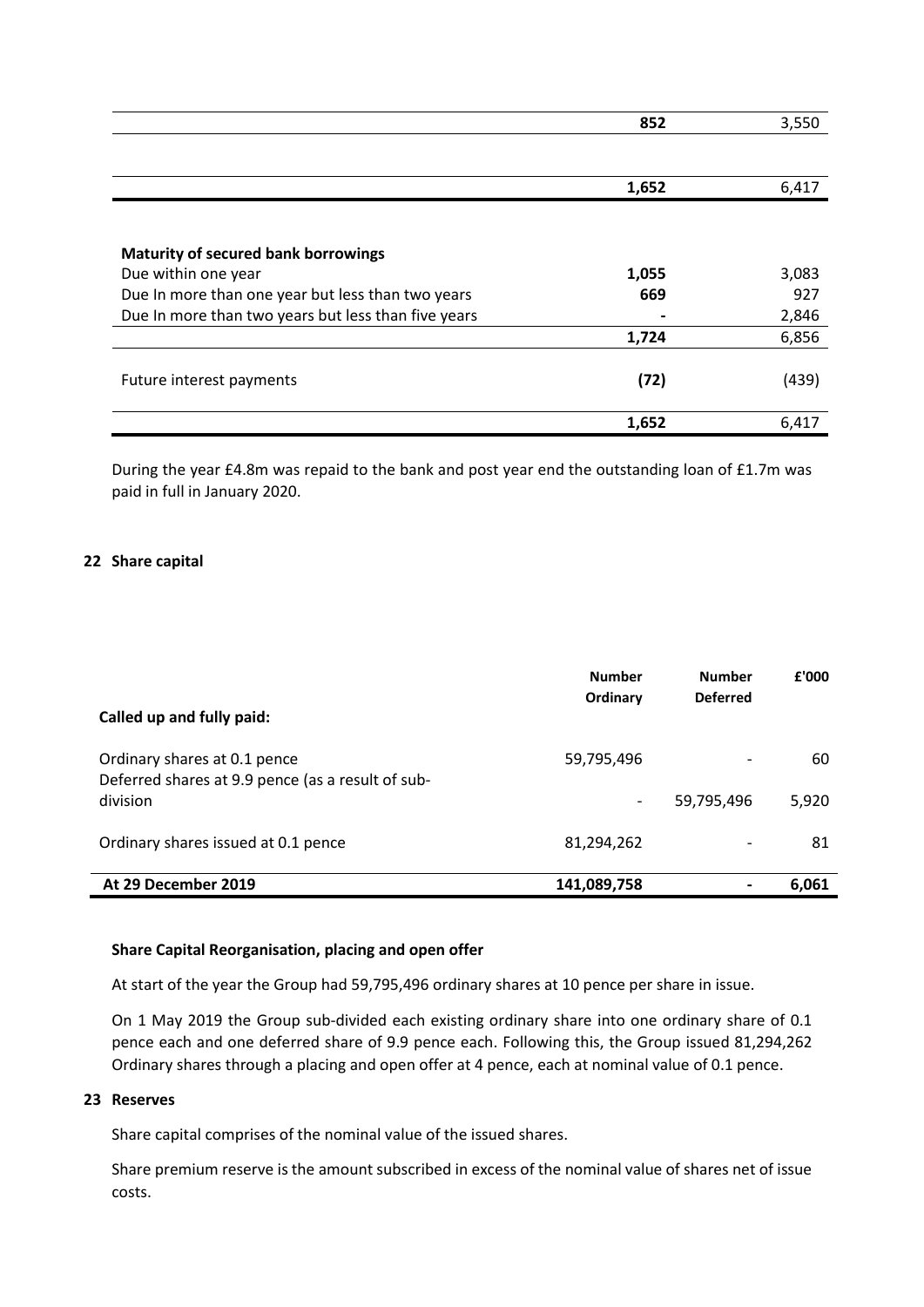Cumulative gains and losses recognised in the income statement are shown in the Retained deficit reserves, together with other items taken direct to equity.

The merger reserve arose in 2006 on the creation of the Group.

### **24 Capital commitments**

At the balance sheet date the Group and the Company had no capital commitments which were contracted but not provided for (2018: £nil). Capital commitments relate to committed expenditure in respect of restaurants under construction.

#### **25 Operating lease commitments**

The total future value of minimum lease payments and receipts under non-cancellable operating leases are shown below. The receipts are from sub-tenants on contractual sub-leases, the net position represents the cash liability of the Group.

|                                    | 29 December | 30 December |
|------------------------------------|-------------|-------------|
|                                    | 2019        | 2018        |
|                                    | £'000       | f'000       |
|                                    |             |             |
| Within one year: payments          | 5,488       | 5,521       |
| Within one year: receipts          | (278)       | (237)       |
|                                    | 5,210       | 5,284       |
|                                    |             |             |
| Within two to five years: payments | 20,647      | 20,808      |
| Within two to five years: receipts | (1, 158)    | (930)       |
|                                    | 19,489      | 19,878      |
|                                    |             |             |
| Over five years: payments          | 57,499      | 60,579      |
| Over five years: receipts          | (2, 428)    | (2,485)     |
|                                    | 55,071      | 58,094      |
|                                    |             |             |
|                                    | 79,770      | 83,256      |

#### **26 Pensions**

The Group made contributions of £1,000 (2018: £nil) to the personal pension plan of the Directors. During the year the Group made contributions to employee pensions of £0.2m (2018: £0.1m). As at 29 December 2019, contributions of £12,000 due in respect of the current reporting period had not been paid over to the schemes (2018: £13,000).

#### **27 Share based payments**

|                     | <b>Weighted average</b><br>exercise price<br>(pence) | <b>Number</b><br>'000 |
|---------------------|------------------------------------------------------|-----------------------|
| At 31 December 2017 | 97.2                                                 | 3,489                 |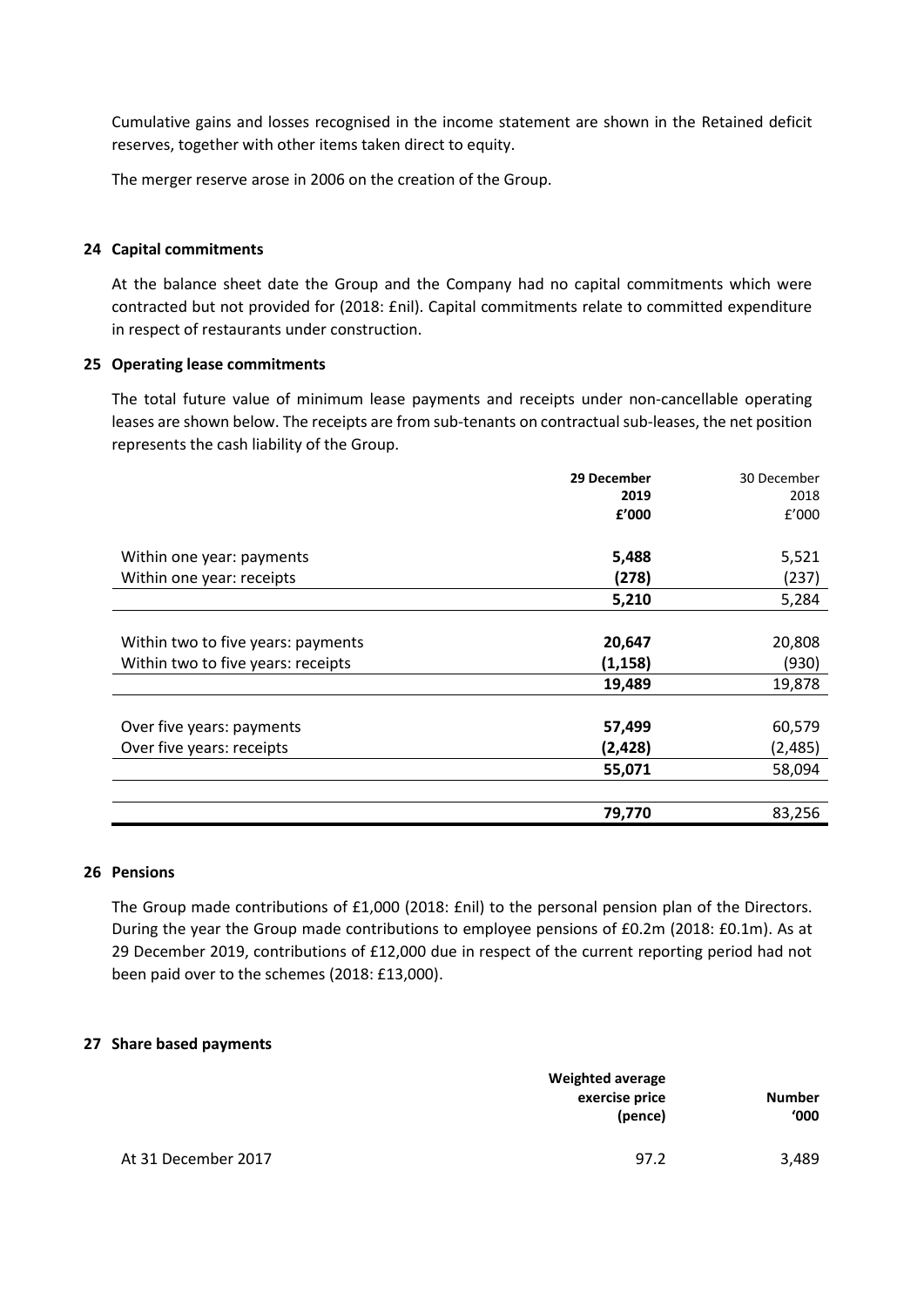| Lapsed<br>Cancelled | 31.5<br>129.8 | (440)<br>(166) |
|---------------------|---------------|----------------|
| At 30 December 2018 | 105.4         | 2,883          |
| Lapsed              | 70.1          | (190)          |
| Cancelled           | 131.2         | (293)          |
| Granted             | 4.1           | 4,525          |
|                     |               |                |
| At 29 December 2019 | 39.5          | 6,925          |

The exercise price of options outstanding at the end of the period ranged between 3p and 120p (2018 – 35p and 147p) and their weighted average remaining contractual life was 8.4 years (2018 – 6.3 years).

Of the total number of options outstanding at the end of period 6.3m (2018 – 2.1m) had vested and were exercisable at the end of the period with a weighted average exercise price of 31p.

The market price of the Company's ordinary shares as at 29 December 2019 was 2.7p and the range during the financial year was from 2.7p to 10.7p.

No option was exercised in 2019 (2018 £nil) and 4.5m were granted in 2019 as detailed below (2018 nil).

On 29 July 2019 options of 3.5m were granted at a grant price of 4.4p reflecting the opening share price. The options vest in three years and expire in 10 years. A charge of £61,000 will be recognised over the three years based on a volatility of 63.5% and risk rate of 0.5% using the Binomial method. The volatility is weighted on a four year basis and the risk free rate is based on risk free rate on the mid point between the vesting date and expiry.

On 17October 2019 options of 1m were granted at a grant price of 3.3p reflecting the opening share price. The options vest in three years and expire in 10 years. A charge of £12,000 will be recognised over the three years based on a volatility of 61.6% and risk rate of 0.5% using the Binomial method. The volatility is weighted on a four year basis and the risk free rate is based on risk free rate on the mid point between the vesting date and expiry.

# **28 Financial instruments**

In common with all other businesses, the Group is exposed to risks that arise from its use of financial instruments. This note describes the Group's objectives, policies and processes for managing those risks and the methods used to measure them. Further quantitative information in respect of these risks is presented throughout these financial statements.

The Group is exposed through its operations to the following financial risks:

- Credit risk
- Interest rate risk
- Liquidity risk

The Group does not have any material exposure to currency risk or other market price risk.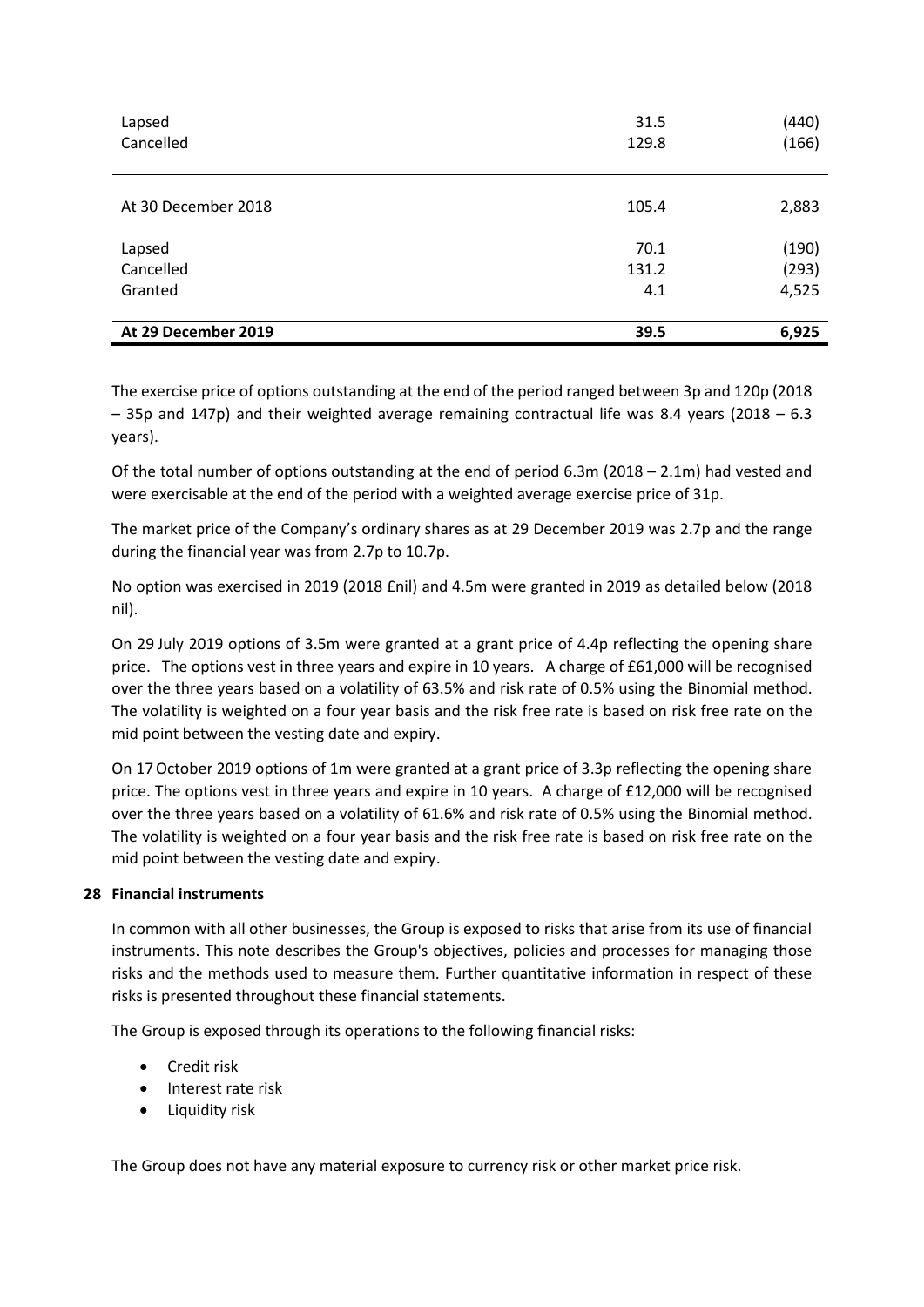There have been no substantive changes in the Group's exposure to financial instrument risks, its objectives, policies and processes for managing those risks or the methods used to measure them from previous periods unless otherwise stated in this note.

# **Principal financial instruments**

The principal financial instruments used by the Group, from which financial instrument risk arises, are as follows:-

- loans and borrowings
- trade receivables
- cash and cash equivalents
- trade and other payables

The Group's financial instruments apart from cash and cash equivalents are measured on an amortised cost basis. Due to the short-term nature of trade receivables and trade/ other payables, the carrying value approximates their fair value.

|                                               | 29 December | 30 December |
|-----------------------------------------------|-------------|-------------|
| <b>Financial assets</b>                       | 2019        | 2018        |
|                                               | £'000       | £'000       |
| Cash and cash equivalents                     | 4,570       | 4,312       |
| Trade and other receivables                   | 464         | 523         |
| <b>Total financial assets</b>                 | 5,034       | 4,835       |
|                                               |             |             |
| <b>Financial liabilities (amortised cost)</b> |             |             |
| Trade and other payables                      | 4,387       | 4,182       |
| Loans and borrowings                          | 1,652       | 6,417       |
| <b>Total financial liabilities</b>            | 6,039       | 10,599      |
|                                               |             |             |

| Company - Financial assets (amortised cost) | 29 December<br>2019<br>£'000 | 30 December<br>2018<br>£'000 |
|---------------------------------------------|------------------------------|------------------------------|
| Intercompany loan                           | 7.300                        | 7.400                        |

# **General objectives, policies and processes**

The Board has overall responsibility for the determination of the Group's risk management objectives and policies.

The overall objective of the Board is to set policies that seek to reduce risk as far as possible without unduly affecting the Group's competitiveness and flexibility. Further details regarding these policies are set out below: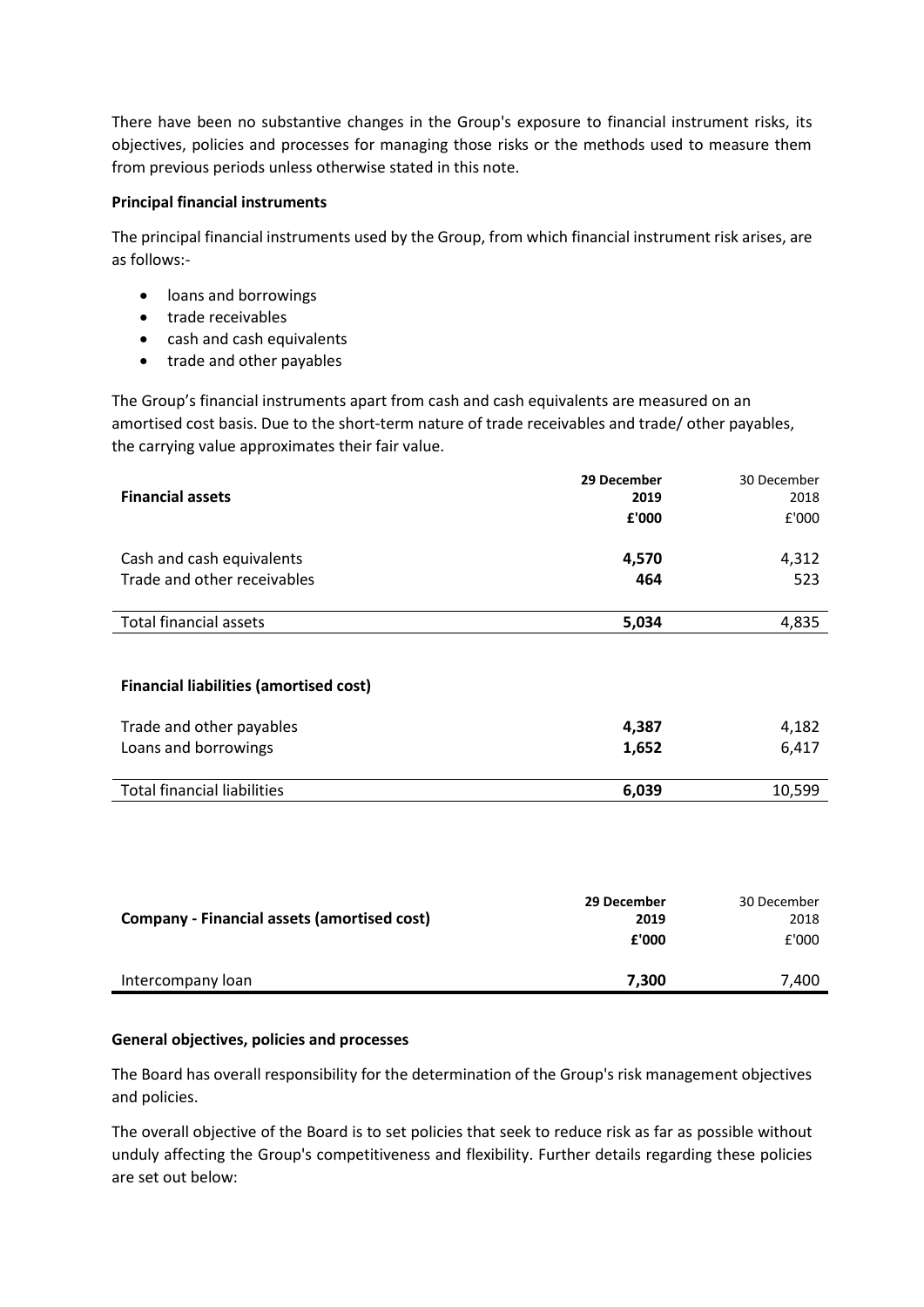# **Credit risk**

The Group's assets and liabilities are wholly attributable to one operating segment (operating restaurants) and arises solely in one geographical segment (United Kingdom).

Credit risk is the risk of the financial loss to the Group if a customer or a counterparty to a financial instrument fails to meet its contractual obligations. The Group is mainly exposed to credit risk from rebates from suppliers, sub-letting income and trade receivables.

Trade and other receivables are disclosed in note 17 and represent the maximum credit exposure for the Group.

The following table sets out the ageing of trade receivables:

|                              | 29 December | 30 December |
|------------------------------|-------------|-------------|
|                              | 2019        | 2018        |
| <b>Ageing of receivables</b> | £'000       | £'000       |
|                              |             |             |
| <30 days                     | 106         | 94          |
| 31-60 days                   | 67          | 45          |
| 61-120 days                  | 48          | 29          |
| $>120$ days                  | 46          | 72          |
|                              | 267         | 240         |

The Group's principal financial assets are cash and trade receivables. There is minimal credit risk associated with the Group's cash balances. Cash balances are all held with recognised financial institutions. Trade receivables arise in respect of rebates from a major supplier and therefore they are largely offset by trade payables. As such the net amounts receivable form an insignificant part of the Group's business model and therefore the credit risk associated with them is also insignificant to the Group as a whole.

The Company's principal financial assets are intercompany receivables. These balances arise due to the funds flow from the listed Company to the trading subsidiary and are repayable on demand. The credit risk arising from these assets are linked to the underlying trading performance of the trading subsidiary. See note 17 for further details on intercompany debt.

# **Liquidity risk**

Liquidity risk arises from the Group's management of working capital. It is the risk that the Group will encounter difficulty in meeting its financial obligations as they fall due. The Group's policy is to ensure that it will always have sufficient cash to allow it to meet its liabilities when they become due. To achieve this aim, the Group seeks to maintain cash balances to meet its expected cash requirements as determined by regular cash flow forecasts prepared by management.

The following table sets out the contractual maturities (representing undiscounted contractual cashflows) of financial liabilities:

|                        | Up to 3 months | <b>Between 3</b><br>and $12$<br>months | Between 1<br>and 2 years | <b>Between 2</b><br>and 5 years | Over 5 years |
|------------------------|----------------|----------------------------------------|--------------------------|---------------------------------|--------------|
|                        | £'000          | £'000                                  | £'000                    | £'000                           | £'000        |
| Trade & other payables | 4,259          | $\overline{\phantom{0}}$               | 56                       | -                               | 72           |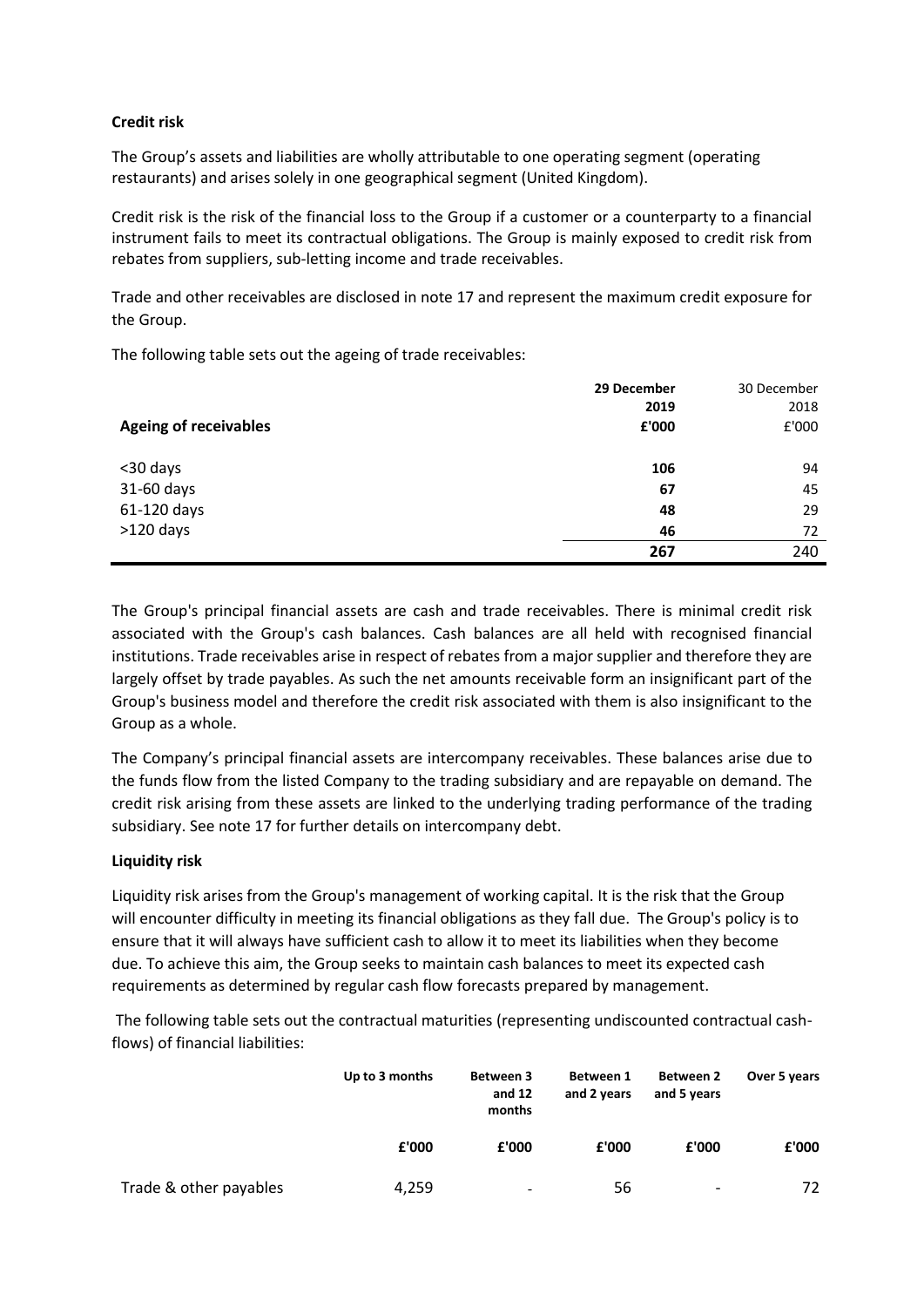| Loan and other borrowings | 417            | 638                                  | 669                             |                                 |              |
|---------------------------|----------------|--------------------------------------|---------------------------------|---------------------------------|--------------|
| As at 29 December 2019    | 4,676          | 638                                  | 725                             |                                 | 72           |
|                           | Up to 3 months | <b>Between 3</b><br>and 12<br>months | <b>Between 1</b><br>and 2 years | <b>Between 2</b><br>and 3 years | Over 5 years |
|                           | £'000          | £'000                                | £'000                           | £'000                           | £'000        |
| Trade & other payables    | 4,127          |                                      |                                 |                                 | 55           |
| Loan and other borrowings | 1,800          | 1,282                                | 927                             | 2,846                           |              |
| As at 30 December 2018    | 5,927          | 1,282                                | 927                             | 2,846                           | 55           |

Non-current other payables are sub-let site rent deposits.

#### **Interest rate risk**

The Group seeks to minimise interest costs by regularly reviewing cash balances.

Interest rate risk arises from the Group's use of interest bearing loans linked to LIBOR. The Group is exposed to cash flow interest rate risk from long term borrowings at variable rate. The Board considers the exposure to the interest rate risk to be acceptable.

Surplus funds are invested in interest bearing, instant access bank accounts.

# **Loans and borrowings**

During the year the Group had a loan facility with Barclays Bank Plc. Of the £7 million term loan £1.7m was outstanding at the year-end. In January 2020 the £1.7m was repaid to the bank.

# **Capital disclosures**

The Group's capital is made up of ordinary share capital, deferred share capital, share premium, merger reserve and retained deficit totalling £13.2m (2018: £10.5m).

The Group's objective when maintaining capital is to safeguard the entity's ability to continue as a going concern, so that it can continue to provide returns for shareholders and benefits for other stakeholders.

The Group manages its capital structure and makes adjustments to it in the light of strategic plans. In order to maintain or adjust the capital structure, the Group may adjust the amount of dividends paid to shareholders, return capital to shareholders or issue new shares.

# **29 Related party transactions**

The Directors are considered to be the key management personnel. Details of directors' remuneration are shown in Note 8.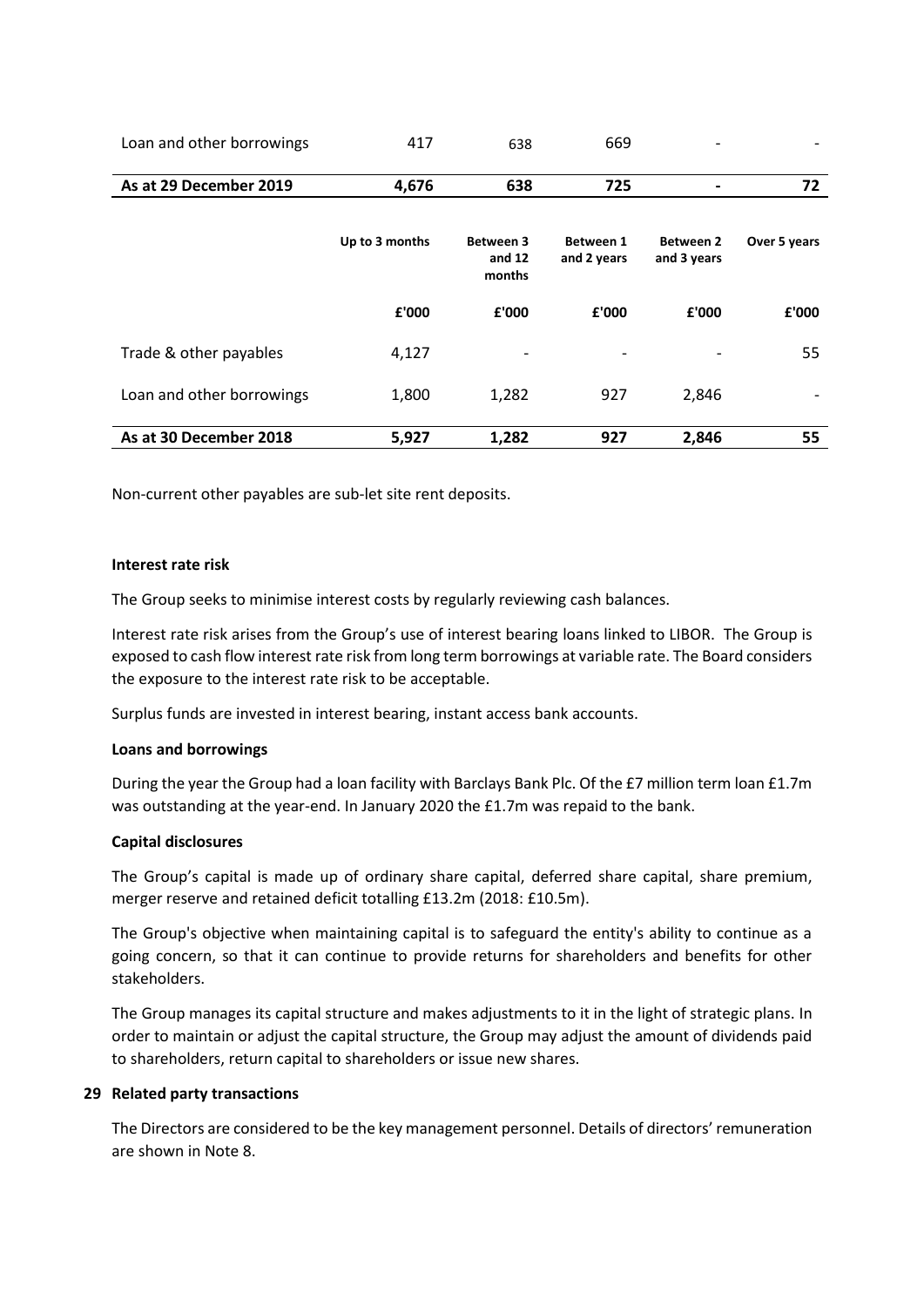The Group pays rent and associated insurance to a number of companies considered related parties by virtue of the interests held by the Directors in such companies. The Group also reimburses expenses incurred by such companies on behalf of the Group. The Group receives income from related parties for fees in relation to consultancy services offered.

|                                    | 52 weeks        | 52 weeks |
|------------------------------------|-----------------|----------|
|                                    | ended 29        | ended 30 |
|                                    | <b>December</b> | December |
|                                    | 2019            | 2018     |
|                                    | £'000           | f'000    |
| Rent, insurance and legal services |                 |          |
| Kropifko Properties Ltd            | (52)            | (167)    |
| <b>KLP Partnership</b>             | (83)            | (84)     |
| <b>ECH Properties Ltd</b>          | (79)            | (75)     |
| Proper Proper T Ltd                | (52)            | (105)    |
| <b>Super Hero Properties</b>       | (135)           | (69)     |
| Benja Properties Ltd               | (154)           | (154)    |
| Howard Kennedy LLP                 | (18)            | (5)      |
| <b>Expenses reimbursed</b>         |                 |          |
| Balance due to related parties     | 97              | 152      |

The rent paid to related parties are considered to be a reasonable reflection of the market rate for the properties.

# **30 Reconciliation of loss before tax to net cash inflow from operating activities**

|                                                      | 52 weeks        | 52 weeks  |
|------------------------------------------------------|-----------------|-----------|
|                                                      | ended 29        | ended 30  |
|                                                      | <b>December</b> | December  |
|                                                      | 2019            | 2018      |
|                                                      | £'000           | £'000     |
| Group                                                |                 |           |
| Loss before tax                                      | (266)           | (11, 817) |
| Finance income                                       | (8)             |           |
| Finance expense                                      | 222             | 252       |
| Share based payment charge                           | 40              | 111       |
| Depreciation and impairment                          | 1,557           | 13,016    |
| Profit from sale of property plant and equipment     | 43              | (2, 132)  |
| Amortisation of intangible assets                    | 3               | 3         |
| Onerous lease provision movement                     | (564)           | 1,687     |
| Decrease / (increase) in inventories                 | (102)           | 107       |
| Decrease / (increase) in trade and other receivables | 477             | 1,231     |
| (Decrease)/ Increase in trade and other payables     | 824             | (2,069)   |
|                                                      | 2,226           | 389       |

# **31 Reconciliation of financing activity**

**Non-current loans and** 

**Current loans and**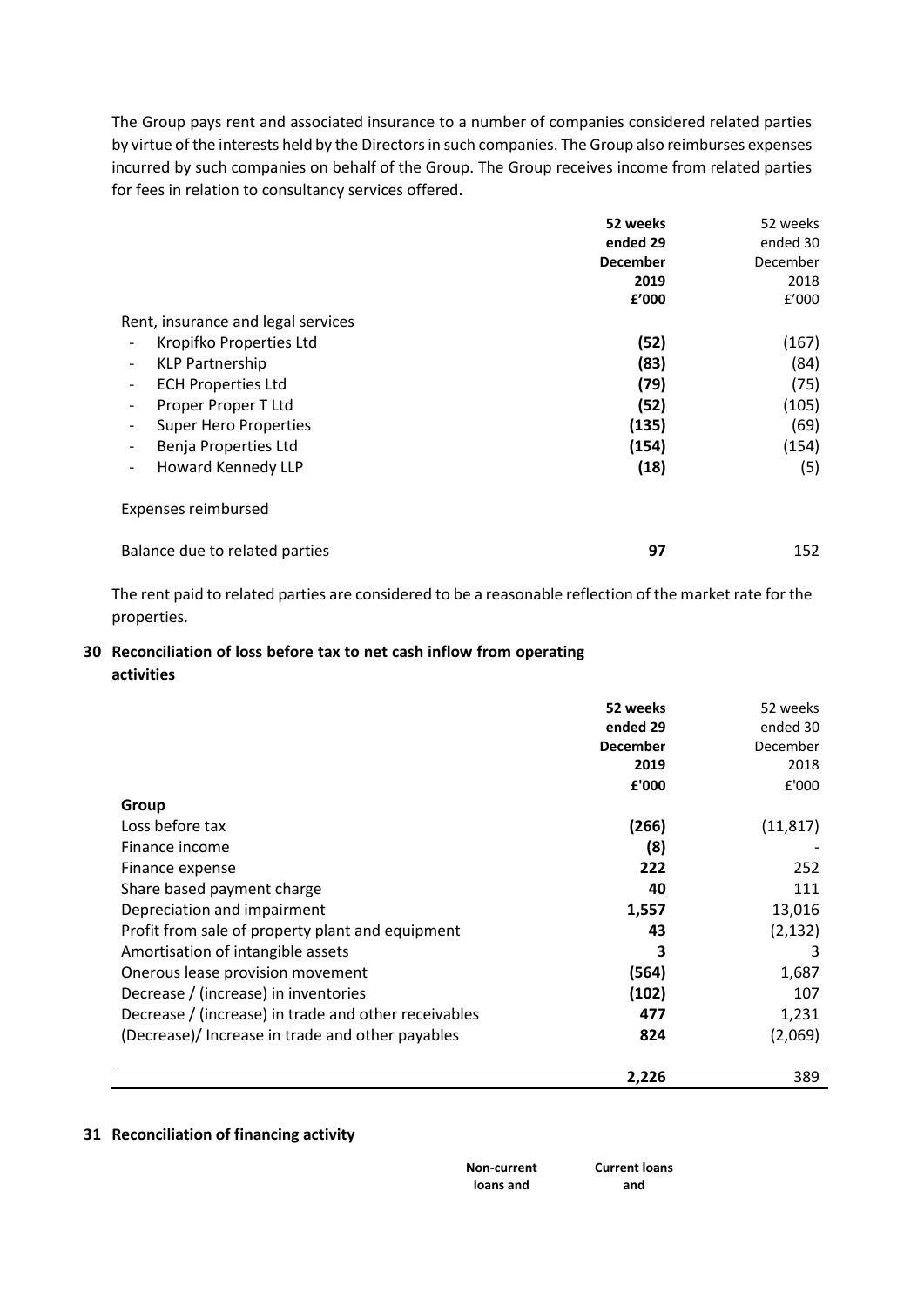|                                                            | borrowings<br>borrowings<br>(note 21)<br>(note 21) |                          | Total    |
|------------------------------------------------------------|----------------------------------------------------|--------------------------|----------|
|                                                            | £'000                                              | £'000                    | £'000    |
| At 30 December 2018                                        | 3,550                                              | 2,867                    | 6,417    |
| Borrowings becoming current in 2019<br>(non-cash movement) | 2,067                                              | (2,067)                  |          |
| Loan repayment                                             | (4, 765)                                           | $\overline{\phantom{a}}$ | (4, 765) |
| As at 29 December 2019                                     | 852                                                | 800                      | 1,652    |

# **32 Effects of changes in accounting policies**

The Group adopted IFRS 9 and IFRS 15 in the previous period with a transition date of 1 January 2018.

Due to the nature of trade, IFRS 15 did not have an impact on the recognition of revenue. This accounting policy is outlined in note 1(f).

IFRS 9 applies to classification and measurement of financial assets and financial liabilities, impairment provisioning and hedge accounting. IFRS 9 replaces IAS 39 Financial Instrument: Recognition and Measurement and introduces a single model that has initially only two classification categories rather than the multiple classification and measurement models in the previous standard. The new models are amortised at cost and fair value. For both the Group and Company there has been no change to the measurement of financial instruments on adoption of IFRS 9. See the accounting policy outlined in Note 1(n).

#### **33 Assets held for sale**

At year end the Group had exchanged contracts for the sale of dim t More London. The completion was subject to completion of conditions which were met post year-end (see note 34). The assets of More London were treated as assets held for sale.

The following major classes of assets have been classified as held for sale on the consolidated balance sheet.

|                                            | 29 December | 30 December |
|--------------------------------------------|-------------|-------------|
|                                            | 2019        | 2018        |
|                                            | £'000       | £'000       |
| Leasehold improvements                     | 668         | 350         |
| Furniture, fixtures and computer equipment | 132         | 155         |
| Total assets held for sale                 | 800         | 505         |

The assets held for sale at 29 December 2020 related to More London dim t and sold for a gross consideration of £2m.